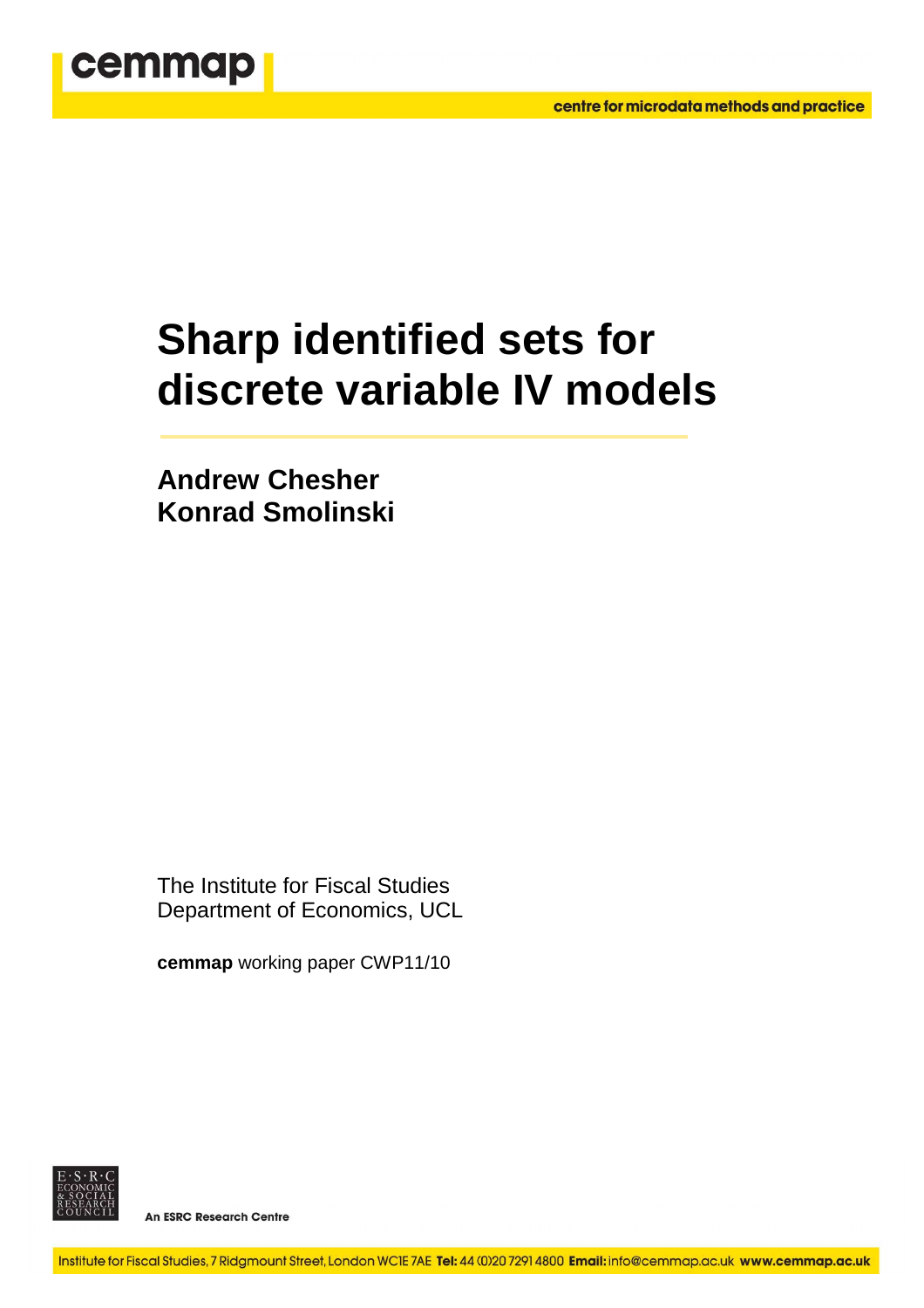## Sharp identified sets for discrete variable IV models

Andrew Chesher and Konrad Smolinski CeMMAP & UCL

#### May 13th 2010

ABSTRACT. Instrumental variable models for discrete outcomes are set, not point, identifying. The paper characterises identified sets of structural functions when endogenous variables are discrete. Identified sets are unions of large numbers of convex sets and may not be convex nor even connected. Each of the component sets is a projection of a convex set that resides in a much higher dimensional space onto the space in which a structural function resides. The paper develops a symbolic expression for this projection and gives a constructive demonstration that it is indeed the identified set. We provide a Mathematica<sup>TM</sup> notebook which computes the set symbolically. We derive properties of the set, suggest how the set can be used in practical econometric analysis when outcomes and endogenous variables are discrete and propose a method for estimating identified sets under parametric or shape restrictions. We develop an expression for a set of structural functions for the case in which endogenous variables are continuous or mixed discrete-continuous and show that this set contains all structural functions in the identified set in the non-discrete case.

Keywords: Discrete endogenous variables, Discrete outcomes, Endogeneity, Fourier-Motzkin Elimination, Incomplete models, Instrumental variables, Set identification, Threshold Crossing Models.

JEL Codes: C10, C14, C50, C51.

## 1. INTRODUCTION

This paper gives new results on the identifying power of single equation instrumental variable (SEIV) models in which both the outcome of interest and potentially endogenous explanatory variables are discrete. These models generally set rather than point identify structural functions.<sup>1</sup> The paper derives the sharp identified set for the general case in which there is an  $M$ -valued outcome and there are endogenous variables with  $K$  points of support.

The discrete outcome, discrete endogenous variable case studied here arises frequently in applied econometrics practice. Examples of settings in which the results of the paper are useful include situations in which a binary or ordered probit, or a logit or a count data analysis or some semiparametric or nonparametric alternative would be considered and explanatory variables are endogenous. We study nonparametric models but, as we show, characterizations of identified sets for nonparametric models are very useful in constructing identified sets in parametric cases.

<sup>&</sup>lt;sup>\*</sup>This is a revised and extended version of the paper "Set identifying models with discrete outcomes and endogenous variables" February 5th 2010. We gratefully acknowledge the financial support of the UK Economic and Social Research Council through a grant (RES-589-28-0001) to the ESRC Centre for Microdata Methods and Practice (CeMMAP) and the intellectual support of our colleagues at CeMMAP with whom we have had many useful discussions of this work.

<sup>&</sup>lt;sup>1</sup>See Chesher  $(2010)$ .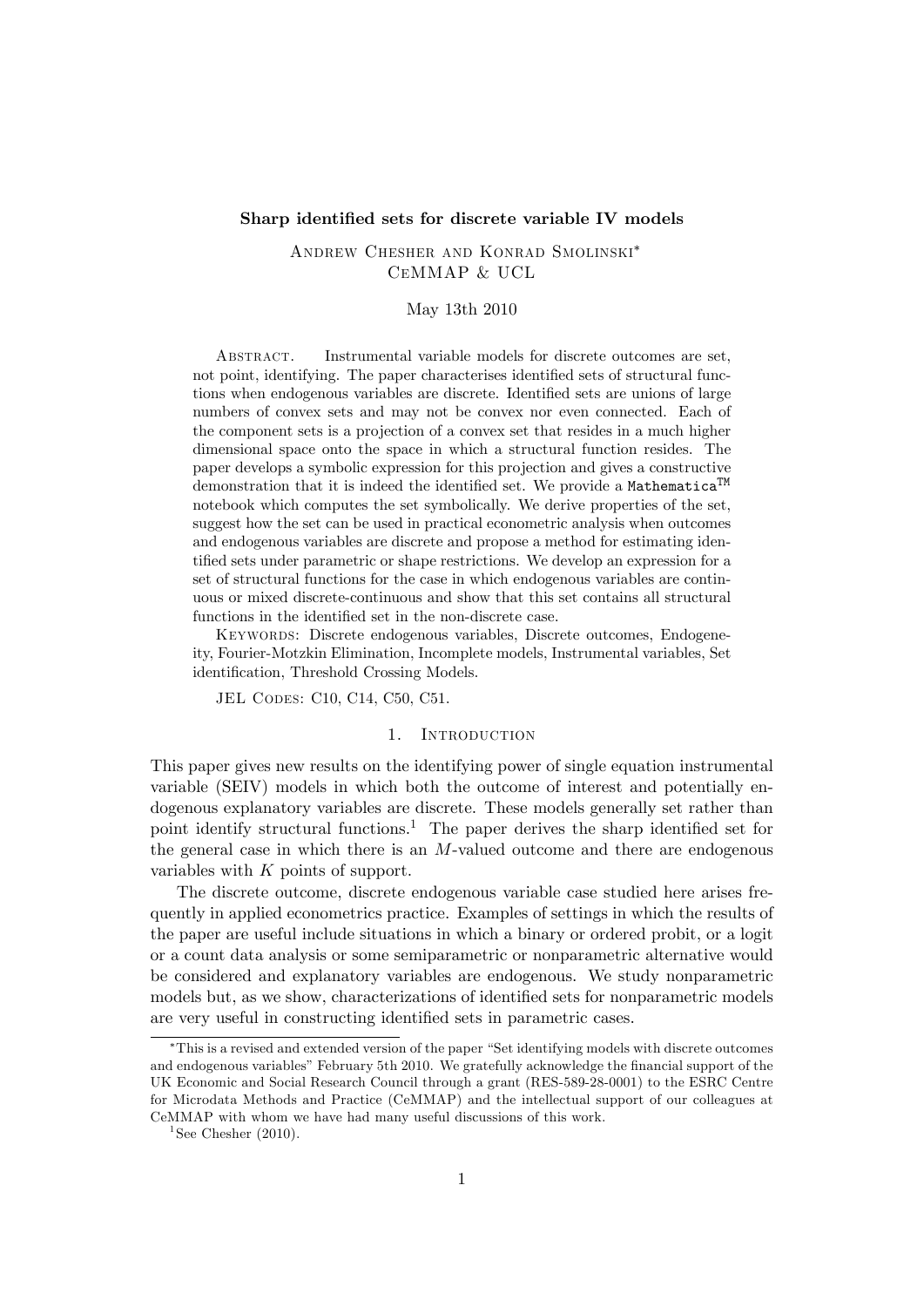In the instrumental variable model studied here an  $M$ -valued outcome,  $Y$ , is determined by a structural function characterised by  $M-1$  threshold functions of possibly endogenous variables  $X$ . Instrumental variables,  $Z$ , are excluded from these threshold functions. The instrumental variables and the stochastic term whose value relative to the threshold functions determines the value of Y are independently distributed. When endogenous variables have  $K$  points of support the structural function is characterised by  $N = K(M-1)$  parameters: the values of the  $M-1$  threshold functions at the  $K$  values of  $X$ . A conventional parametric model, for example an ordered probit model, places restrictions on these N objects.

The model studied here places no restrictions on the process generating values of the potentially endogenous variables  $X$ . It is in this sense that it is a *single equation* model.

By contrast the commonly employed control function approach to identification employs a more restrictive triangular model which places restrictions on the process generating the potentially endogenous variables.<sup>2</sup> That model generally fails to deliver point identification when endogenous variables are discrete so the SEIV model is a leading contender for application in practice.

The single equation approach taken in this paper has some other points to recommend it. For example, structural simultaneous equations models for discrete endogenous variables throw up coherency issues, first studied in Heckman (1978) and subsequently discussed in, for example, Lewbel (2007). These can be neglected in a single equation analysis. Economic models involving simultaneous determination of values of discrete outcomes can involve multiple equilibria. See for example Tamer (2003). Taking a single equation approach one is free to leave the equilibrium selection process unspecified.

After normalisation the structural function in the discrete-outcome, discreteendogenous variable case is characterised by a point in the unit  $N$ -cube. The set that is identified by a single equation instrumental variable model is a subset of this space. We show that the identified set is the union of many convex sets each of which is an intersection of linear half-spaces. The faces of these component convex polytopes are arranged either parallel to or at  $45^{\circ}$  angles to faces of the N-cube. The identified set may not be convex or even connected.

The convex components of the identified sets are projections of high-dimensional sets onto the space in which the structural function resides. Direct computation of these sets is challenging. Calculation for small scale problems can be done using the method of Fourier-Motzkin elimination. However for  $M$  or  $K$  larger than 4 the computations are prohibitively time consuming because of the very large number of inequalities produced during the process of projection. Almost all of these are redundant, but determining which are redundant is computationally demanding. The key to solving this problem is to make use of the structure placed on the problem by the SEIV model.

We consider probability distributions for Y and X conditional on  $Z = z$  for values of z in some set of instrumental values  $Z$ . We develop a system of inequalities which must be satisfied by the  $N$  values that characterise a structural function for

<sup>2</sup> See for example Blundell and Powell (2003, 2004), Chesher (2003), Imbens and Newey (2009).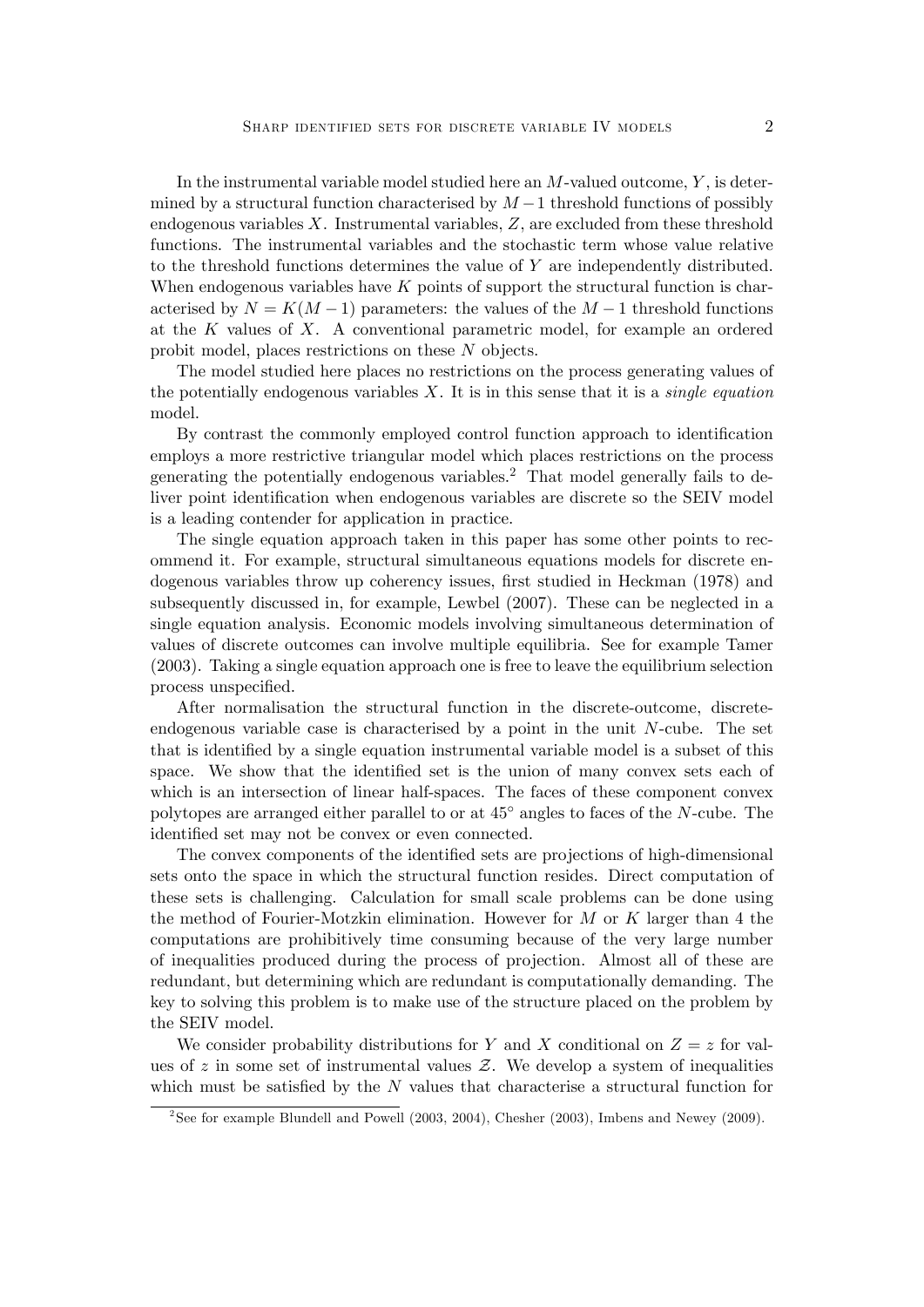all structural functions that are elements of structures admitted by the SEIV model which generate these probability distributions. The identified set of structural functions must be a subset of the set defined by these inequalities. We show using a constructive proof that the set is precisely the identified set.

Calculation of the convex components of an identified set using the expressions we present here is very easy. The remaining, non-trivial, computational challenge is to deal with the very large number of convex components that arises when M or  $K$  is large. This problem disappears if sufficiently strong shape restrictions can be invoked. Parametric models are useful in providing these. An alternative is to employ shape constrained sieve approximations.

We show how recently developed results on set estimation and inference when sets are defined by intersection bounds can be used to operationalise the results given here.

Finally we extend the analysis to the case in which endogenous variables are continuous or mixed discrete-continuous and derive a set of structural functions within which all functions in the identified set lie. We conjecture that this is the identified set. A constructive proof remains to be completed.

The restrictions of the SEIV model are now set out and then the results given here are set in the context of earlier work.

1.1. The single equation instrumental variable model. In the SEIV model a scalar discrete outcome,  $Y$ , is determined by a structural function  $h$  as follows.

$$
Y = h(X, U) \tag{1}
$$

Here  $U$  is a scalar unobservable continuously distributed random variable and  $X$  is a list of explanatory variables. These explanatory variables may be endogenous in the sense that  $U$  and  $X$  may not be independently distributed. The focus is on identification of the structural function  $h$ .

In practice there may be variables appearing in  $h$  that are restricted to be exogenous (distributed independently of  $U$ ) and the results of the paper are easily extended to accommodate these but for simplicity we proceed with the structural function specified as in equation  $(1)$ .

The structural function h is restricted to be monotone in  $U$  for all values of  $X$ . It is normalized weakly increasing in what follows and the marginal distribution of U is normalized uniform on the closed unit interval  $[0, 1]$ . The support of X is denoted by  $\mathcal{X}$ .

The discrete outcome  $Y$  has  $M$  fixed points of support and without loss of generality these are taken to be the integers  $1, \ldots, M$ . Since h varies monotonically with U there is the following threshold crossing representation of the structural function: for  $m \in \{1, ..., M\}$ :

$$
h(x, u) = m
$$
 if and only if  $h_{m-1}(x) < u \le h_m(x)$ 

with  $h_0(x) = 0$  and  $h_M(x) = 1$  for all  $x \in \mathcal{X}$ .

In this set-up a standard parametric probit model for  $Y \in \{1,2\}$  would have threshold functions as follows:

$$
h_0(x) = 0
$$
  $h_1(x) = \Phi(\alpha_0 + \alpha_1 x)$   $h_2(x) = 1$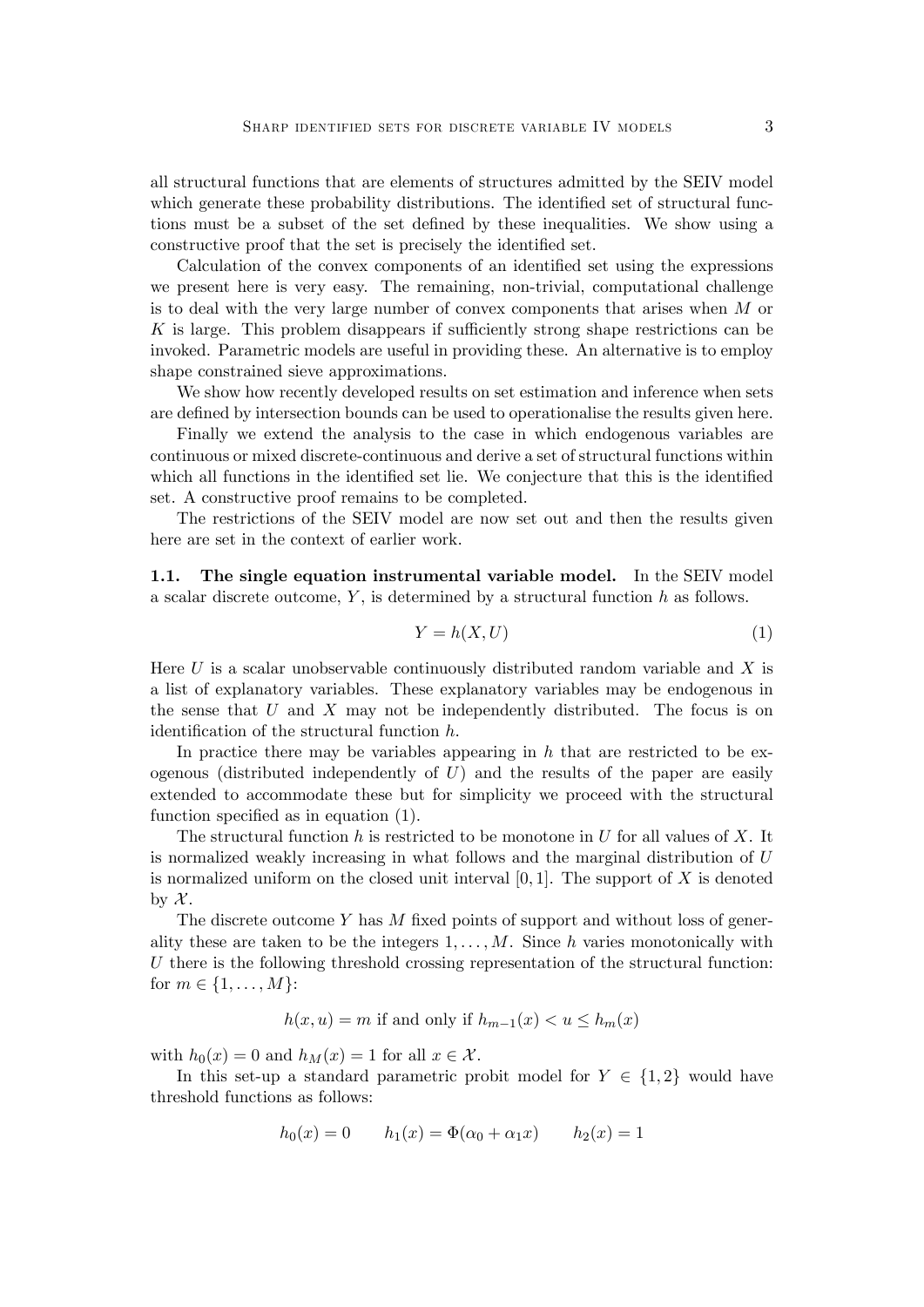where  $\Phi(\cdot)$  is the standard normal distribution function. A standard logit model would have  $h_1(x) = (1 + \exp(\alpha_0 + \alpha_1 x))^{-1}$ .

In this paper, except in Section 4, we study the case in which  $X$  is discrete with a finite number, K, of points of support:  $\mathcal{X} = \{x_1, \ldots, x_K\}$ . The objects whose identification is considered are the values of the  $M-1$  threshold functions at the K values taken by  $X$ .

If the model restricted  $X$  to be exogenous then it would identify the threshold functions at each point in the support of X because in that case  $Pr[Y \le m|X = x] =$  $h_m(x)$ .

The SEIV model does not require  $X$  to be exogenous but admits instrumental variables, one or many, discrete or continuous, arranged in a vector Z which takes values in a set  $Z$ . The instrumental variables  $Z$  and  $U$  are independently distributed and  $Z$  is excluded from the structural function.<sup>3</sup> The model set identifies the structural function.

1.2. Relation to earlier work. The SEIV model studied here is an example of the sort of nonseparable model studied in Chernozhukov and Hansen (2005), Blundell and Powell (2003, 2004), Chesher (2003) and Imbens and Newey (2009).

All but the first of these papers study complete models which specify triangular equation systems in which there are structural equations for endogenous explanatory variables as well as for the outcome of interest. When endogenous variables are continuous these models can point identify structural functions but when endogenous variables are discrete they may not. Dealing with the discrete endogenous variable case, Chesher (2005) introduces an additional restriction on the nature of the dependence amongst unobservables providing a set identifying triangular model with discrete endogenous variables. Jun, Pinkse and Xu (2009) provide some refinements. Point identification can be achieved under parametric restrictions such as those used in Heckman (1978).

Discreteness of endogenous variables is not a problem for SEIV models, indeed it brings simplifications - for example eliminating the "ill posed inverse problem" which arises when endogenous variables are continuous. This is shown clearly in Das (2005) where additive error nonparametric models with discrete endogenous variables and instrumental variable restrictions are considered. Because of the additive error restrictions this construction is not well suited to modelling discrete outcomes which sit more comfortably in the nonseparable error setting studied here.

Chernozhukov and Hansen (2005) study a nonadditive-error SEIV model like that considered here, focussing on the case in which the outcome is continuous. The identification results of that paper are built around the following equality which, when Y is continuous, holds for all  $\tau \in (0, 1)$  and all  $z \in \mathcal{Z}$ .

$$
\Pr[Y = h(X, \tau)|Z = z] = \tau \tag{2}
$$

Additional (completeness) conditions are provided under which the model point identifies the structural function.

<sup>&</sup>lt;sup>3</sup>At no point in the development is Z required to be a random variable. It could for example be a variable whose values are set by an experimenter. The key requirement is that the conditional distribution of U given  $Z = z$  be invariant with respect to changes in z within the set Z.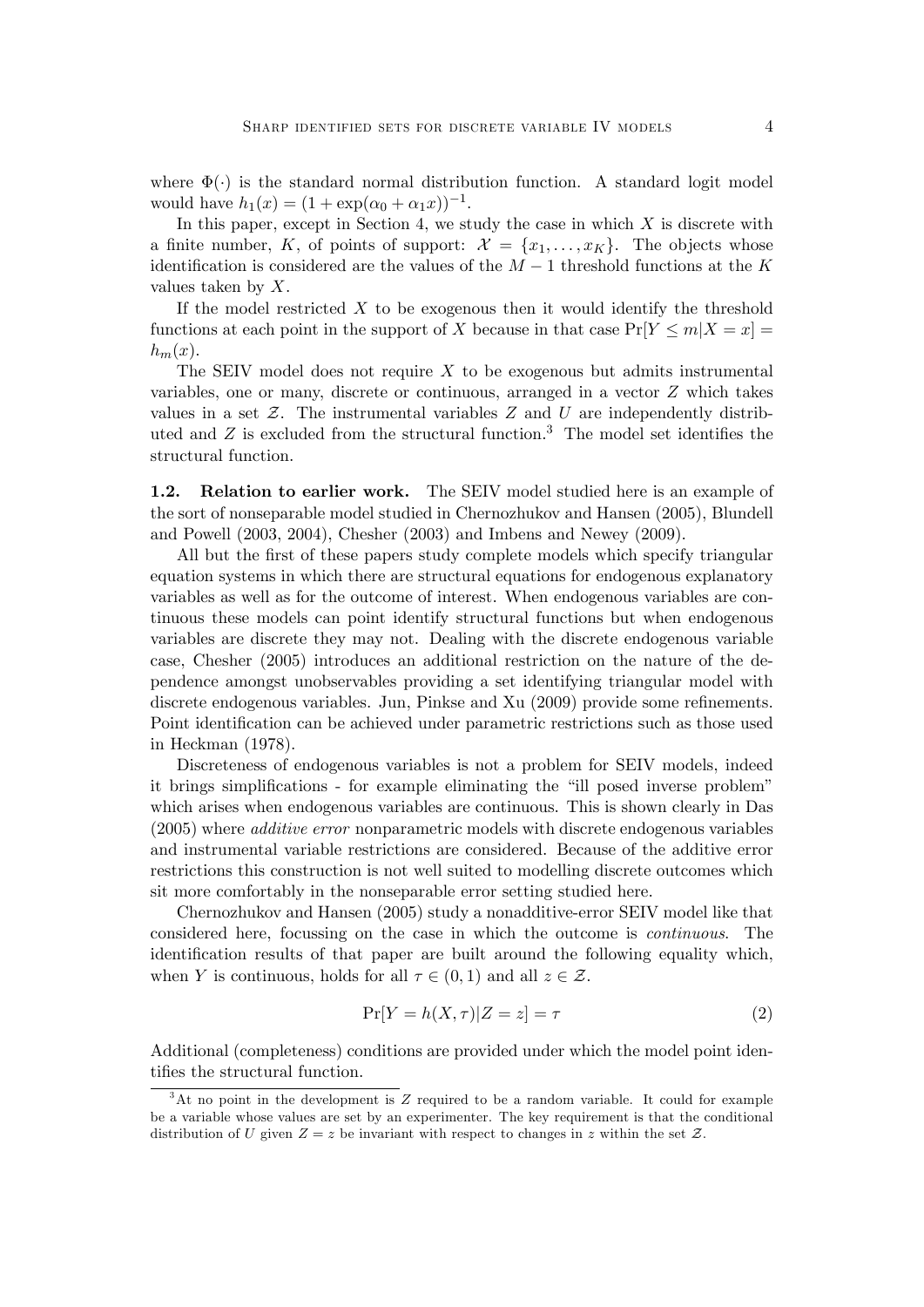The condition  $(2)$  does not hold when Y is discrete. Instead, as shown in Chernozhukov and Hansen (2001), there are the following inequalities which hold for all  $\tau \in (0, 1)$  and  $z \in Z$ .

$$
\Pr[Y < h(X, \tau) | Z = z] < \tau \le \Pr[Y \le h(X, \tau) | Z = z]
$$

These imply that the inequalities:

$$
\max_{z \in \mathcal{Z}} \Pr[Y < h(X, \tau) | Z = z] < \tau \le \min_{z \in \mathcal{Z}} \Pr[Y \le h(X, \tau) | Z = z] \tag{3}
$$

hold for all  $\tau \in (0, 1)$  as shown in Chesher (2007, 2010). The result is that the SEIV model generally fails to point identify the structural function when the outcome Y is discrete. However the model can be informative about the structural function as long as  $\mathcal Z$  is not a singleton.

To see this suppose that for some value m and two values in  $\mathcal{Z}$ ,  $z_1$  and  $z_2$ ,  $Pr[Y \le m|Z = z_1] \ne Pr[Y \le m|Z = z_2]$ . The restrictions of the model imply that in this case  $h_m(x)$  is not constant for variations in x in admissible structures which generate the probability distribution under consideration. This is so because if  $h_m(x)$  were constant, equal say to  $h_m^*$ , then for all  $z \in \mathcal{Z}$ ,  $Pr[Y \le m | Z = z] = h_m^*$ so any variation in  $Pr[Y \le m|Z = z]$  with z rules out the possibility that  $h_m(x)$  is constant for variations in  $x^4$ . At least the set of structural functions identified by the SEIV model excludes structures with constant threshold functions if the outcome and the instruments are not independently distributed.

The set identifying power of the SEIV model when the outcome is discrete was first studied in Chesher (2007). Let  $\mathcal{H}(Z)$  denote the identified set of structural functions associated with some probability distribution  $F_{YX|Z}$  for Y and X given  $Z = z \in \mathcal{Z}^5$  Chesher (2007, 2010) develops a set, denoted here by  $\mathcal{C}(Z)$ , based on the inequalities  $(3)$ . It is shown that, when Y is binary and X is continuous,  $\mathcal{H}(\mathcal{Z}) = \mathcal{C}(\mathcal{Z})$  and  $\mathcal{C}(\mathcal{Z})$  provides tight set identification. In other cases it is an outer set in the sense that it can be that  $\mathcal{H}(\mathcal{Z}) \subset \mathcal{C}(\mathcal{Z})$ .

Chesher (2009) studies the binary outcome case, proving  $\mathcal{H}(\mathcal{Z}) = \mathcal{C}(\mathcal{Z})$  when endogenous variables are discrete, considering the impact of parametric restrictions and shape restrictions, and giving some results on estimation under shape restrictions employing results on inference using intersection bounds given in Chernozhukov, Lee and Rosen (2009).

<sup>4</sup>There is the following.

 $Pr[Y \le m | Z = z]$  =  $\sum_{k} Pr[U \le h_m^* | X = x_k, Z = z] Pr[X = x_k | Z = z]$  $= \Pr[U \leq h_m^* | Z = z]$  $=$   $h_m^*$ 

Since the model excludes  $Z$  from the structural function  $h$  and requires  $U$  and  $Z$  to be independent the only way in which  $Z$  can affect the distribution of Y is through its effect on  $X$  and then only if  $h$  is sensitive to variations in  $X$ .

<sup>5</sup>It would be clearer to give a distinctive symbol to the probability distribution under consideration, e.g.  $F_{YX|Z}^0$  and label the various sets accordingly thus:  $\mathcal{H}^0(\mathcal{Z})$ ,  $\mathcal{C}^0(\mathcal{Z})$  and so forth. We do not do this here because the notation quickly becomes cumbersome. However it is important to keep in mind that each of the sets under discussion is associated with a particular probability distribution.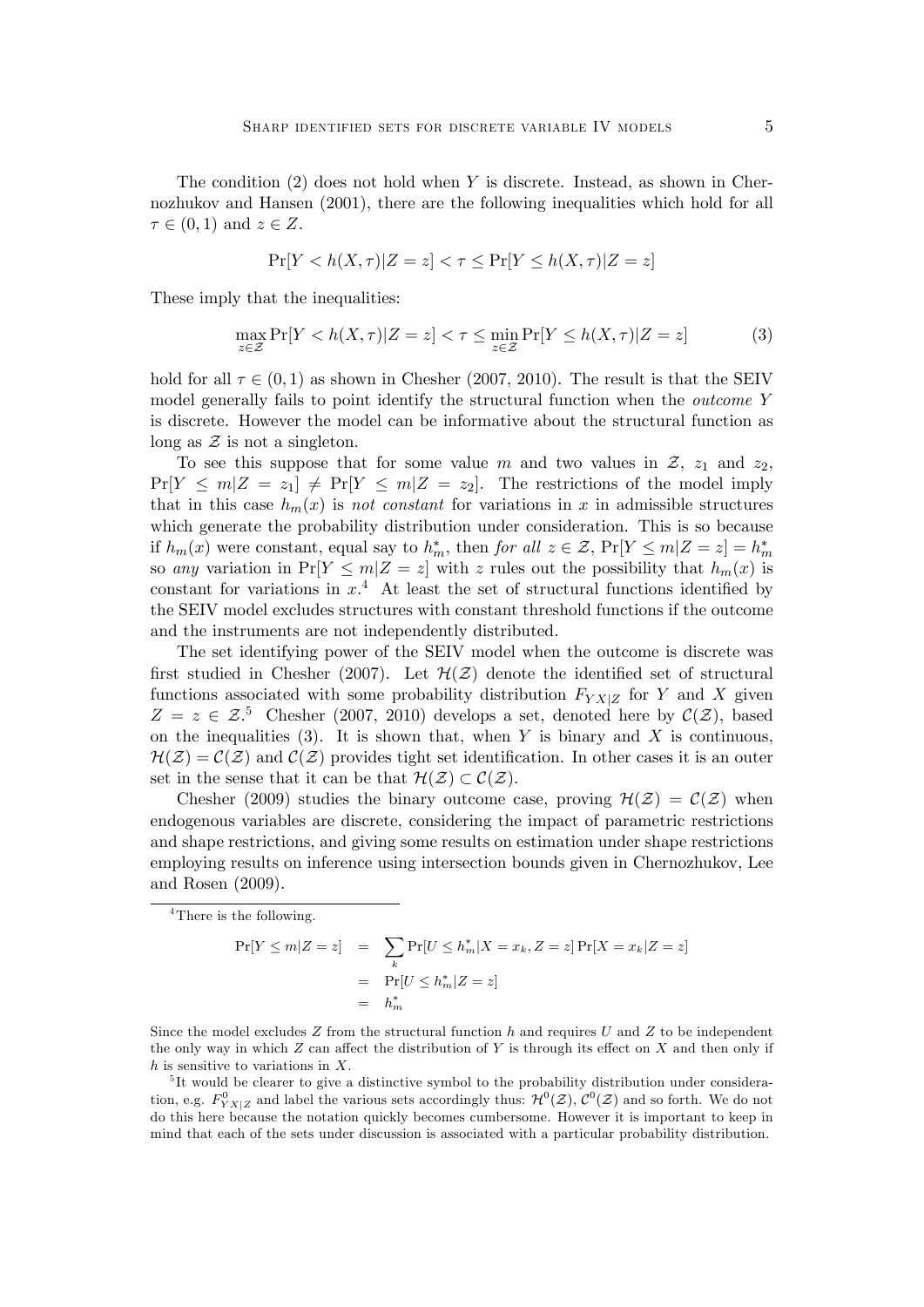In Chesher and Smolinski (2009) a refinement<sup>6</sup> to  $\mathcal{C}(Z)$ , denoted  $\tilde{\mathcal{D}}(Z)$ , is developed. This delivers the identified set when there is a single binary endogenous variable no matter how many points of support the outcome  $Y$  has. The results are used in an investigation of the nature of the reduction in extent of the identified set as the number of points of support of  $Y$  increases in an endogenous parametric ordered probit example.

This paper studies the general finite  $M$ -outcome,  $K$ -point of support discrete endogenous variable case and develops a further refinement<sup>7</sup> to  $\mathcal{C}(\mathcal{Z})$ , denoted  $\mathcal{E}(\mathcal{Z})$ and shows that  $\mathcal{E}(\mathcal{Z})$  is precisely the identified set,  $\mathcal{H}(\mathcal{Z})$ .

1.3. Plan of the paper. Section 2 defines the set identified by the SEIV model and reviews its characteristics.

Section 3 develops the new set,  $\mathcal{E}(\mathcal{Z})$ , shows that it contains the identified set, and then gives a constructive proof that  $\mathcal{E}(Z)$  is the identified set. This is done by proposing an algorithm for construction of a proper distribution for the unobservable U and endogenous  $X$  conditional on values of instrumental variables which for any value of  $\gamma$  in  $\mathcal{E}(Z)$  delivers the probabilities used to construct the set while respecting the restriction that  $U$  and  $Z$  be independently distributed.

Section 3.1 develops some properties of the identified set. Section 3.2 presents the algorithm for constructing the distribution of U and X given  $Z$  which is used to demonstrate that  $\mathcal{E}(Z)$  is the identified set. Section 3.3 gives an alternative derivation of the set  $\mathcal{E}(\mathcal{Z})$  which is useful in linking the results of this paper with earlier results.

Section 3.4 sets out properties of the set  $\mathcal{E}(\mathcal{Z})$  when the outcome is binary. Section 3.5 shows how the set  $\mathcal{E}(\mathcal{Z})$  is related to the set defined in Chesher (2010). Section 3.6 gives alternative expressions for the inequalities defining the new set which help clarify its relationship to the set defined by the inequalities  $(3)$ .

Section 4 derives a set  $\mathcal{E}^A(\mathcal{Z})$  which is shown to contain all structural functions in the identified set for cases in which  $X$  is continuous or mixed discrete-continuous and is equal to the set  $\mathcal{E}(\mathcal{Z})$  when X is discrete.

Section 5 gives some illustrative calculations, describes a Mathematica notebook which does symbolic calculation of the convex components of the identified set and discusses estimation and inference.

Section 6 concludes.

#### 2. The identified set

In this Section the set identified by the SEIV model is defined and notation is introduced.

We consider situations in which  $X$ , which may be a scalar or a vector, is discrete and takes values in the set  $\mathcal{X} = \{x_k\}_{k=1}^K$ . In this case the structural function h is characterized by  $N \equiv K(M - 1)$  parameters as follows,

 $\gamma_{mk} \equiv h_m(x_k), \qquad m \in \{1, \ldots, M-1\}, \quad k \in \{1, \ldots, K\}$ 

<sup>&</sup>lt;sup>6</sup>By a refinement we mean that  $\tilde{\mathcal{D}}(\mathcal{Z}) \subseteq \mathcal{C}(\mathcal{Z})$  with the possibility that  $\tilde{\mathcal{D}}(\mathcal{Z}) \subset \mathcal{C}(\mathcal{Z})$ 

<sup>&</sup>lt;sup>7</sup>Here, by a refinement we mean that  $\mathcal{E}(\mathcal{Z}) \subseteq \tilde{\mathcal{D}}(\mathcal{Z}) \subseteq \mathcal{C}(\mathcal{Z})$ .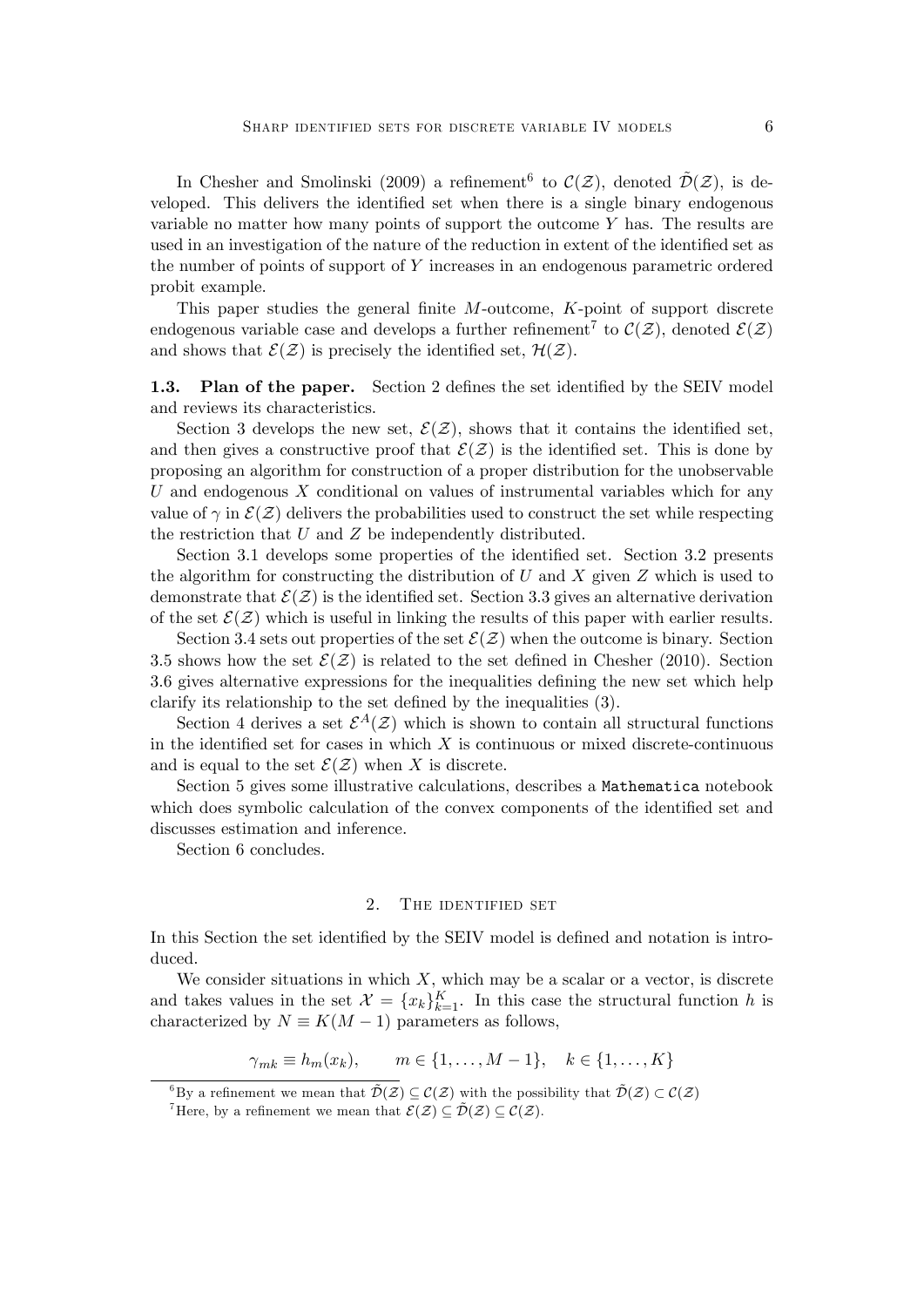which are arranged in a vector  $\gamma$ , as follows.<sup>8</sup>

$$
\boldsymbol{\gamma} \equiv [\gamma_{11}, \ldots, \gamma_{1K}, \gamma_{21}, \ldots, \gamma_{2K}, \ldots, \gamma_{M-1,1}, \ldots, \gamma_{M-1,K}]
$$

Identification of the vector  $\gamma$  is studied in this paper. Each element of  $\gamma$  lies in the unit interval so each value of  $\gamma$  is a point in the unit N-cube. The identified set is a subset of the unit N-cube. There are the restrictions  $\gamma_{lk} < \gamma_{mk}$  for  $l < m$  and all k. Henceforth "for all k" means for  $k \in \{1, \ldots, K\}$ .

Consider a particular probability distribution for Y and X given  $Z = z \in \mathcal{Z}$ . The identified set of values of  $\gamma$  associated with this distribution contains all and only values of  $\gamma$  for which there exist admissible conditional probability distributions of U and X given  $Z = z$  for all values of z in Z such that the resulting structures deliver the probability distribution under consideration. Notation for that probability distribution is now introduced.

For values  $z \in \mathcal{Z}$ , for  $m \in \{1, \ldots, M\}$  and  $k \in \{1, \ldots, K\}$ , there are the following point probabilities:

$$
\rho_{mk}(z) \equiv \Pr[Y = m \land X = x_k | Z = z]
$$

and cumulative probabilities:

$$
\bar{\rho}_{mk}(z) \equiv \Pr[Y \le m \land X = x_k | Z = z]
$$

and probabilities marginal with respect to  $Y$ :

$$
\delta_k(z) \equiv \Pr[X = x_k | Z = z] = \bar{\rho}_{Mk}(z).
$$

Data are informative about these probabilities.

For all k define:  $\gamma_{0k} = 0$ ,  $\gamma_{Mk} = 1$ ,  $\rho_{0k}(z) = \bar{\rho}_{0k}(z) = 0$ . In what follows "for all m" means for  $m \in \{0, \ldots, M\}$ .

Associated with a particular value of  $\gamma$  and each value  $z \in \mathcal{Z}$ , define a piecewise uniform conditional distribution for U and X given Z, such that for all  $m$ , k and k':

$$
\bar{\eta}_{mkk'}(z) \equiv \Pr[U \le \gamma_{mk} \land X = x_{k'} | Z = z]
$$

and let  $\bar{\eta}(z)$  denote the complete list of  $(M+1)K^2$  such terms.<sup>9</sup>

A list of values of  $(\gamma, \bar{\eta}(z))$  produced as z varies in Z characterizes a *structure* which is *admissible* if it satisfies the following *independence* and *properness* conditions.

$$
r = (m-1)K + k
$$
  

$$
k = r \text{ modulo } K \qquad m = (r-k)/K + 1
$$

<sup>&</sup>lt;sup>8</sup>If  $\Gamma$  is a matrix with  $(m, k)$  element equal to  $\gamma_{mk}$  then  $\gamma \equiv \text{vec}(\Gamma')$ . Considering  $\gamma_r$ , the rth element of  $\gamma$ , there are the following relationships.

<sup>&</sup>lt;sup>9</sup>Between each pair of adjacent knots,  $\gamma_{mk}$ , each conditional density function for Y given X and  $Z$  is uniform. The construction is justified in Chesher (2009). The conditional density functions have a histogram-like appearance.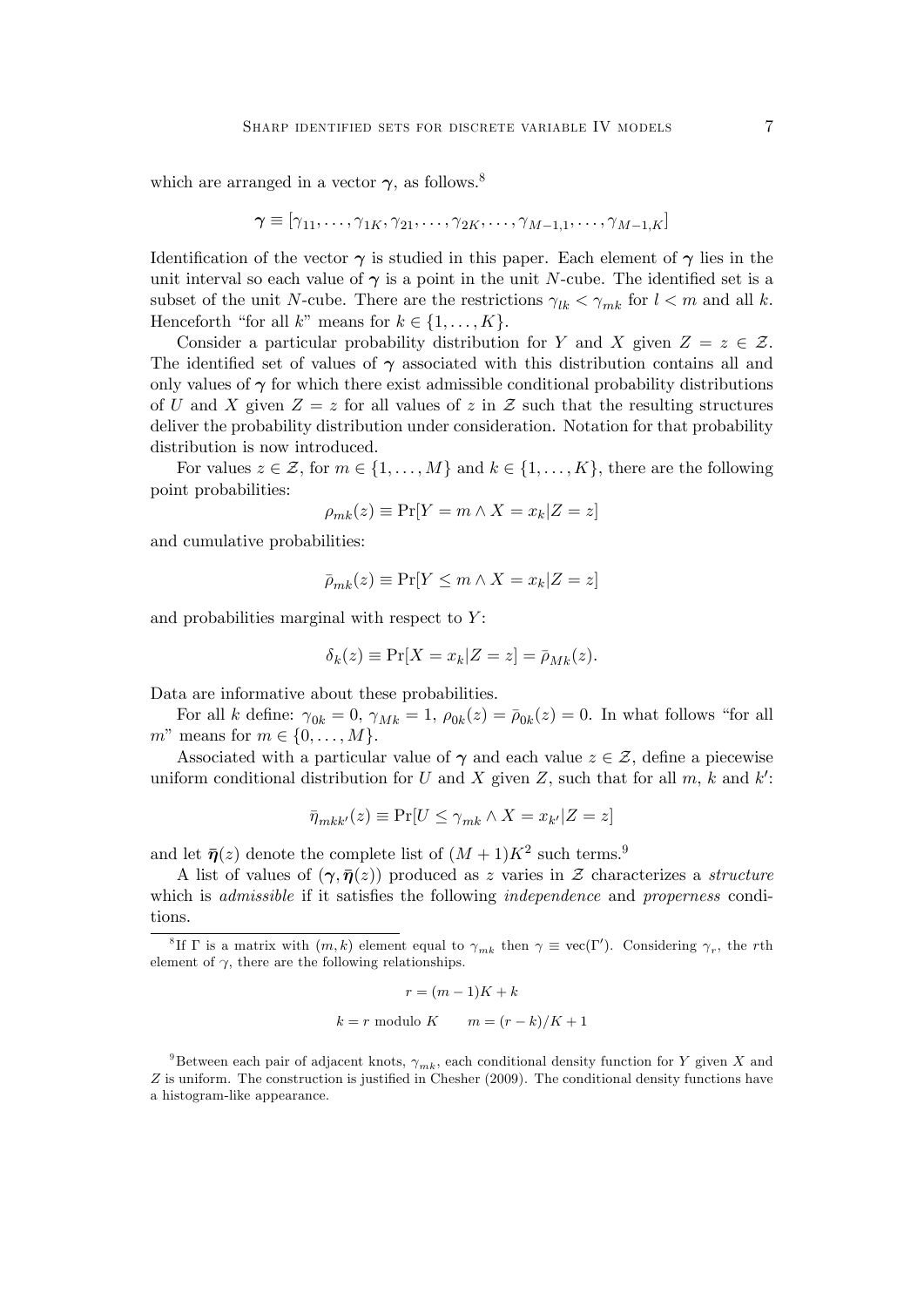[1]. Independence. For all  $z \in \mathcal{Z}$  and for all m and k the following equalities hold. $10$ 

$$
\sum_{k'=1}^{K} \bar{\eta}_{mkk'}(z) = \gamma_{mk} \tag{4}
$$

[2]. Properness. For all  $z \in \mathcal{Z}$  and for all j, k, l, m and  $k'$ ,  $\bar{\eta}_{ljk'}(z) \leq \bar{\eta}_{mkk'}(z)$ if and only if  $\gamma_{lj} \leq \gamma_{mk}$ . For all  $z \in \mathcal{Z}$  and for all  $k, k', \bar{\eta}_{0kk'}(z) = 0$ . For all  $z \in \mathcal{Z}$ and for all  $k' \sum_{k=1}^K \bar{\eta}_{Mkk'}(z) = 1.$ 

If in addition the following *observational equivalence* condition is satisfied then the structure generates the probability distribution under consideration.

[3]. Observational equivalence. For all  $z \in \mathcal{Z}$  and for all m and k the following equalities hold.

$$
\bar{\eta}_{mkk}(z) = \bar{\rho}_{mk}(z) \tag{5}
$$

All and only structures that obey conditions [1], [2] and [3] are in the set of structures identified by the model for the probabilities considered. Let  $\mathcal{S}(\mathcal{Z})$  denote that set.

The identified set of structural functions,  $\mathcal{H}(\mathcal{Z})$ , is the set of values of  $\gamma$  for which there are values of  $\bar{\eta}(z)$  for  $z \in \mathcal{Z}$  such that the resulting structure is in the identified set,  $\mathcal{S}(\mathcal{Z})$ . The identified set for  $\gamma$ ,  $\mathcal{H}(\mathcal{Z})$ , is the projection of  $\mathcal{S}(\mathcal{Z})$  onto the unit N-cube within which all values of  $\gamma$  lie.

The geometry of these sets is considered in Chesher and Smolinski (2009). A brief account is given here. Because of the properness condition [2] the order in which the elements of  $\gamma$  lie is an important consideration.

There are

$$
T \equiv (K(M-1))!/((M-1)!)^K
$$
 (6)

admissible arrangements of the elements of  $\gamma$ .<sup>11</sup>

In each arrangement,  $t \in \{1, \ldots, T\}$ , the set of admissible observationally equivalent structures defined by [1], [2] and [3], denoted by  $S_t(\mathcal{Z})$ , is either empty or a convex polytope because it is an intersection of bounded linear half spaces. The

$$
\prod_{k=1}^K \binom{N-(k-1)(M-1)}{M-1}
$$

admissible arrangements of  $\gamma$  which on simplification yields the formula (6) for T.

<sup>&</sup>lt;sup>10</sup>The left hand side is  $Pr[U \leq \gamma_{mk} | Z = z]$  which the independence restriction requires to be free of z. The value  $\gamma_{mk}$  on the right hand side arises because of the uniform distribution normalisation of the marginal distribution of U. See Chesher (2010).

<sup>&</sup>lt;sup>11</sup> Arrangements in which there is a pair of indices m and m' with  $m > m'$  such that for some k,  $\gamma_{mk} \leq \gamma_{m'k}$  are inadmissible. The formula for T arises as follows. There are  $\binom{N}{M-1}$  ways of placing  $\gamma_{11}, \gamma_{21}, \ldots, \gamma_{M-1,1}$  in the  $N = (M-1)K$  places available and only one order in which those values can lie. There are then  $\binom{N-(M-1)}{M-1}$  ways of placing  $\gamma_{12}, \gamma_{22}, \ldots, \gamma_{M-1,2}$  in the remaining  $N-(M-1)$ places. Continuing in this way it is clear that there are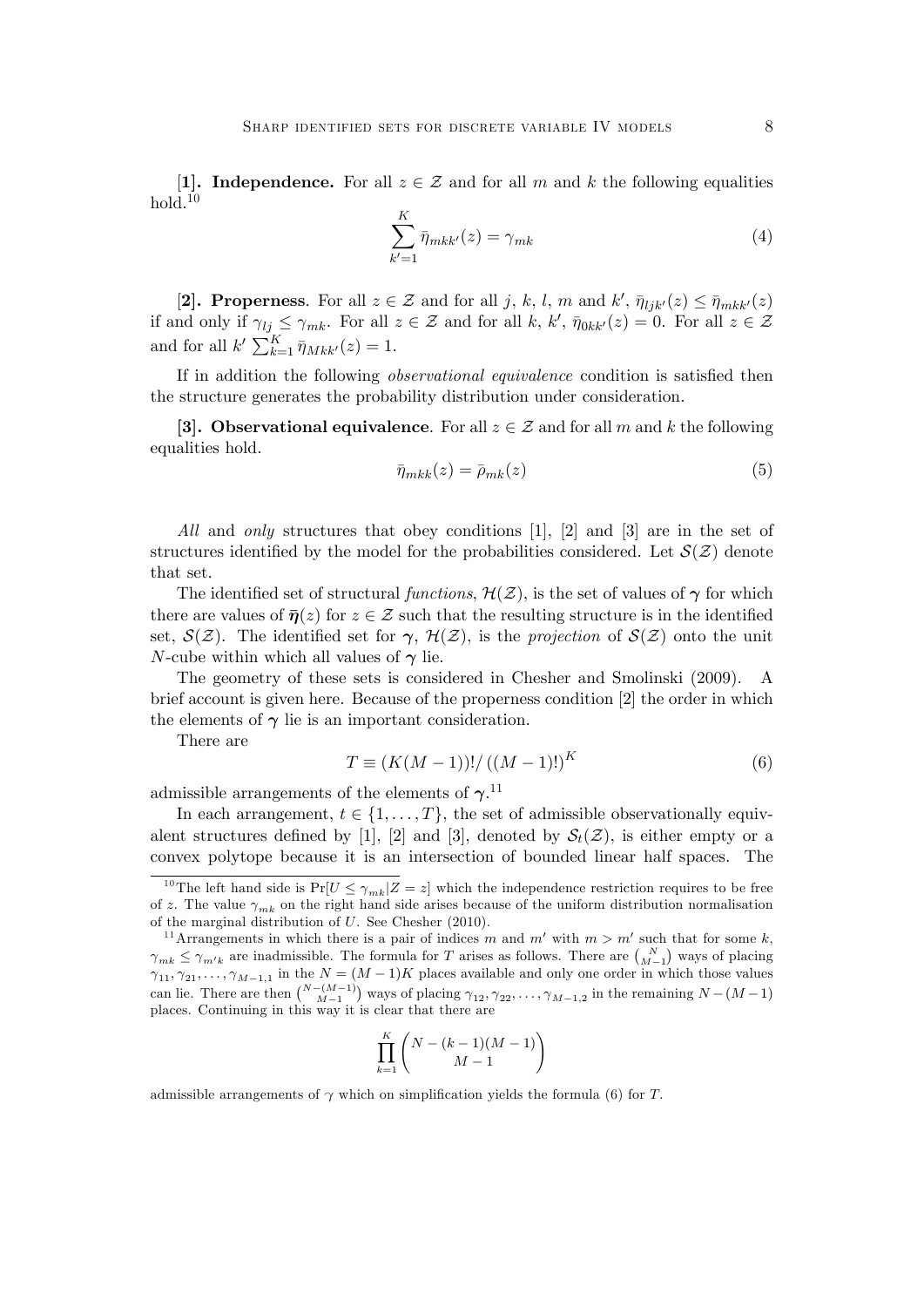identified set of structures is the union of the sets obtained under each admissible arrangement.

$$
\mathcal{S}(\mathcal{Z}) = \bigcup_{t=1}^T \mathcal{S}_t(\mathcal{Z})
$$

In each arrangement,  $t$ , the identified set of structural functions obtained by projecting away  $\bar{\eta}(z)$  for  $z \in \mathcal{Z}$ , denoted  $\mathcal{H}_t(\mathcal{Z})$ , is also either empty or a convex polytope. The complete identified set of structural functions is the union of these convex sets. The result may not itself be convex, nor even connected.

$$
\mathcal{H}(\mathcal{Z}) = \bigcup_{t=1}^T \mathcal{H}_t(\mathcal{Z})
$$

Direct computation of an identified set of structural functions is difficult when  $M$ and  $K$  are at all large. A head on attack would consider each admissible arrangement in turn and use the method of Fourier-Motzkin elimination<sup>12</sup> to project away the  $(M-1)K^2$  elements in  $\bar{\eta}(z)$  for each  $z \in \mathcal{Z}$  but this is computationally infeasible when  $M$  and  $K$  are large.

In the next Section we develop easy-to-compute sets which are shown to be precisely the identified set of structural functions,  $\mathcal{H}(\mathcal{Z})$ .

#### 3. Sharp set identification of the structural function

Conditions [1] - [3] place restrictions on values of  $(\gamma, \bar{\eta}(z))$  for z varying in Z. They define the identified set of *structures*:  $S(\mathcal{Z})$ .

In this Section we develop implications of these restrictions for admissible values of  $\gamma$ , that is for values of  $\gamma$  that lie in the identified set of *structural functions*:  $\mathcal{H}(\mathcal{Z})$ . The result is a list of inequalities that define a set denoted  $\mathcal{E}(Z)$ . We show that this is the identified set  $\mathcal{H}(\mathcal{Z})$ .

The ordering of the elements of  $\gamma$  is important. The set  $\mathcal{E}(Z)$  is a union of convex sets,  $\mathcal{E}_t(\mathcal{Z})$ , one associated with each admissible arrangement, t, of  $\gamma$ .

$$
\mathcal{E}(\mathcal{Z}) = \bigcup_{t=1}^T \mathcal{E}_t(\mathcal{Z})
$$

Each set  $\mathcal{E}_t(\mathcal{Z})$  is defined as an intersection of linear half spaces.

We proceed to develop a definition of a set  $\mathcal{E}_t(\mathcal{Z})$  obtained under a particular arrangement, t, of the elements of  $\gamma$ . First it is necessary to develop notation and functions for dealing with arrangements.

Let  $\gamma_{[n]}$  be the *n*th largest value in an arrangement. Recall there are  $N \equiv (M 1/K$  elements in  $\gamma$ . We adopt the notation used in the literature on order statistics to denote the ordered values of  $\gamma$ :

$$
\gamma_{[1]} \leq \gamma_{[2]} \cdots \leq \gamma_{[N-1]} \leq \gamma_{[N]}
$$

 $12$ See Zeigler (2007).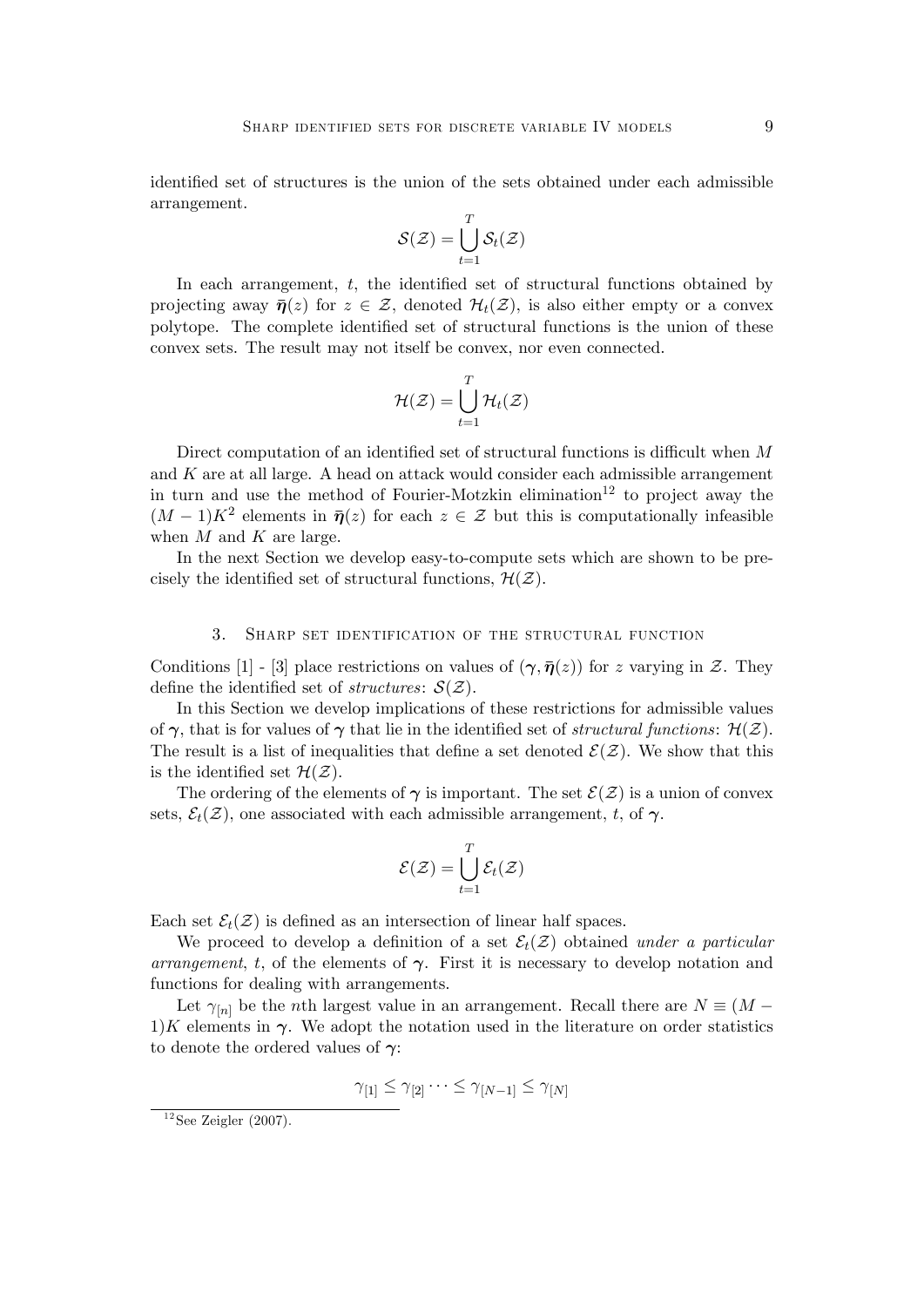and we define  $\gamma_{[0]} \equiv 0$  and  $\gamma_{[N+1]} \equiv 1^{13}$ 

Define functions  $m(n)$  and  $k(n)$  such that  $\gamma_{m(n)k(n)} = \gamma_{[n]}$ . Define  $m(0) = 0$ . With  $M = 3$  and  $K = 3$ , for which  $N = 6$  and

$$
\boldsymbol{\gamma}=[\gamma_{11},\gamma_{12},\gamma_{13},\gamma_{21},\gamma_{22},\gamma_{23}]
$$

and for the arrangement

$$
[\gamma_{11}, \gamma_{12}, \gamma_{21}, \gamma_{13}, \gamma_{23}, \gamma_{22}] \tag{7}
$$

the functions  $m(\cdot)$  and  $k(\cdot)$  are as shown below. We will work with this example throughout this Section.

| $\boldsymbol{n}$ | m(n)           | k(n)           |
|------------------|----------------|----------------|
| 1                |                |                |
| $\overline{2}$   |                | $\mathfrak{D}$ |
| 3                | $\overline{2}$ |                |
| 4                |                | 3              |
| $\overline{5}$   | $\overline{2}$ | 3              |
| 6                | $\mathfrak{D}$ | $\overline{2}$ |

Figure 1 shows a configuration of threshold functions that is consonant with this arrangement. In this case  $M = 3$  so there are two threshold functions,  $h_1(x)$  and  $h_2(x)$ .

Values of X are measured along the horizontal axis in Figure 1 and three points of support,  $x_1, x_2$  and  $x_3$  are marked. Values of threshold functions are measured along the vertical axis which is the unit interval  $[0, 1]$ . This axis also measures values of the unobservable variable U.

At any value of  $x$ , values of  $U$  falling on or below the lowest threshold function deliver the value 1 for  $Y$ , values of  $U$  falling between the two threshold functions or on the highest threshold function deliver the value 2 for  $Y$  and values of  $U$  falling above the highest threshold deliver the value  $3$  for  $Y$ . Notice that the upper threshold function is not monotone in x reflecting the inequality  $\gamma_{23} < \gamma_{22}$ .

Now define an *inverse* function  $n(m, k)$  such that  $\gamma_{mk} = \gamma_{[n(m,k)]}$  and note that  $n(m(n), k(n)) = n$ . For all k define  $n(0, k) = 0$ .

For the arrangement (7) considered above the function  $n(\cdot, \cdot)$  delivers values as shown below.

|       | $= 1$ | $k=2$ | $k=3$ |
|-------|-------|-------|-------|
| $m=1$ |       |       |       |
| $m=2$ |       |       |       |

The functions  $m(\cdot)$ ,  $k(\cdot)$  and  $n(\cdot, \cdot)$  are specific to the particular arrangement under consideration and we could make this dependence explicit by writing  $m_t(\cdot)$ ,  $k_t(\cdot)$  and  $n_t(\cdot, \cdot)$  but for the most part this is not done in order to avoid excessively complex notation.

 $13A$  more precise notation would carry an identifier of the arrangement t under consideration and when stating formal results we do employ such a notation, for example denoting the ordered elements of an arrangement t by  $\gamma_{[1]}^t, \ldots, \gamma_{[N]}^t$ . During the exposition, while it is clear that a particular arrangement is under consideration, we simplify notation and do not make dependence on the arrangement under consideration explicit.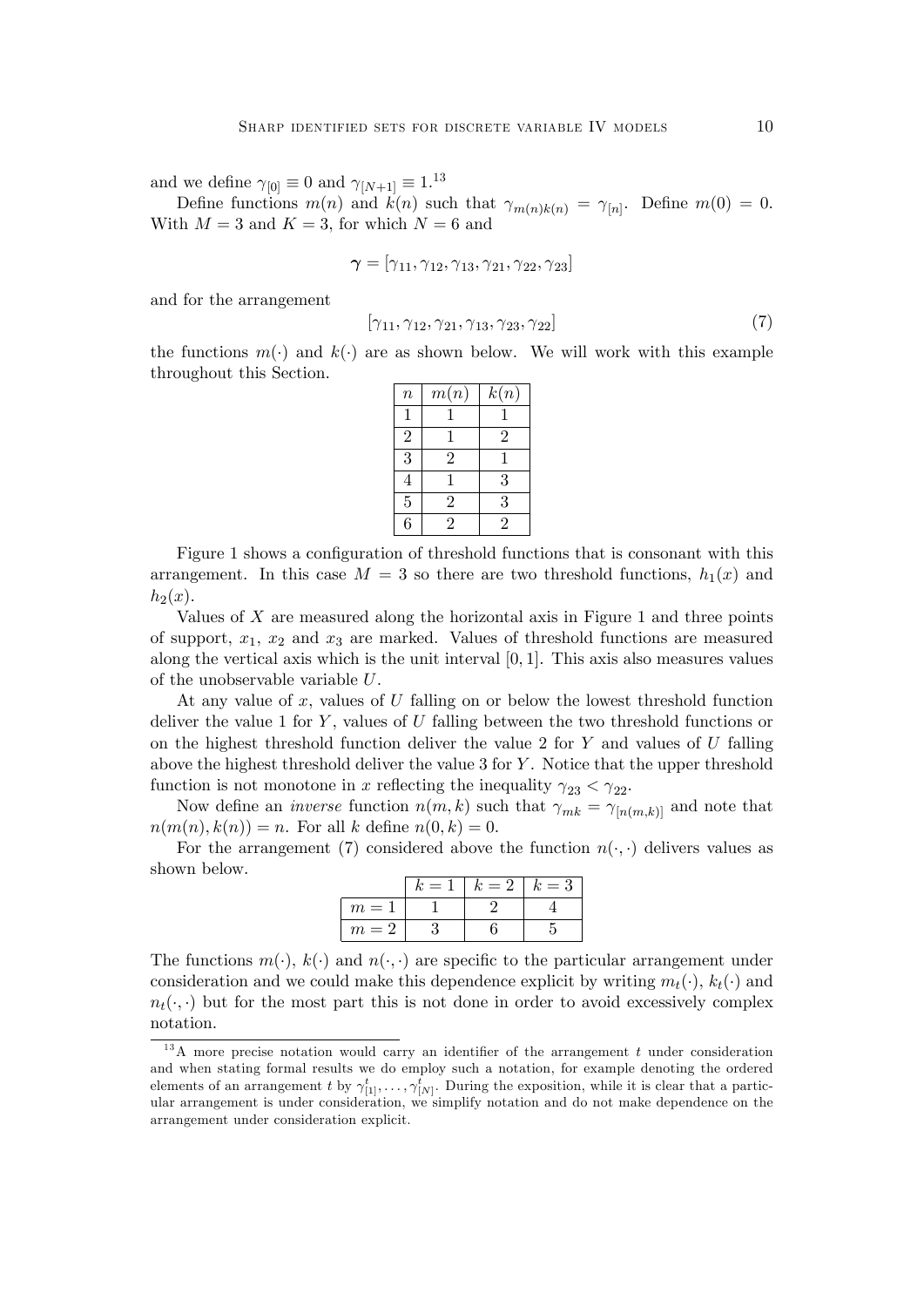We use an abbreviated notation as follows:  $\bar{\rho}_{[n]}$  denotes  $\bar{\rho}_{m(n)k(n)}$ , thus:

 $\overline{\rho}_{[n]} \equiv \overline{\rho}_{m(n)k(n)} = \Pr[Y \leq m(n) \wedge X = x_{k(n)} | Z = z]$ 

and  $\bar{\eta}_{[n]k'}$  denotes  $\bar{\eta}_{m(n)k(n)k'}$  thus.

$$
\bar{\eta}_{[n]k'} \equiv \bar{\eta}_{m(n)k(n)k'} = \Pr[U \le \gamma_{m(n)k(n)} \land X = x_{k'}|Z = z]
$$

There are associated non-cumulative probabilities as follows.<sup>14</sup>

$$
\rho_{[n]} = \Pr[Y = m(n) \land X = x_{k(n)} | Z = z]
$$

$$
\eta_{[n]k'} = \Pr[U \in (\gamma_{[n-1]}, \gamma_{[n]}] \land X = x_{k'} | Z = z]
$$

It is important to understand that  $\bar{\eta}_{[n]k'} = \sum_{j=1}^n \eta_{[j]k'}$  but in general  $\bar{\rho}_{[n]} \neq \sum_{j=1}^n \rho_{[j]}$ rather:

$$
\bar{\rho}_{[n]} = \sum_{j=1}^{m(n)} \rho_{jk(n)} = \sum_{j=1}^{m(n)} \rho_{[n(j,k(n))]}.
$$

All these probabilities depend on the instrumental value z under consideration but this dependence is not made explicit in the notation for the moment. Define  $\rho_{[0]} =$  $\bar{\rho}_{[0]} = 0, \eta_{[n]k} = \bar{\eta}_{[n]k} = 0.$ 

It is helpful to extend the definitions to cover probability masses associated with the Mth point of support of Y so for all  $k$  define

$$
n(M,k) = N + k
$$

and

$$
m(N+k) = M
$$
  

$$
k(N+k) = k
$$

which lead to

$$
\rho_{[N+k]} = \Pr[Y=M \wedge X=x_k|Z=z]
$$

with associated cumulative probabilities

$$
\bar{p}_{[N+k]} = \Pr[Y \le M \wedge X = x_k | Z = z] = \Pr[X = x_k | Z = z] = \delta_k.
$$

Table 1 exhibits the probability masses  $\eta_{[n]k}$  for a general case with an M-valued outcome and endogenous variables with K points of support and  $N = K(M-1)$ . All values are non-negative, values in column k sum to  $\delta_k$  and the sum of all  $K(N+1)$ probability masses in the table is 1. We will make extensive reference to tables like this in what follows.

We consider a particular value  $z \in \mathcal{Z}$  and construct a set  $\mathcal{E}_t(z)$ , defining  $\mathcal{E}_t(\mathcal{Z})$  as the intersection of such sets for z varying in  $Z$ .

$$
\mathcal{E}_t(\mathcal{Z}) \equiv \bigcap_{z \in \mathcal{Z}} \mathcal{E}_t(z)
$$

<sup>&</sup>lt;sup>14</sup>Here too we could make dependence on the arrangement under consideration explicit in the notation, e.g. writing  $\rho_{[n]}^t$  and  $\eta_{[i]k}^t$ , but do not do so until we come to formal statements of results.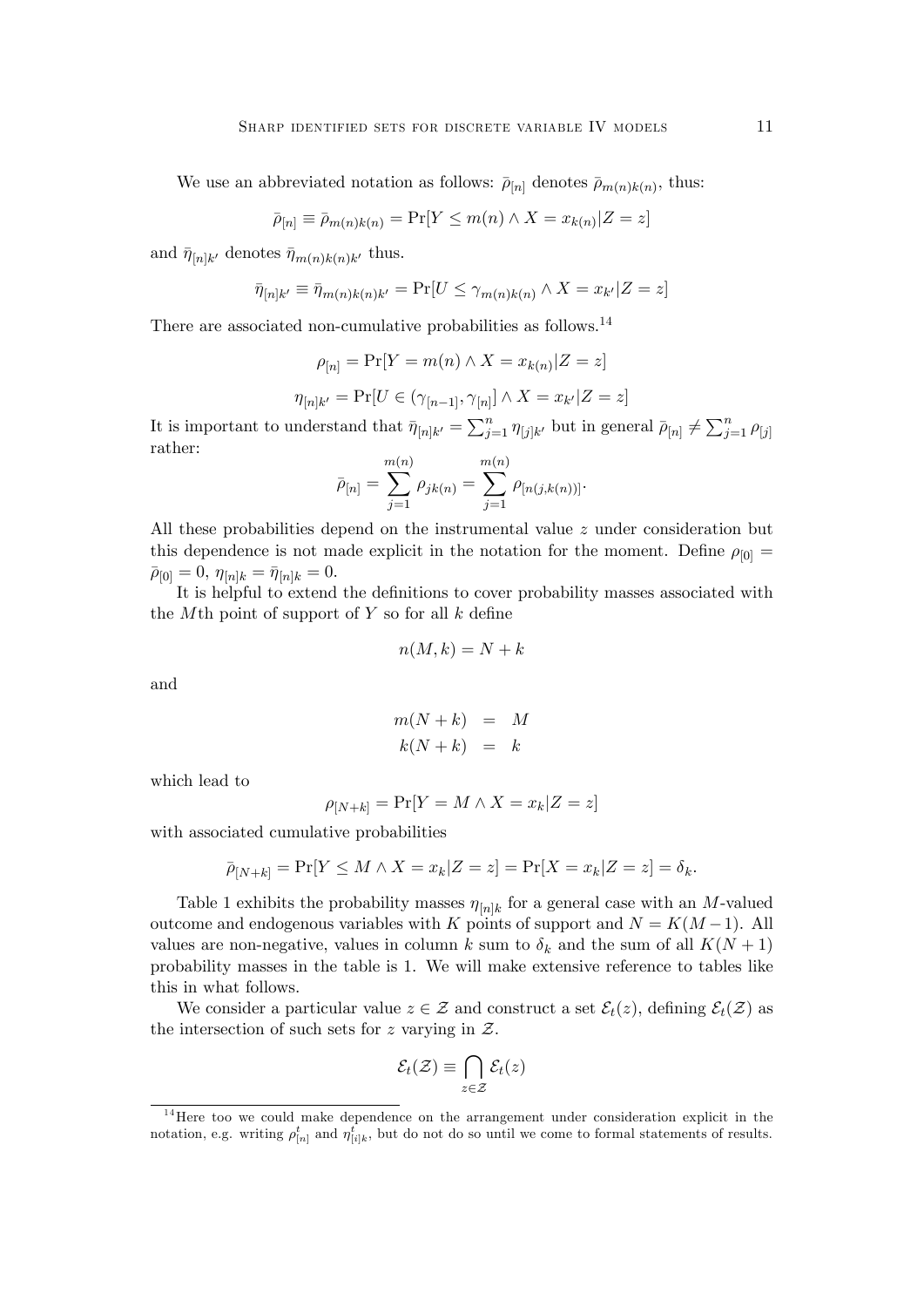|                  | Value of $x$     |                  |   |                 | Ordered            |
|------------------|------------------|------------------|---|-----------------|--------------------|
| $\, n$           | $x_1$            | $x_2$            | . | $x_K$           | values of $\gamma$ |
| $\overline{0}$   | $\left( \right)$ | $\left( \right)$ | . | $\theta$        | $\gamma_{[0]}$     |
| $\mathbf{1}$     | $\eta_{[1]1}$    | $\eta_{[1]2}$    | . | $\eta_{[1]K}$   | $\gamma_{11}$      |
| $\overline{2}$   | $\eta_{[2]1}$    | $\eta_{[2]2}$    | . | $\eta_{[2]K}$   | $\gamma_{2}$       |
|                  |                  |                  |   |                 |                    |
| $\boldsymbol{n}$ | $\eta_{[n]1}$    | $\eta_{[n]2}$    | . | $\eta_{[n]K}$   | $\gamma_{[n]}$     |
|                  |                  |                  |   |                 |                    |
| $\,N$            | $\eta_{[N]1}$    | $\eta_{[N]2}$    | . | $\eta_{[N]K}$   | $\gamma_{[N]}$     |
| $N+1$            | $\eta_{[N+1]1}$  | $\eta_{[N+1]2}$  | . | $\eta_{[N+1]K}$ | $\gamma_{[N+1]}$   |

Table 1: Piece-wise uniform joint distribution of U and X conditional on a value of Z arranged by ordered values of  $\gamma$  (rows) and points of support of the endogenous variable X (columns).

To avoid cumbersome notation we do not make the dependence of probabilities on the chosen value z explicit in the notation for the moment.

Each set  $\mathcal{E}_t(z)$  is obtained by considering restrictions that Conditions [1] - [3] place on the elements of  $\gamma$  when they are in arrangement t. The restrictions arise because for all values of  $\gamma$  (see the final column of the Table) that lie in the identified set there exist values of the probability masses  $\eta_{[n]k}$  such that:

1. the sum of probability masses lying in rows 1 through *n* is equal to  $\gamma_{[n]}$ , equivalently, the sum of probability masses in row *n* is equal to  $\gamma_{[n]} - \gamma_{[n-1]}$ ,

$$
\sum_{i=1}^{n} \sum_{k=1}^{K} \eta_{[i]k} = \gamma_{[n]}
$$

$$
\sum_{k=1}^{K} \eta_{[i]k} = \gamma_{[n]} - \gamma_{[n-1]} \equiv \Delta \gamma_{[n]}
$$

- 2. all probability masses are non-negative,
- 3. probability masses sum over appropriate blocks of cells in the table to deliver the observed probabilities  $\rho_{[1]}, \ldots, \rho_{[n]}.$

Table 2 exhibits the blocks of cells over which probability masses must be aggregated for the arrangement shown in equation (7). Table 3 shows the values that must be achieved when summing within blocks if the observational equivalence condition is to be satisfied. For example in the arrangement considered there is  $m(4) = 1$ ,  $k(4) = 3$  and

$$
\rho_{[4]} = \Pr[Y = 1 \land X = x_3 | Z = z] = \sum_{i=1}^{4} \eta_{[i]3} = \Pr[U \le \gamma_{[4]} \land X = x_3 | Z = z]
$$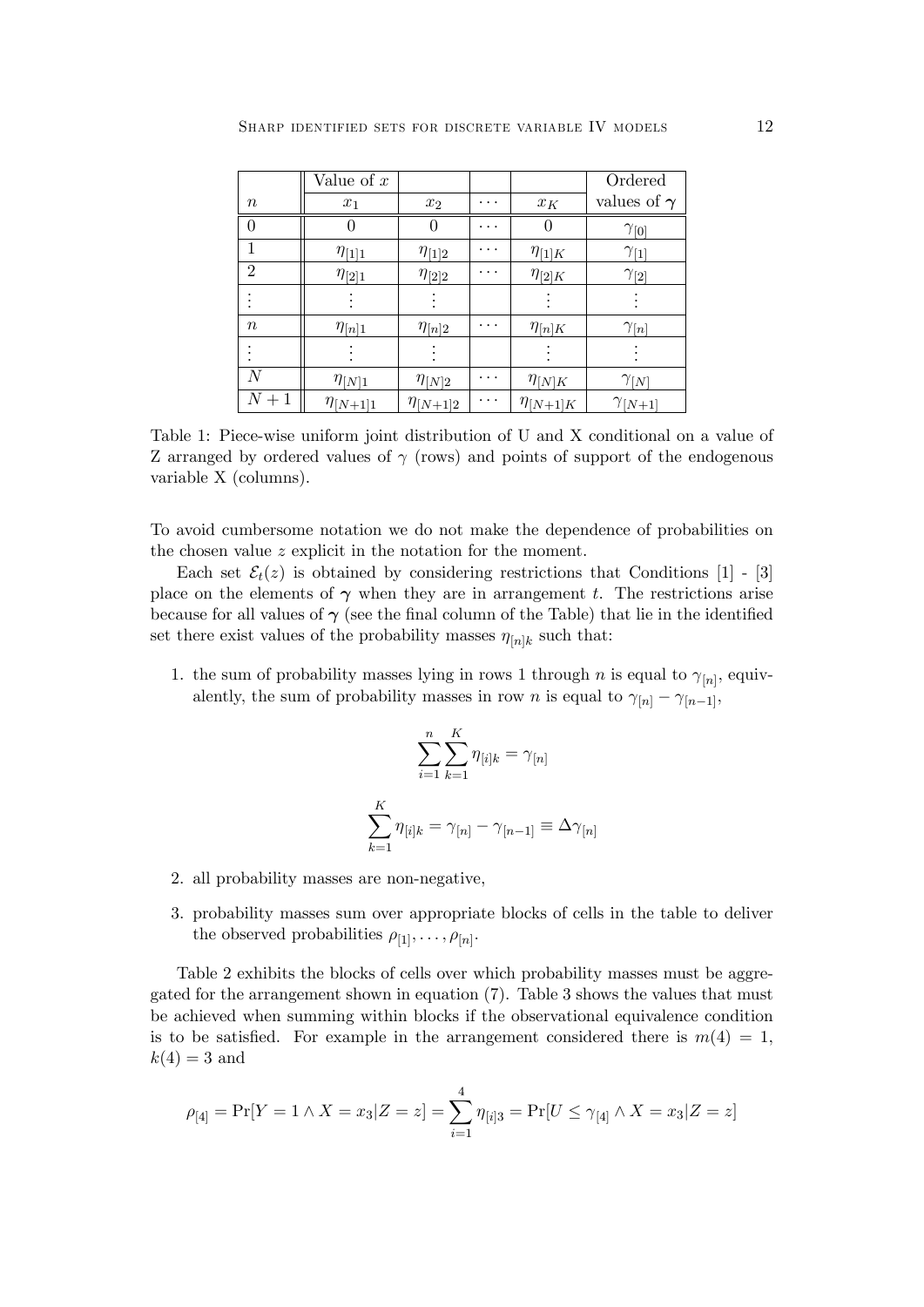|                  | Value of $x$  |               |               | Differences of ordered               | Ascending list          |  |
|------------------|---------------|---------------|---------------|--------------------------------------|-------------------------|--|
| $\boldsymbol{n}$ | $x_1$         | $x_2$         | $x_3$         | values of $\gamma$                   | of elements in $\gamma$ |  |
| $\theta$         |               |               |               |                                      | U                       |  |
| 1                | $\eta_{[1]1}$ | $\eta_{[1]2}$ | $\eta_{[1]3}$ | $\gamma_{11}$<br>$-\gamma_{[0]}$     | $\gamma_{11}$           |  |
| $\overline{2}$   | $\eta_{[2]1}$ | $\eta_{[2]2}$ | $\eta_{[2]3}$ | $\gamma_{[2]}-\gamma_{[1]}$          | $\gamma_{12}$           |  |
| $\boldsymbol{3}$ | $\eta_{[3]1}$ | $\eta_{[3]2}$ | $\eta_{[3]3}$ | $\gamma_{3} - \gamma_{2}$            | $\gamma_{21}$           |  |
| 4                | $\eta_{[4]1}$ | $\eta_{[4]2}$ | $\eta_{[4]3}$ | $\gamma_{4} - \gamma_{3}$            | $\gamma_{13}$           |  |
| $\bf 5$          | $\eta_{[5]1}$ | $\eta_{5 2}$  | $\eta_{[5]3}$ | $\gamma_{5} - \gamma_{4}$            | $\gamma_{23}$           |  |
| $\,6$            | $\eta_{[6]1}$ | $\eta_{[6]2}$ | $\eta_{[6]3}$ | $\gamma_{[6]}$<br>$ \gamma_{[5]}$    | $\gamma_{22}$           |  |
| $\overline{7}$   | $\eta_{[7]1}$ | $\eta_{[7]2}$ | $\eta_{[7]3}$ | $\gamma_{[6]}$<br>$\gamma_{\rm [7]}$ |                         |  |

Table 2: Conditional mass function values arranged by ordered values of  $\gamma$  and values of the conditioning variable X showing blocks of cells whose mass must be aggregated when considering the observational equivalence condition.

|                | Value of $x$ |                |              | Differences of ordered          | List of elements of $\gamma$ |  |
|----------------|--------------|----------------|--------------|---------------------------------|------------------------------|--|
| $\, n$         | $x_1$        | x <sub>2</sub> | $x_3$        | values of $\gamma$              | in ascending order           |  |
| U              |              |                |              |                                 |                              |  |
|                | $\rho_{[1]}$ |                |              | $\gamma_{1} - \gamma_{0}$       | $\gamma_{11}$                |  |
| $\overline{2}$ |              | $\rho_{[2]}$   |              | $\gamma_{2} - \gamma_{1}$       | $\gamma_{12}$                |  |
| 3              | $\rho_{[3]}$ |                |              | $\gamma_{3} - \gamma_{2}$       | $\gamma_{21}$                |  |
| 4              |              |                | $\rho_{[4]}$ | $\gamma_{4} - \gamma_{3}$       | $\gamma_{13}$                |  |
| $\overline{5}$ |              |                | $\rho_{[5]}$ | $\gamma_{5} - \gamma_{4}$       | $\gamma_{23}$                |  |
| 6              |              | $\rho_{[6]}$   |              | $\gamma_{6}$ - $\gamma_{5}$     | $\gamma_{22}$                |  |
| 7              | $\rho_{[7]}$ | $\rho_{[8]}$   | $\rho_{[9]}$ | $-\gamma_{[6]}$<br>$\gamma$ [7] |                              |  |

Table 3: Sums of probability masses in blocks of cells must aggregate to the indicated probabilities if the observational equivalence condition is to be satisfied.

must hold if the observational equivalence restriction is to be satisfied. Another example:  $m(7) = 3, k(7) = 1$  and so observational equivalence requires that the following equalities hold.

$$
\rho_{[7]} = \Pr[Y = 3 \land X = x_1 | Z = z] = \sum_{i=4}^{7} \eta_{[i]1} = \Pr[\gamma_{[3]} < U \le \gamma_{[7]} \land X = x_1 | Z = z].
$$

In general there are  $M$  blocks in each column of the table. In each row exactly one block terminates. The block of cells in which the mass  $\rho_{[n]}$  must lie is in the column of the table associated with  $x_{k(n)}$  and in the rows that end at  $n(m(n), k(n)) = n$  and start at  $n(m(n) - 1, k(n)) + 1$ . So the observational equivalence restriction requires that the conditions:

$$
\rho_{[n]} = \sum_{i=n(m(n)-1,k(n))+1}^{n} \eta_{[i]k(n)}
$$

hold for  $n = 1, \ldots, N + K$ .

A particular value of  $\gamma$  in arrangement t can only support an allocation of probability mass satisfying Conditions (1) - (3) if the elements  $\gamma_{1}, \ldots, \gamma_{N}$  are spaced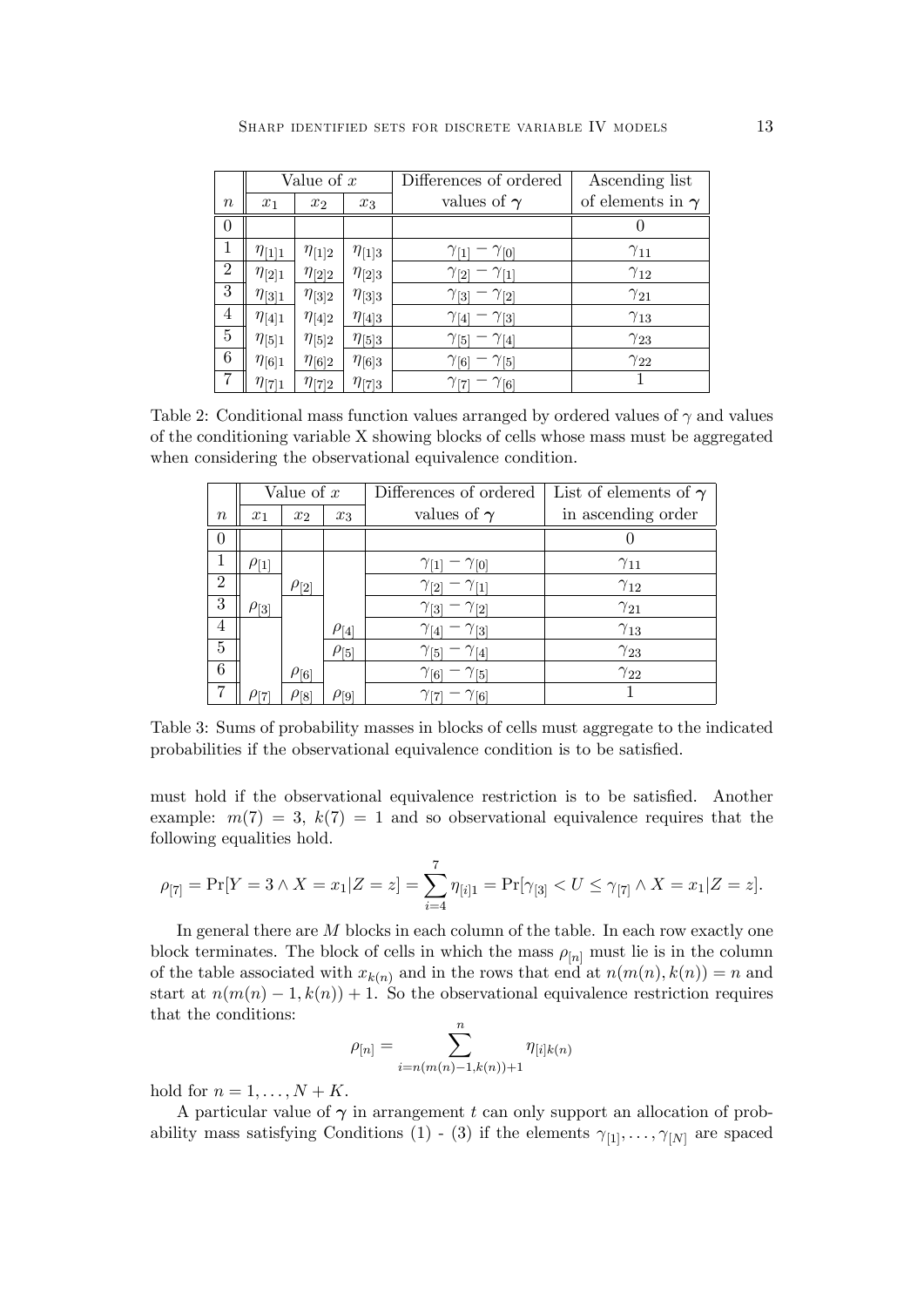sufficiently far apart to permit the allocation of probability mass in the required amounts in the blocks of cells that arise in the arrangement. For example, in the arrangement (7), considering Table 3,  $\gamma_{1}$  must be at least equal to  $\rho_{1}$ ,  $\gamma_{2}$  must be at least equal to  $\rho_{11} + \rho_{21}$  and so forth.

There are additional restrictions. For example  $\gamma_{5}$  –  $\gamma_{3}$  must be at least equal to  $\rho_{5}$  and  $\gamma_{7} - \gamma_{4} = 1 - \gamma_{4}$  must be at least  $\rho_{5} + \rho_{8} + \rho_{9}$ . We now develop a complete characterisation of these inequalities which determine the spacing between elements of  $\gamma$  under a particular arrangement such that the allocation of probability mass to blocks of cells that is required to deliver observational equivalence is feasible.

To proceed we introduce the idea of the active indexes in a row. The active indexes in row n are K distinct elements of the list  $\{1, 2, \ldots, N + K\}$ . These are the indexes, *i*, of probabilities  $\rho_{[i]}$  to which cells in row *n* contribute. The active index for column  $k$  of row  $n$  is defined as follows.

$$
a_{nk} \equiv \min\left\{i : \left(n \le i \le N + K\right) \wedge \left(k(i) = k\right)\right\}
$$

The active index list for row n is defined thus:  $a_n \equiv \{a_{n1}, \ldots, a_{nK}\}\.$  Clearly  $a_{mk} \leq$  $a_{nk}$  for all  $m \leq n$  and k. For all k define  $a_{0k} = 0$ . Each active index list  $a_n$  has n as a member and it is always the smallest member.

For the arrangement given in (7) there are, on considering Table 3, the following active index lists.

| $\it n$ | $a_n$         |
|---------|---------------|
| 0       | $\{0,0,0\}$   |
| 1       | $\{1, 2, 4\}$ |
| 2       | $\{3,2,4\}$   |
| 3       | $\{3,6,4\}$   |
| 4       | $\{7,6,4\}$   |
| 5       | $\{7,6,5\}$   |
| 6       | $\{7,6,9\}$   |
| 7       | $\{7, 8, 9\}$ |

We now introduce the idea of *last-discharged indexes for a row*. The last discharged index for column k in row n is the index, i, of the probability  $\rho_{[i]}$  falling in column  $k$  whose block of cells was most recently completed at row  $n$ . The lastdischarged index for column k in row n is defined for all k and  $n \in \{1, \ldots, N\}$  as follows.

$$
d_{nk} \equiv \max\left\{i : (0 \le i \le n) \land (k(i) = k)\right\}
$$

For all k define  $d_{0k} \equiv 0$  and  $d_{N+1,k} \equiv N+k$ . Clearly  $d_{mk} \leq d_{nk}$  for all  $m \leq n$  and k.

The row *n* last-discharged index list is defined as  $d_n \equiv \{d_{n1}, \ldots, d_{nK}\}\.$  Each list  $d_n$  has n as a member and, except in row  $N+1$ , it is the largest member. For the arrangement (7) there are, on considering Table 3, the following last-discharged index lists.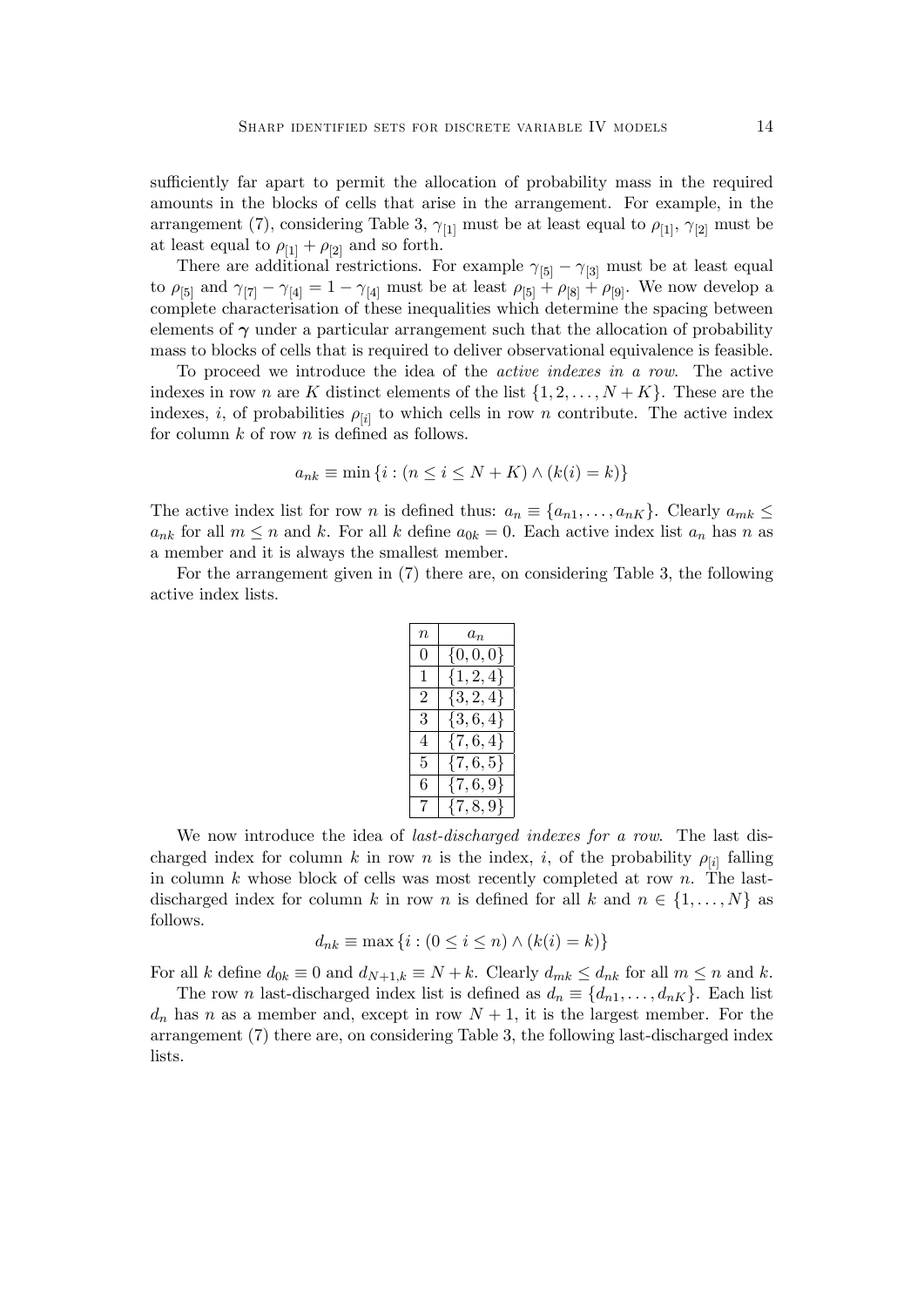| $\it n$ | $d_n$         |
|---------|---------------|
| 0       | $\{0,0,0\}$   |
| 1       | $\{1,0,0\}$   |
| 2       | $\{1, 2, 0\}$ |
| 3       | $\{3, 2, 0\}$ |
| 4       | $\{3, 2, 4\}$ |
| 5       | $\{3,2,5\}$   |
| 6       | $\{3,6,5\}$   |
| 7       | $\{7, 8, 9\}$ |

For a pair of indexes,  $(r, s) \in \{0, 1, \ldots, N + 1\}$  with  $r < s$  there is a minimal probability mass required to fall between  $\gamma_{[r]}$  and  $\gamma_{[s]}$  if observational equivalence is to be achieved.

This minimal mass is calculated as follows. In a column,  $k$ , there is a probability mass equal to  $\bar{\rho}_{[d_{sk}]}$  required to lie below  $\gamma_{[s]}$  because  $d_{sk}$  is the discharged index associated with row  $s$  and column  $k$ . From this must be removed any probability mass associated with the active index in column  $k$  of row  $r$ ,  $a_{rk}$ , and any probability mass associated with active indexes for rows prior to  $r$  in column  $k$  (and so discharged by row r). This mass is given by  $\bar{\rho}_{[a_{rk}]}$ . This can exceed  $\bar{\rho}_{[d_{sk}]}$  so the minimal probability mass required to fall in the interval  $(\gamma_{[r]}, \gamma_{[s]}]$  associated with  $X = x_k$  is  $\max(0, \bar{p}_{[d_{sk}]} - \bar{p}_{[a_{rk}]})$  and the total (across all values of X) minimal probability mass required to fall in the interval  $(\gamma_{[r]}, \gamma_{[s]}]$  is  $\sum_{k=1}^K \max(0, \bar{\rho}_{[d_{sk}]} - \bar{\rho}_{[a_{rk}]}).$ 

By way of example consider the arrangement (7) used before and the cases considered earlier.

1.  $\gamma_{11} - \gamma_{01}$ . The last-discharged indexes in row 1 are  $\{1,0,0\}$  and the active indexes in row 0 are  $\{0,0,0\}$ . Only column 1 delivers a positive value and, noting that  $\rho_{[0]} = 0$  there is:

$$
\gamma_{[1]} - \gamma_{[0]} = \gamma_{[1]} \ge \bar{\rho}_{[1]} = \rho_{[1]}.
$$

2.  $\gamma_{[2]} - \gamma_{[0]}$ . The last-discharged indexes in row 2 are  $\{1,2,0\}$  and the active indexes in row 0 are  $\{0,0,0\}$ . Columns 1 and 2 deliver a positive value and, there is:

$$
\gamma_{[2]} - \gamma_{[0]} = \gamma_{[2]} \ge \bar{\rho}_{[1]} + \bar{\rho}_{[2]} = \rho_{[1]} + \rho_{[2]}.
$$

3.  $\gamma_{5}$  –  $\gamma_{3}$ . The last-discharged indexes in row 5 are {3, 2, 5} and the active indexes in row 3 are  $\{3, 6, 4\}$ . Notice that  $d_{52} = 2 < a_{32} = 6$  so column 2 produces no positive contribution. Only column 3 delivers a positive value and there is:

$$
\gamma_{[5]} - \gamma_{[3]} \ge \bar{\rho}_{[5]} - \bar{\rho}_{[4]} = \rho_{[5]}.
$$

4.  $\gamma_{[7]} - \gamma_{[4]}$ . The last-discharged indexes in row 7 are  $\{7, 8, 9\}$  and the active indexes in row 4 are  $\{7, 6, 4\}$ . Columns 2 and 3 produce positive values and there is:

$$
\gamma_{[7]} - \gamma_{[4]} = 1 - \gamma_{[4]} \geq (\bar{\rho}_{[8]} - \bar{\rho}_{[6]}) + (\bar{\rho}_{[9]} - \bar{\rho}_{[4]}) = \rho_{[8]} + \rho_{[5]} + \rho_{[9]}.
$$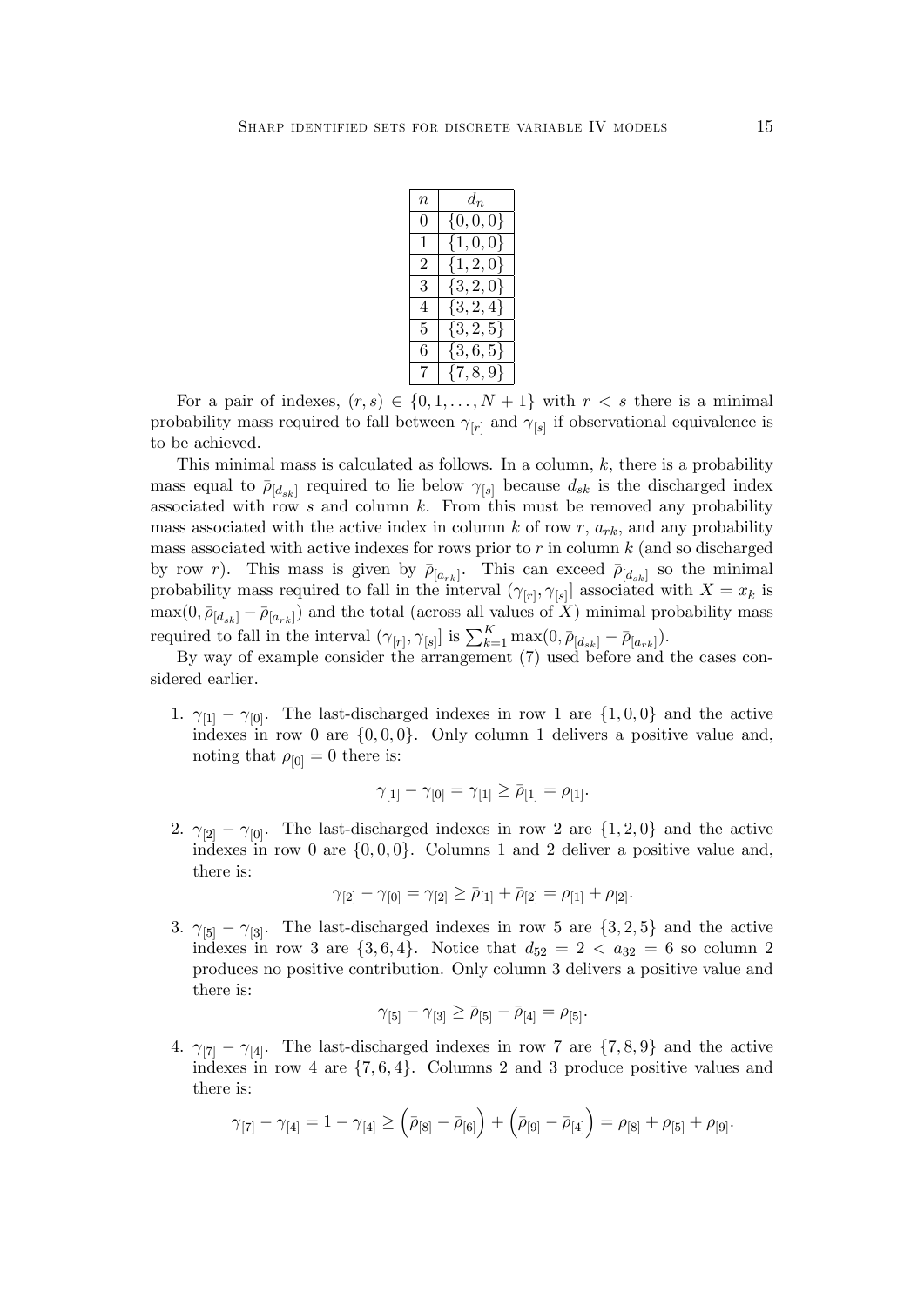From the argument so far it follows that for every pair of indexes

$$
(r,s) \in \{0, 1, \dots, N+1\}
$$

with  $r < s$  the following inequality must hold if the value of  $\gamma$  in the arrangement under consideration is to allow the allocations of non-negative probability mass required to satisfy the observational equivalence restriction.

$$
\gamma_{[s]} - \gamma_{[r]} \ge \sum_{k=1}^{K} \max(0, \bar{\rho}_{[d_{sk}]} - \bar{\rho}_{[a_{rk}]})
$$
\n(8)

This system of  $(N+1)(N+2)/2$  inequalities defines a set of values of  $\gamma$  denoted by  $\mathcal{E}_t(z)$  associated with arrangement t and instrumental value z.

All values of  $\gamma$  in  $\mathcal{H}_t(z)$  must satisfy these inequalities, so  $\mathcal{H}_t(z) \subseteq \mathcal{E}_t(z)$ .

We can now give a formal statement regarding the convex components of the identified set of structural functions. At this point we make explicit in the notation the dependence of objects on the arrangement under consideration, t, and on the instrumental value, z.

THEOREM 1: Consider an arrangement t of

$$
\boldsymbol{\gamma} \equiv [\gamma_{11}, \dots, \gamma_{1K}, \gamma_{21}, \dots, \gamma_{2K}, \dots, \gamma_{M-1,1}, \dots, \gamma_{M-1,K}]
$$

with ith largest element  $\gamma_{[n]}^t$  such that

$$
0 \equiv \gamma^t_{[0]} \le \gamma^t_{[1]} \le \cdots \le \gamma^t_{[N]} \le \gamma^t_{[N+1]} \equiv 1
$$

where  $N \equiv K(M - 1)$ . The correspondence between elements of the ordered and unordered lists is given by arrangement-specific functions  $m_t(\cdot)$ ,  $k_t(\cdot)$  and an inverse function  $n_t(\cdot, \cdot)$  which are such that for  $n \in \{1, \ldots, N\}$ ,  $k \in \{1, \ldots, K\}$  and  $m \in$  ${1, \ldots, M-1}$ :

$$
\gamma_{[n]}^t = \gamma_{m_t(n)k_t(n)} \n\gamma_{mk} = \gamma_{[n_t(m,k)]}^t.
$$

For all arrangements define  $m_t(0) \equiv 0$  and for all k:  $m_t(N+k) \equiv M$ ,  $k_t(N+k) \equiv$  $k, n_t(M, k) \equiv N + k, n_t(0, k) \equiv 0.$  For  $n \in \{1, ..., N + K\}$  define:

$$
\bar{\rho}^t_{[n]}(z) \equiv \Pr[Y \le m_t(n) \land X = x_{k_t(n)} | Z = z]
$$

with  $\bar{\rho}_{[0]}^t(z) \equiv 0$ . For all k and  $n \in \{1, \ldots, N\}$  define

$$
a_{nk}^t(z) \equiv \min\{i : (n \le i \le N + k) \land (k_t(i) = k)\}
$$

$$
d_{nk}^t(z) \equiv \max\{i : (0 \le i \le n) \land (k_t(i) = k)\}
$$

and for all k define  $d_{0k} \equiv 0$  and  $d_{N+1,k} \equiv N+k$ . Define a set of values of  $\gamma$ ,  $\mathcal{E}_t(z)$ , determined by the intersection of the following  $(N + 1)(N + 2)/2$  linear half spaces:

$$
\gamma_{[s]}^t - \gamma_{[r]}^t \ge \sum_{k=1}^K \max(0, \bar{\rho}_{[d_{sk}(z)]}^t(z) - \bar{\rho}_{[a_{rk}(z)]}^t(z))
$$
\n(9)

with  $(r, s) \in \{0, 1, \ldots, N + 1\}$  and  $s > r$ . Then: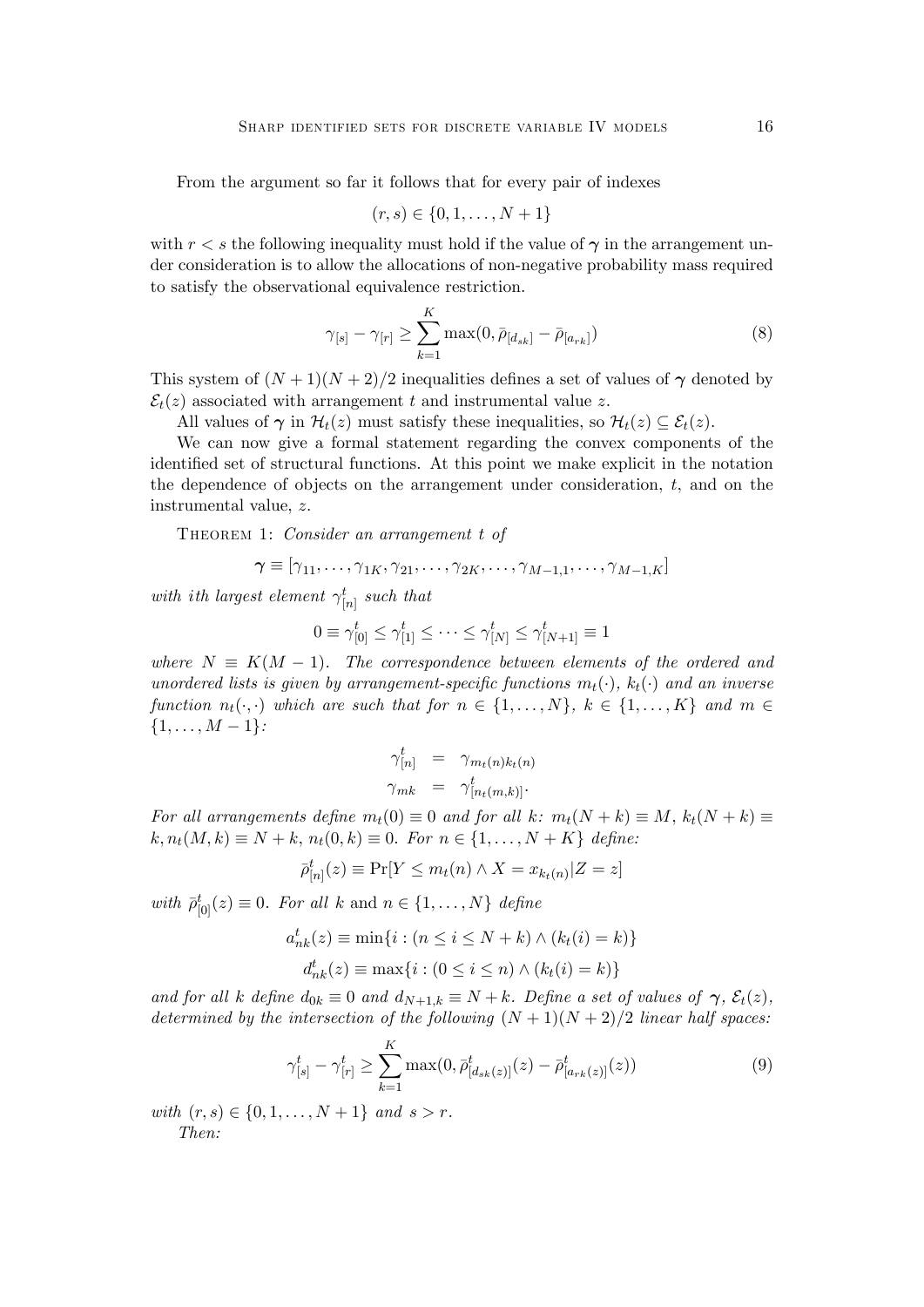- 1. The set  $\mathcal{H}_t(z)$  is a subset of  $\mathcal{E}_t(z)$ .
- 2. For every  $\gamma \in \mathcal{E}_t(z)$  there exists a distribution of U and X given  $Z = z$  which is piecewise uniform for variations in U that:
	- (a) is proper,
	- (b) satisfies the independence condition: for all  $i \in \{1, \ldots, N\}$

$$
\sum_{j=1}^{i} \sum_{k=1}^{K} \eta_{[j]k}^{t}(z) = \gamma_{[i]}^{t}
$$

(c) delivers the probabilities  $\bar{\rho}^t_{[i]}(z)$  for all  $i \in \{1, ..., N\}$  and so satisfies the observational equivalence property.

Result 1 of the Theorem has already been demonstrated to be true because we showed that all  $\gamma \in H_t(z)$  satisfy the inequalities that define the polytope  $\mathcal{E}_t(z)$ . It remains to show how to construct the distribution referred to in Result 2. That is the subject of Section 3.2. First two corollaries are stated and proved and simple upper and lower bounds on the elements of  $\gamma$  are derived.

COROLLARY 1: For all t and  $z$ ,  $\mathcal{E}_t(z) = \mathcal{H}_t(z)$ .

PROOF: Result 1 of the Theorem states that  $\mathcal{E}_t(z) \subseteq \mathcal{H}_t(z)$  and Result 2 implies that  $\mathcal{H}_t(z) \subseteq \mathcal{E}_t(z)$ , from which it follows that  $\mathcal{E}_t(z) = \mathcal{H}_t(z)$ .

COROLLARY 2: The set of values of the structural function identified by the SEIV model is as follows.

$$
\mathcal{H}(\mathcal{Z}) = \bigcup_{t=1}^T \left( \bigcap_{z \in \mathcal{Z}} \mathcal{E}_t(z) \right)
$$

Proof: This follows directly from Corollary 1 on noting the composition of the identified set,  $\mathcal{H}(\mathcal{Z})$ .

$$
\mathcal{H}(\mathcal{Z}) = \bigcup_{t=1}^T \left( \bigcap_{z \in \mathcal{Z}} \mathcal{H}_t(z) \right)
$$

For a particular arrangement many of the inequalities defining a set  $\mathcal{E}_t(z)$  will be redundant. The inequality given by setting  $s = N+1$  and  $r = 0$  is always redundant<sup>15</sup> so there are at most  $(N + 1)(N + 2)/2 - 1$  inequalities defining the polytope  $\mathcal{E}_t(z)$ and often far fewer. This is investigated further in Section 5.

The identified set is determined by a large number of elementary inequalities which either place upper or lower bounds on elements of  $\gamma$  or lower bounds on differences of pairs of elements of  $\gamma$ . The convex polytope within which identified values of  $\gamma$ lie in any particular arrangement is a facetted N-orthotope lying in the unit N-cube with all facets taken at angles of  $45^{\circ}$  to the faces of the unit N-cube.

<sup>&</sup>lt;sup>15</sup>In this case the inequality (8) is  $1 \ge 1$ .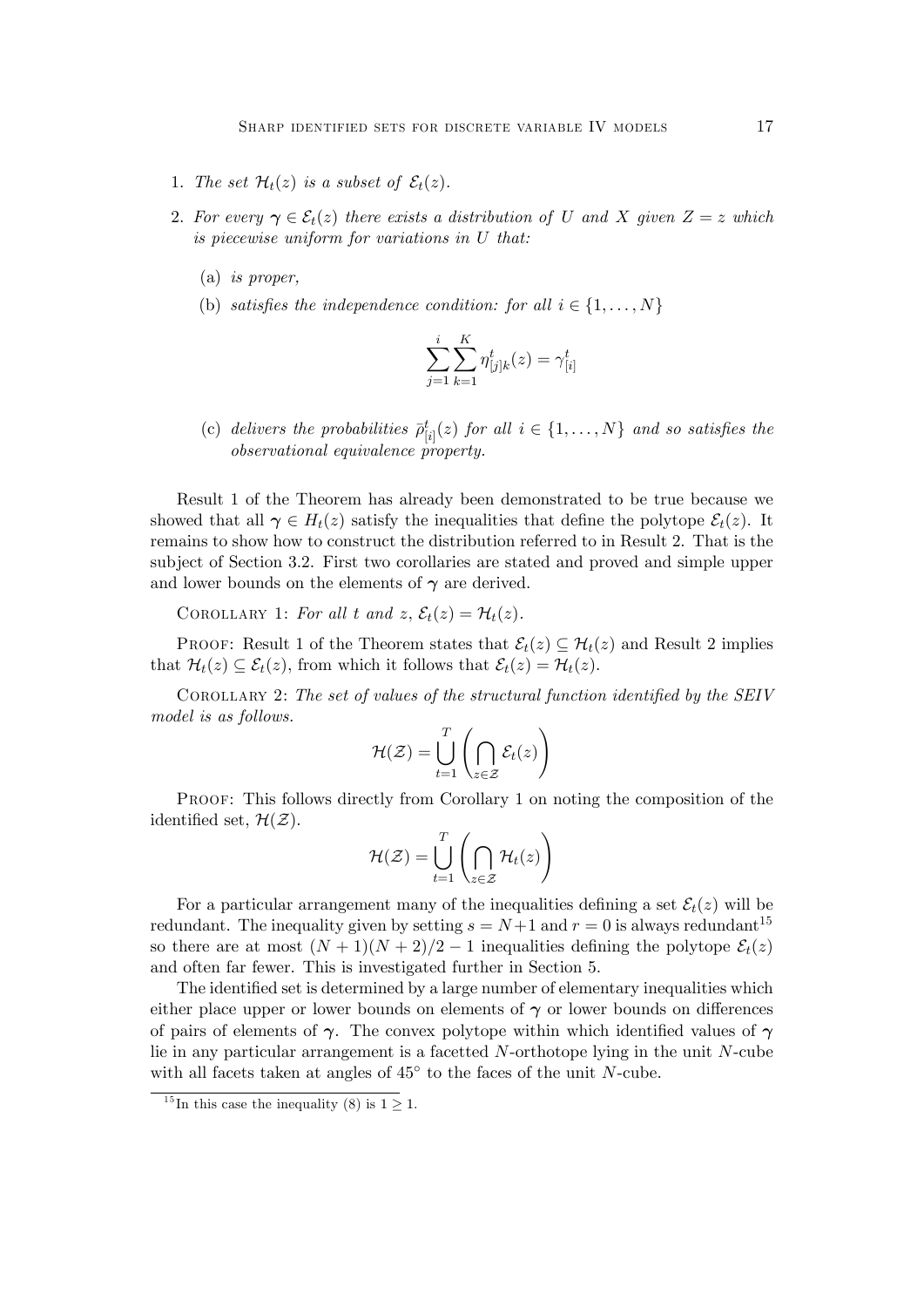**3.1.** Upper and lower bounds. The inequalities (9) deliver simple upper and lower bounds on elements of  $\gamma$  specific to an arrangement t and an instrumental value.

Suppressing dependence on the arrangement,  $t$ , and the instrumental value,  $z$ , and setting  $r = 0$  in (8) and noting that  $\gamma_{[0]} = 0$  and for all k,  $a_{0k} = 0$  and  $\bar{\rho}_{[0]} = 0$ , there is for all  $s \in \{1, \ldots, N + 1\}$  the lower bound:

$$
\gamma_{[s]} \ge \sum_{k=1}^{K} \bar{\rho}_{[d_{sk}]}
$$
\n(10)

which can be expressed in terms of non-cumulative probabilities as follows.

$$
\gamma_{[s]} \geq \sum_{i=1}^s \rho_{[i]}.
$$

Setting  $s = N+1$  in (8) and noting that  $\gamma_{[N+1]} = 1$  there is for all  $r \in \{1, \ldots, N+\}$  $1$ :

$$
1 - \gamma_{[r]} \ge \sum_{k=1}^{K} \left( \delta_k - \bar{\rho}_{[a_{rk}]} \right)
$$

and so the following upper bound.

$$
\gamma_{[r]} \le \sum_{k=1}^{K} \bar{\rho}_{[a_{rk}]}
$$
\n
$$
(11)
$$

These are the bounds given in Chesher (2007, 2010).

**3.2.** Construction of a joint distribution of  $U$  and  $X$ . We propose an algorithm for constructing a joint distribution for U and X given  $Z = z$  for any value of  $\gamma$  that lies in a set  $\mathcal{E}_t(z)$  constructed using a sequence of probabilities  $\rho_{[1]}, \ldots, \rho_{[N]}$ . We then prove Result 2 of Theorem 1 by showing that the distribution has the required properties, namely that it is proper, that it satisfies observational equivalence, delivering the probabilities  $\rho_{[1]}, \ldots, \rho_{[N]}$  that determine  $\mathcal{E}_t(z)$ , and that it satisfies the independence restriction as expressed in (4).

While setting up notation and giving the details of the workings of the algorithm dependence of objects such as  $\rho_{[n]}, \gamma_{[n]}, \eta_{[n]k}, a_{nk}$  and  $d_{nk}$  on the arrangement under consideration and the instrumental value is suppressed in the notation.<sup>16</sup> In what follows sums from a to b,  $\sum_{i=a}^{b}(\cdot)_i$ , with  $b < a$  are by convention equal to zero.

We have introduced the active index lists  $a_n$  and we now make use of *ordered* active index lists  $a_n^o \equiv \{a_{n[1]}, \ldots, a_{n[K]}\}\$  where:

$$
\min\{a_{n1},\ldots,a_{nK}\}\equiv a_{n[1]}
$$

<sup>&</sup>lt;sup>16</sup>Of course the IV restriction ensures that  $\gamma_{[n]}$  does not vary with the instrumental value z.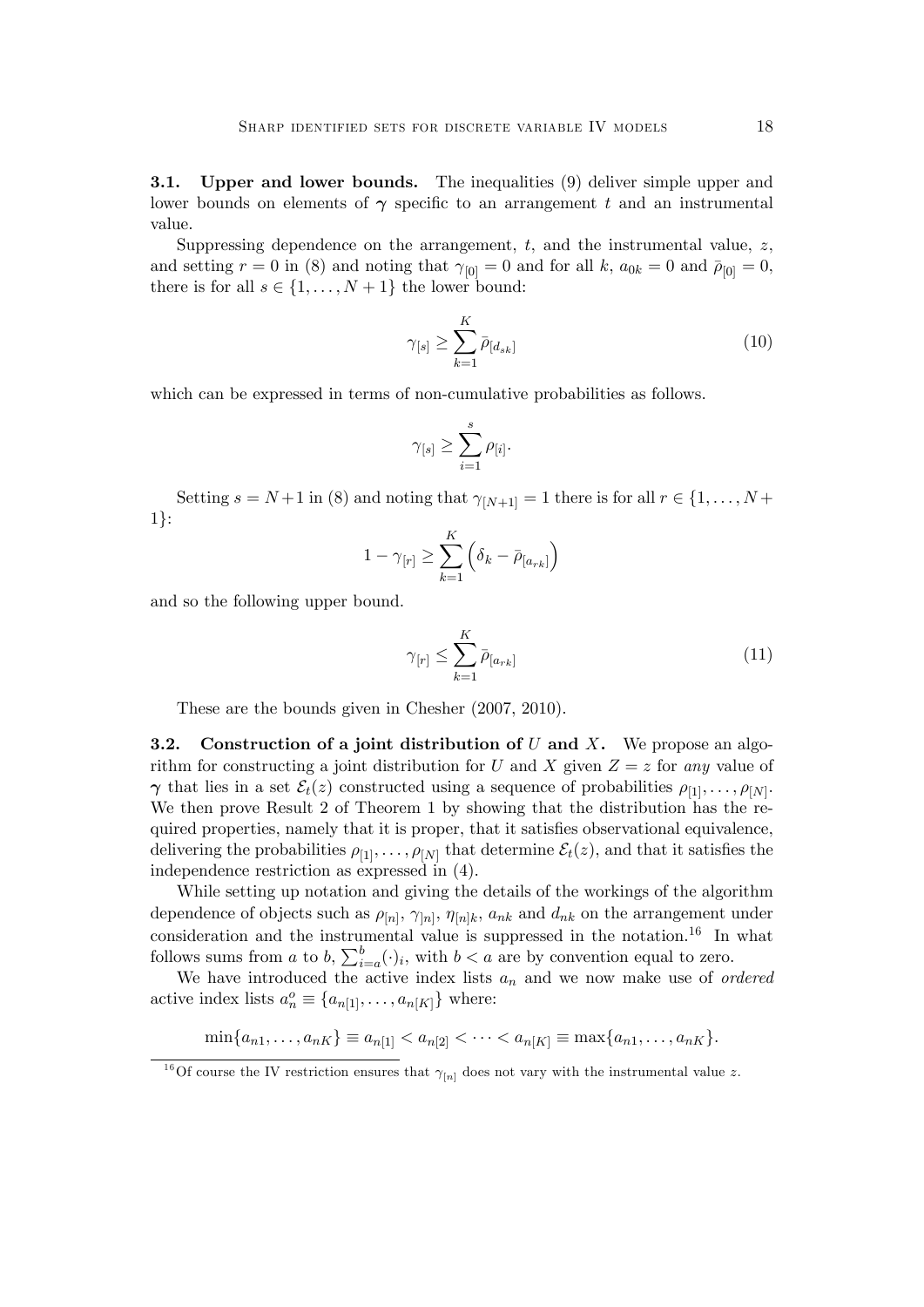Note that for all  $n \in \{1, ..., N + 1\}$ ,  $a_{n[1]} = n$ . The ordered active index list for the arrangement (7) is as follows.

| $\it n$ | $a_n^o$       |
|---------|---------------|
| 0       | $\{0,0,0\}$   |
| 1       | $\{1, 2, 4\}$ |
| 2       | $\{2, 3, 4\}$ |
| 3       | $\{3, 4, 6\}$ |
| 4       | $\{4, 6, 7\}$ |
| 5       | $\{5,6,7\}$   |
| 6       | $\{6,7,9\}$   |
| 7       | $\{7, 8, 9\}$ |

For i passing through the sequence:  $1, 2, \ldots, N+1$  and, at each value of i, for j passing through the ascending sequence:  $1, 2, \ldots, K$  the algorithm produces values  $\eta_{[i]k}$  calculated recursively as follows:

$$
\eta(i,j) = \min(G(i,j), \max(0, R(i,j))).
$$
\n(12)

with component objects defined as follows.

$$
\eta(i,j) \equiv \eta_{[i]k(a_{i[j]})}
$$

$$
G(i,j) \equiv \Delta \gamma_{[i]} - \sum_{j'=1}^{j-1} \eta(i,j')
$$

$$
R(i,j) \equiv \rho_{[a_{i[j]}]} - \sum_{i'=n(m(a_{i[j]})-1,k(a_{i[j]}))+1}^{i-1} \eta_{[i']k(a_{i[j]})}
$$

It will shortly be shown that for every value of  $\gamma$  that lies in the set  $\mathcal{E}_t(z)$  this algorithm fills the cells of a table with probability masses which are (i) non-negative while (ii) delivering total masses within groups of cells that respect the observational equivalence restriction and (iii) allocating a total mass of exactly  $\Delta\gamma_{[i]}$  in row i for each  $i \in \{1, ..., N + 1\}.$ 

In each row  $G(i, 1)$  has the value  $\Delta \gamma_{[i]}$  and for  $j \in \{2, ..., K + 1\}$  there is the following recursion.

$$
G(i,j) = G(i,j-1) - \eta(i,j-1)
$$
\n(13)

Note that

$$
G(i, K + 1) = \Delta \gamma_{[i]} - \sum_{j=1}^{K} \eta(i, j) = \Delta \gamma_{[i]} - \sum_{k=1}^{K} \eta_{[i]k}
$$

so when  $G(i, K + 1) = 0$  for all i the algorithm delivers probabilities that satisfy the independence restriction.

In each row  $i$  the first cell to be addressed is the one with the smallest active index in that row. This is the cell that completes in row i the block of cells in column  $k(i)$ which must contain probability mass  $\rho_{[i]}$  if the observational equivalence condition is to be satisfied.  $R(i,1)$  is the mass to be allocated to that cell to bring the total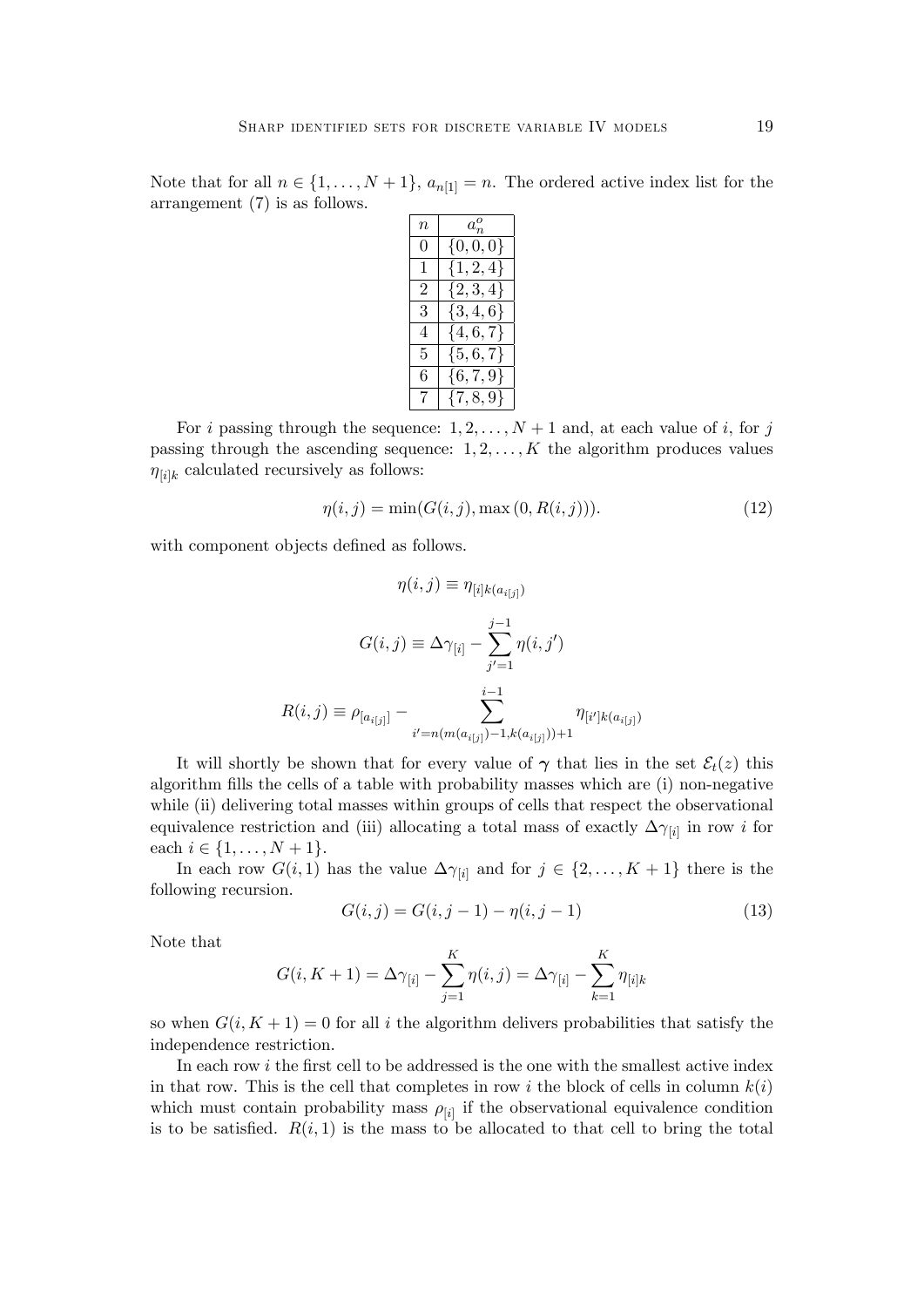to  $\rho_{[i]}$ . The next cell to be addressed is the one in the column  $k(a_{i[2]})$  corresponding to the next active index to be discharged. Up to an amount  $R(i, 2)$  is allocated in this cell. This is the mass which, if allocated to that cell, would bring the mass in the block of cells in which the cell appears up to  $\rho_{[a_{i[2]}]}$ . The process proceeds with j incrementing until  $j = K$  with probability mass being allocated to cells until all the mass  $\Delta\gamma_{ii}$  has been allocated after which (as will be shown) zero values appear in the cells of row i.

We now show that when  $\gamma$  lies in the set  $\mathcal{E}_t(z)$  the algorithm delivers probability masses in each cell such that the *observational equivalence* condition is satisfied. Then we prove that the independence and properness conditions are satisfied.

If  $\gamma$  lies in the set  $\mathcal{E}_t(z)$  then by construction there is sufficient probability mass available between every pair of values  $\gamma_{[r]}$  and  $\gamma_{[s]}$  to permit the allocation of probability masses  $\rho_{[1]}, \ldots, \rho_{[N]}$  in their appropriate locations. The probability mass  $\rho_{[i]}$ is equal to  $Pr[Y = m(i) \land X = x_{k(i)} | Z = z]$ . The cells in which this mass must be allocated lie in the column associated with  $x_{k(i)}$  and terminate in row i. They start in the row given by  $n(m(i) - 1, k(i)) + 1$ . The observational equivalence condition is therefore: for all  $i \in \{1, \ldots, N\}$ 

$$
\sum_{t=n(m(i)-1,k(i))+1}^{i} \eta_{[t]k(i)} = \rho_{[i]}.
$$

The proposed algorithm fill blocks of cells in index order,  $\rho_{1}$  first,  $\rho_{2}$  second and so on. At each step of the process the algorithm allocates as much probability mass as possible to the blocks of cells associated with probabilities  $\rho_{[i]}$  which have the lowest values of i accessible at that point.<sup>17</sup> The algorithm delivers the required allocations of probability mass for values of  $\gamma$  that lie in  $\mathcal{E}_t(z)$  because such values have elements that are sufficiently separated to permit the required allocation of probability masses.

It is shown in the Proposition below that *whether or not* the value of  $\gamma$  lies in  $\mathcal{E}_t(z)$  the algorithm (i) allocates non-negative probability mass in every cell and (ii) never allocates more than an amount  $\Delta \gamma_{[i]}$  in row *i*, for  $i \in \{1, \ldots, N\}$ . When the value of  $\gamma$  lies in  $\mathcal{E}_t(z)$ , a total mass of 1 is allocated by the algorithm because the observational equivalence condition is satisfied. Since, as shown below, an allocation exceeding  $\Delta\gamma_{[i]}$  cannot occur for any i and  $\sum_{i=1}^{N+1} \Delta\gamma_{[i]} = 1$ , when the value of  $\gamma$ lies in  $\mathcal{E}_t(z)$  the algorithm must place a probability mass exactly equal to  $\Delta\gamma_{[i]}$  in each row  $i \in \{1, \ldots, N\}$ , thus satisfying the independence condition. The properness conditions is satisfied because (i) all probability masses allocated are non-negative and (ii) since the observational equivalence condition is satisfied a total mass of 1 is allocated.

Here is the Proposition setting out some properties of the algorithm. These obtain whether or not  $\gamma \in \mathcal{E}_t(z)$ .

## Proposition 1:

1. For all i and j:

 $17$ This occurs because the algorithm uses *ordered* active indexes.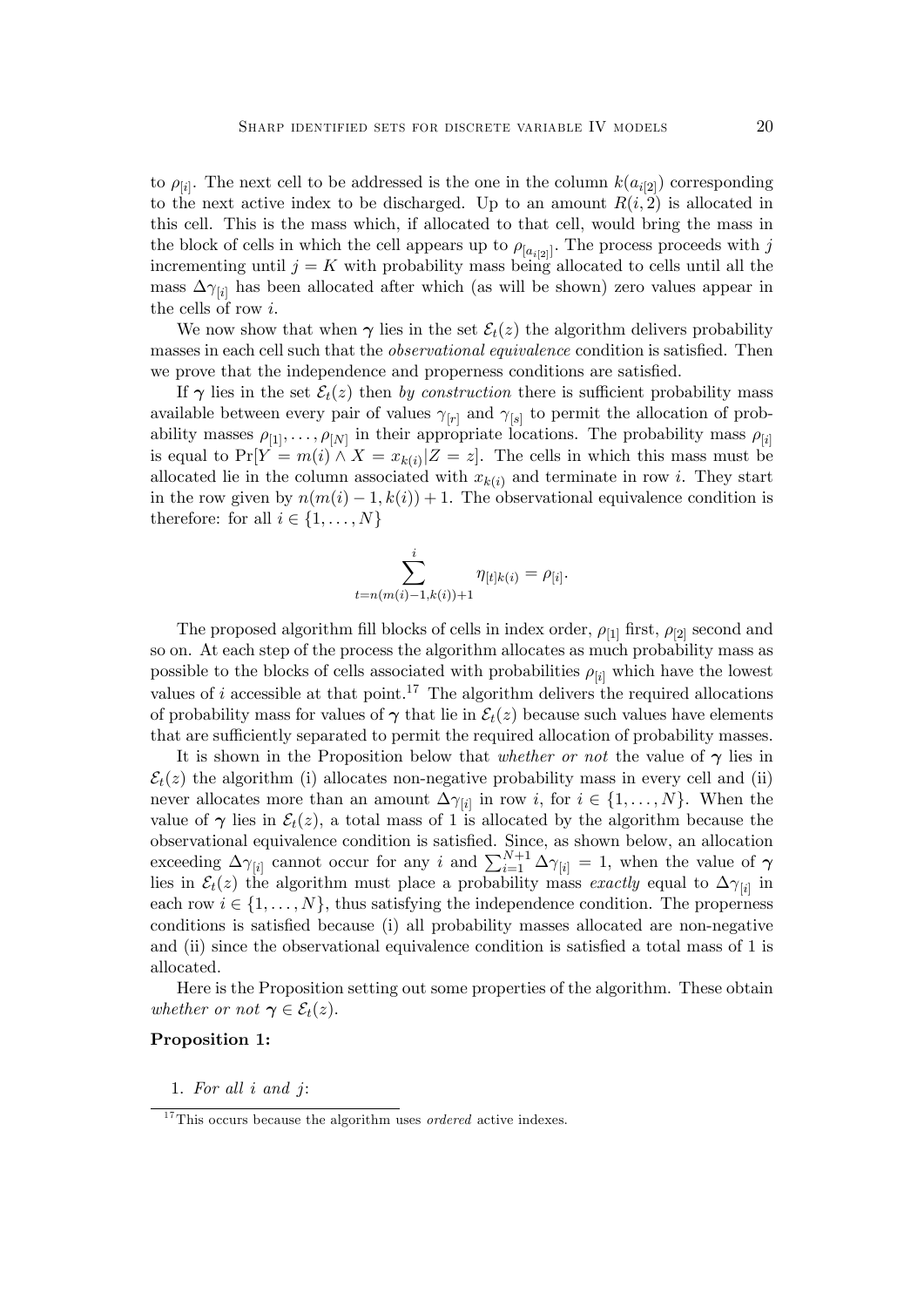- (a)  $\eta(i, j) \le G(i, j),$
- (b)  $G(i, j) \geq 0$ ,
- (c)  $\eta(i, j) \geq 0$ ,
- (d)  $G(i, j)$  is a non-increasing function of j.
- (e) If for some j,  $G(i, j) > \eta(i, j)$  then for all  $j' \leq j$ ,  $G(i, j') > \eta(i, j')$  and  $\eta(i, j') = \max(0, R(i, j')).$
- 2. The algorithm allocates a probability mass of at most  $\Delta\gamma_{[i]}$  in row i, that is:

$$
\sum_{k=1}^K \eta_{[i]k} \leq \Delta \gamma_{[i]}.
$$

The proof is in Annex 1.

**3.3.** An alternative derivation of the set  $\mathcal{E}_t(z)$ . In order to relate the inequalities that define the set  $\mathcal{E}_t(z)$  to the inequalities given in Chesher (2010) and Chesher and Smolinski (2009) it is useful to give an alternative derivation and expression for the set  $\mathcal{E}_t(z)$ .

Associated with the lists of active and last-discharged indexes there are arrays of cumulative probabilities which are useful in the subsequent analysis. They also provide an alternative characterisation of the set  $\mathcal{E}_t(z)$ .

Consider the *i*<sup>th</sup> largest element  $\gamma_{[i]}$ . If this lies in the identified set then for each  $i \in \{1, \ldots, N\}$  there exist non-negative values of the *cumulative* probabilities  $\bar{\eta}_{\{i\}k}$ which sum to  $\gamma_{[i]}$  across  $k \in \{1, ..., K\}$ . The set  $\mathcal{E}_t(z)$  is derived by finding lower and upper bounds for each term  $\bar{\eta}_{[i]k}$  in the sum, producing bounds on differences of elements of  $\gamma$  by combining the bounds.

Each cumulative probability  $\bar{\eta}_{[i]k}$  is bounded *below* by the *maximum* of the terms  $\bar{p}_{[j]}$  that appear in rows 1 through i of the column associated with  $x_k$ . That bound is  $\lambda_{ik} \equiv \bar{\rho}_{d_{ik}}$  where  $d_{ik}$  is the last-discharged index in column k of row i.

Each term  $\bar{\eta}_{[i]k}$  is bounded *above* by the *minimum* of the terms  $\bar{\rho}_{[j]}$  that appear in rows i through  $N + 1$  of column k. That bound is  $\pi_{ik} \equiv \bar{\rho}_{[a_{ik}]}$  where  $a_{ik}$  is the active index in column  $k$  of row  $i$ .

Combining results there are the following bounds for all  $i$  and  $k$ :

$$
\lambda_{ik} \le \bar{\eta}_{[i]k} \le \pi_{ik} \tag{14}
$$

and on summing and noting that for  $\gamma$  in the identified set the independence condition holds so that  $\gamma_{[i]} = \sum_{k=1}^{K} \bar{\eta}_{[i]k}$  there are the following lower and upper bounds.

$$
\lambda_i \equiv \sum_{k=1}^K \lambda_{ik} \le \gamma_{[i]} \le \sum_{k=1}^K \pi_{ik} \equiv \pi_i \tag{15}
$$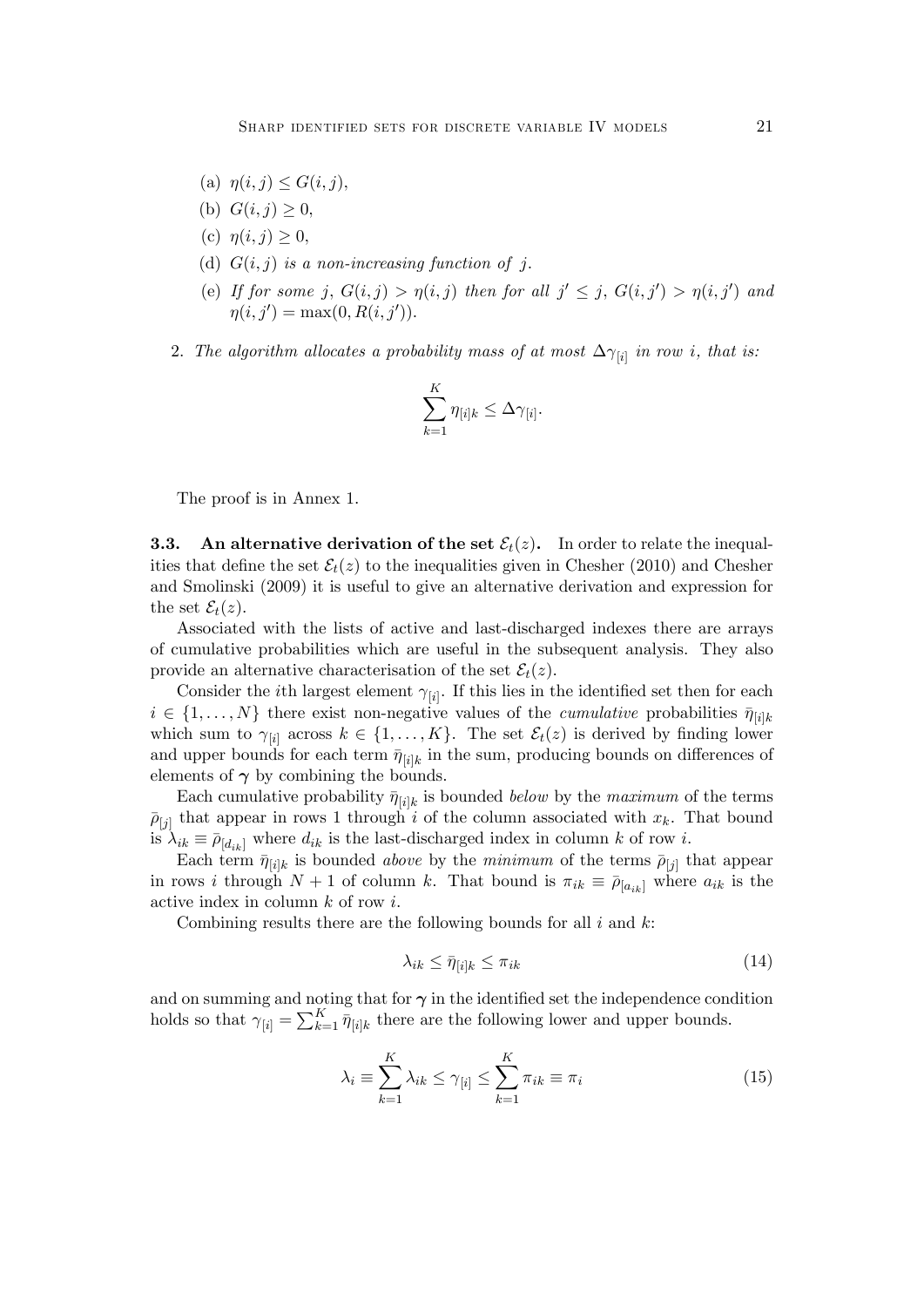Making explicit dependence on the arrangement under consideration,  $t$ , and the instrumental value,  $z$ , defining

$$
\lambda_{ik}^t(z) \equiv \bar{\rho}_{[d_{ik}^t(z)]}^t(z) \qquad \pi_{ik}^t(z) \equiv \bar{\rho}_{[a_{ik}^t(z)]}(z)
$$

$$
\lambda_i^t(z) \equiv \sum_{k=1}^K \lambda_{ik}^t(z) \qquad \pi_i^t(z) \equiv \sum_{k=1}^K \pi_{ik}^t(z)
$$

and intersecting the bounds (20) across  $z \in \mathcal{Z}$  gives the following inequalities which hold for each arrangement t and for all  $i \in \{1, \ldots, N\}$ .

$$
\max_{z \in \mathcal{Z}} \left( \lambda_i^t(z) \right) \le \gamma_{[i]} \le \min_{z \in \mathcal{Z}} \left( \pi_i^t(z) \right) \tag{16}
$$

The inequalities (14) can also be used to place bounds on *differences*,  $\gamma_{[s]} - \gamma_{[r]},$ as follows. For all s and r in  $\{0, \ldots, N+1\}$  and for all k there are bounds on  $\bar{\eta}_{[s]k}$ and on  $-\bar{\eta}_{[r]k}$  as follows:

$$
\lambda_{sk} \leq \bar{\eta}_{[s]k} \leq \pi_{sk}
$$

$$
-\pi_{rk} \leq -\bar{\eta}_{[r]k} \leq -\lambda_{rk}
$$

and on adding there are the following bounds.

$$
\lambda_{sk} - \pi_{rk} \leq \bar{\eta}_{[s]k} - \bar{\eta}_{[r]k} \leq \pi_{sk} - \lambda_{rk} \tag{17}
$$

Summing across  $k$  there are the following inequalities.

$$
\lambda_s - \pi_r = \sum_{k=1}^K \left( \lambda_{sk} - \pi_{rk} \right) \le \gamma_{[s]} - \gamma_{[r]} \le \sum_{k=1}^K \left( \pi_{sk} - \lambda_{rk} \right) = \pi_s - \lambda_r \tag{18}
$$

This is nothing more than a direct implication of (15) but the lower bound here can be improved upon by exploiting the properness condition [2]. Thus, consider values s and r such that  $s > r$ . If  $\gamma$  is in the identified set then for all  $s > r$  the inequality  $\bar{\eta}_{[s]k} - \bar{\eta}_{[r]k} \ge 0$  holds. The lower bound in (17) can therefore be tightened as follows.

$$
\max(0, \lambda_{sk} - \pi_{rk}) \le \bar{\eta}_{[s]k} - \bar{\eta}_{[r]k} \le \pi_{sk} - \lambda_{rk} \tag{19}
$$

Summing across k gives the following bounds which hold for all  $s > r \in \{0, \ldots, N+1\}.$ 

$$
\sum_{k=1}^{K} \max(0, \lambda_{sk} - \pi_{rk}) \le \gamma_{[s]} - \gamma_{[r]} \le \pi_s - \lambda_r \tag{20}
$$

The set defined by these bounds is precisely the set  $\mathcal{E}_t(z)$ .

Making explicit the dependence of the terms in these bounds on the arrangement under consideration,  $t$ , and the instrumental value  $z$ , and intersecting the bounds (20) across  $z \in \mathcal{Z}$  gives the following inequalities which hold for each arrangement t and for all  $N + 1 \geq s \geq r \geq 0$ .

$$
\underline{\phi}_{sr}^{t}(\mathcal{Z}) \equiv \max_{z \in \mathcal{Z}} \left( \sum_{k=1}^{K} \max(0, \lambda_{sk}^{t}(z) - \pi_{rk}^{t}(z)) \right) \n\leq \gamma_{[s]}^{t} - \gamma_{[r]}^{t} \leq \n\min_{z \in \mathcal{Z}} \left( \pi_{s}^{t}(z) - \lambda_{r}^{t}(z) \right) \equiv \bar{\phi}_{sr}^{t}(\mathcal{Z}) \quad (21)
$$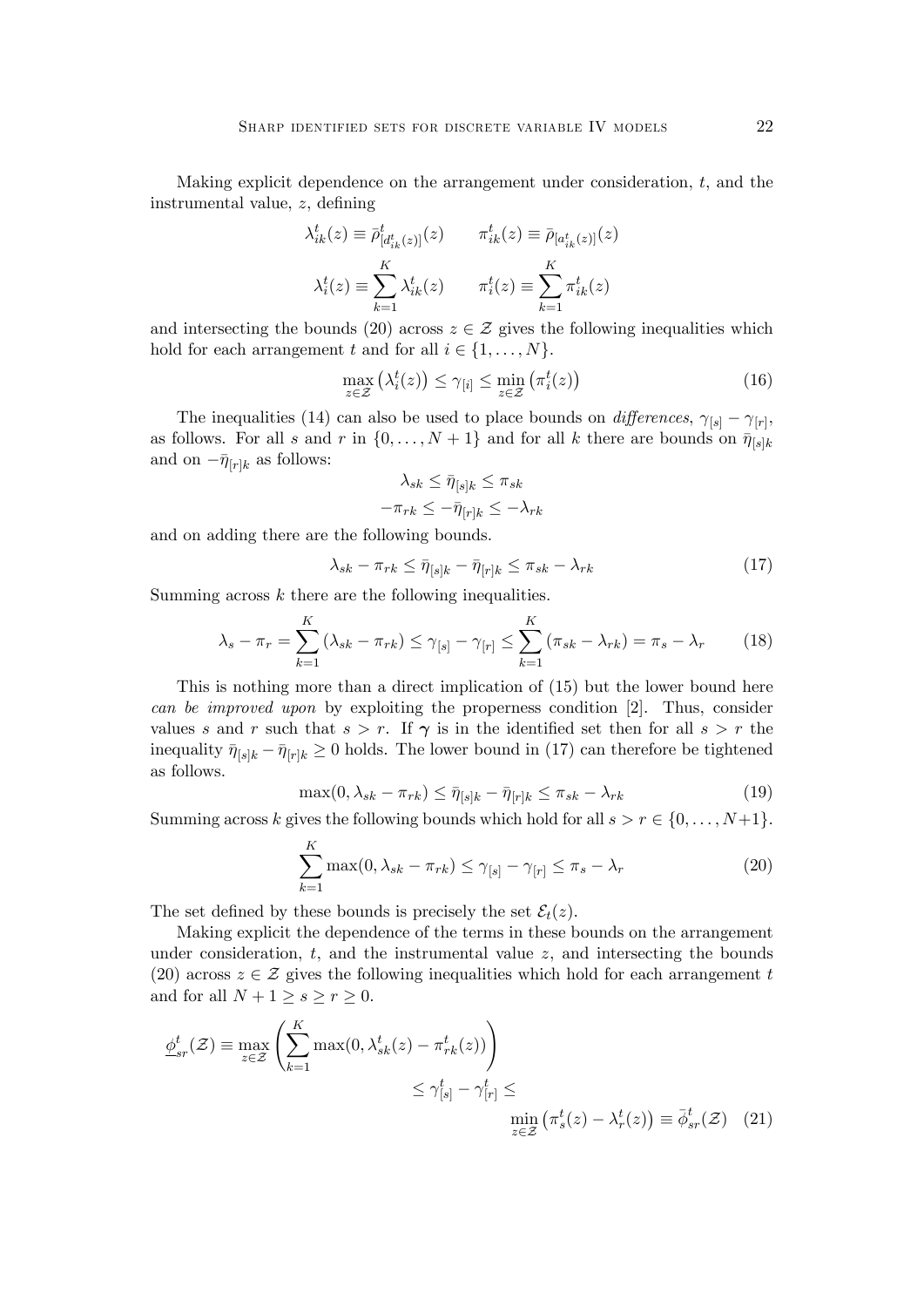These bounds define  $\mathcal{E}_t(\mathcal{Z})$ , the component of the identified set in which  $\gamma$  is in arrangement t. The union of these sets,  $\bigcup_{t=1}^{T} \mathcal{E}_t(\mathcal{Z})$ , is the set  $\mathcal{E}(\mathcal{Z})$ , previously defined, which is equal to the identified set  $\mathcal{H}(\mathcal{Z})$ .

**3.4. Binary outcomes.** When  $Y$  is binary there is just one threshold function and the parameters of interest are  $\gamma_{11}, \gamma_{12}, \ldots, \gamma_{1K}$ . We now show that in this case the lower bound in (21) is zero when  $s > 0$  so these bounds place no restrictions on  $\gamma$  additional to those defined by (16).

Without loss of generality we consider an arrangement  $t$  in which the elements of  $\gamma$  are arranged in the order of the index k. The situation for a case in which  $K = 6$  is as pictured in Table 4. Notice that with the given arrangement of  $\gamma$  for every value of  $n, k(n) = n$ , so the values  $\overline{\rho}_{[n]}$  lie on the diagonal in Table 4. Because Y is binary there is only one such entry in each column.

We now show that for all indices  $s > r > 0$  the terms  $\lambda_{sk} - \pi_{rk}$  are zero or negative for all  $k$  from which it follows that the lower bound in  $(21)$  is zero.

Consider some value k and the difference  $\lambda_{sk} - \pi_{rk}$  with  $s \geq r$ . Referring to Table 4 it can be seen that values taken by  $\lambda_{sk}$  and  $\pi_{rk}$  are as follows.

$$
\lambda_{sk} = \left\{ \begin{array}{ccc} 0 & , & s < k \\ \bar{\rho}_{[k]} & , & s \geq k \end{array} \right. \qquad \qquad \pi_{rk} = \left\{ \begin{array}{ccc} \bar{\rho}_{[k]} & , & r \leq k \\ \delta_k & , & r > k \end{array} \right.
$$

The resulting values of  $\lambda_{sk} - \pi_{rk}$  are therefore as shown below.

 $s < k \mid s = k \mid s > k$  $\begin{array}{c|c|c|c} r < k & -\bar{\rho}_{[k]} & -\bar{\rho}_{[k]} & 0 \end{array}$  $r = k \quad * \quad 0 \quad 0$  $r > k \parallel * \parallel * \parallel \bar{\rho}_{[k]} - \delta_k$ 

Values of  $\lambda_{sk} - \pi_{rk}$ 

All the values are zero or negative and the result is that the lower bounds  $\phi^t$  $\mathcal{E}_{sr}^{t}(\mathcal{Z})$  are zero. Therefore in the binary Y case the restrictions imposed by the bounds  $(21)$  for  $r \neq 0$  have no force. It is shown in the next Section that the bounds obtained from (21) setting  $r = 0$ , equivalently the bounds (16), are identical to the bounds given in Chesher  $(2009, 2010)$  which are shown in those papers to define the identified set  $\mathcal{H}(\mathcal{Z}).$ 

**3.5. Relationship to earlier results.** It is shown in Chesher (2010) that all structural functions  $h$  that lie in the set identified by a SEIV model given a particular probability distribution  $F_{YX|Z}$  with  $Z = z \in \mathcal{Z}$  satisfy the following inequalities for all  $\tau \in (0, 1)$ .

$$
\max_{z \in \mathcal{Z}} \Pr[Y < h(X, \tau) | Z = z] < \tau \le \min_{z \in \mathcal{Z}} \Pr[Y \le h(X, \tau) | Z = z] \tag{22}
$$

Here probabilities are calculated using the distribution  $F_{YX|Z}$ .

The inequalities generated by (22) as  $\tau$  varies over  $(0,1)$  define a set of structural functions referred to as  $\mathcal{C}(Z)$  in Chesher and Smolinski (2009). When X is discrete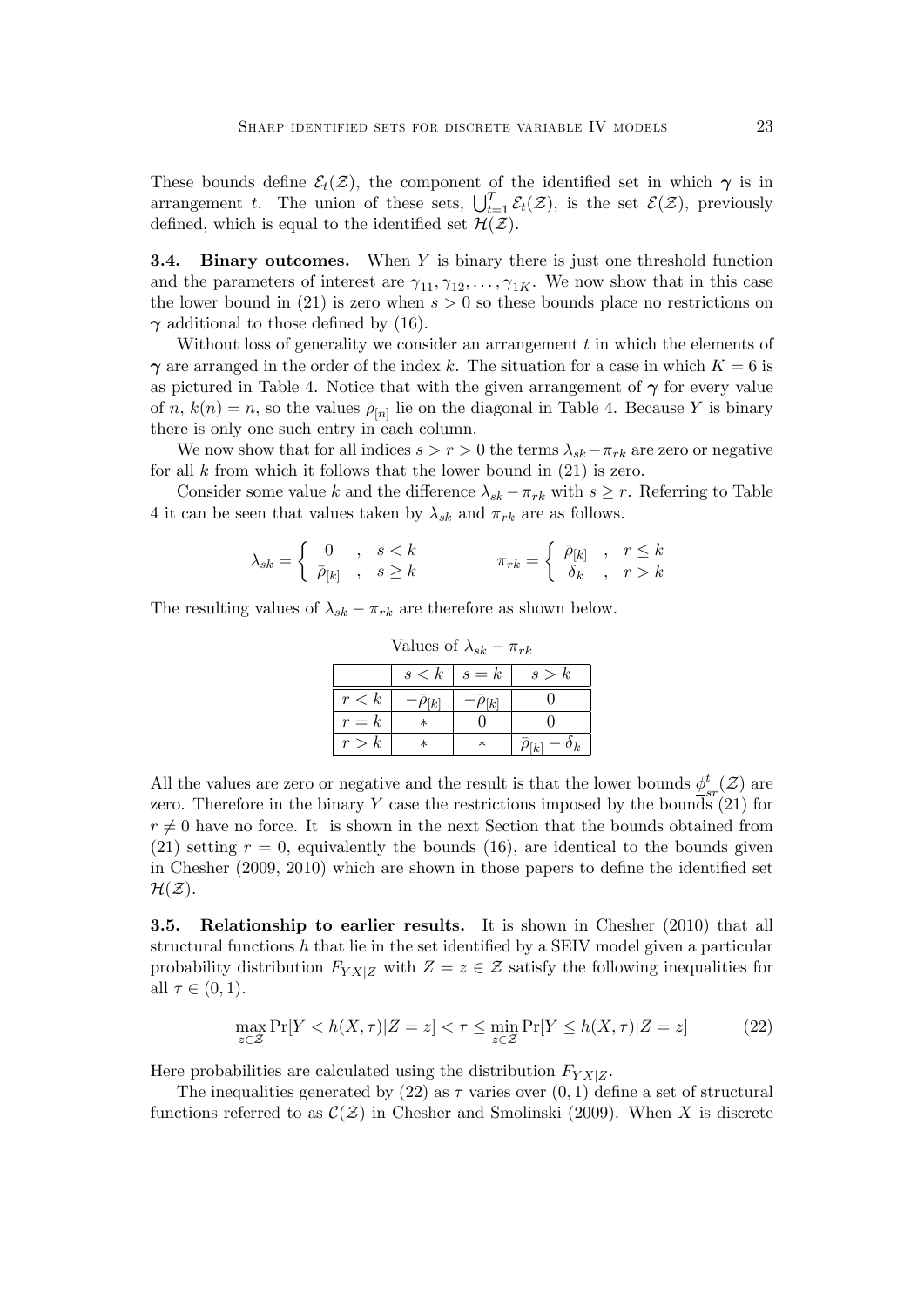|                  |                    |                  | Value of $X$     | Ordered          |                    |                    |                    |               |                |
|------------------|--------------------|------------------|------------------|------------------|--------------------|--------------------|--------------------|---------------|----------------|
| $\boldsymbol{n}$ | $x_1$              | $x_2$            | $x_3$            | $x_4$            | $x_5$              | $x_6$              | values of $\gamma$ | $\gamma$      | k(n)           |
| $\overline{0}$   | $\overline{0}$     | $\overline{0}$   | $\overline{0}$   | $\overline{0}$   | $\overline{0}$     | $\overline{0}$     | $\gamma_{[0]}$     | $\theta$      |                |
| $\mathbf 1$      | $\bar{\rho}_{[1]}$ | $\eta_{[1]2}$    | $\eta_{[1]3}$    | $\eta_{[1]4}$    | $\eta_{[1]5}$      | $\eta_{[1]6}$      | $\gamma_{11}$      | $\gamma_{11}$ | 1              |
| $\overline{2}$   | $\eta_{[2]1}$      | $\bar\rho_{[2]}$ | $\eta_{[2]3}$    | $\eta_{[2]4}$    | $\eta_{[2]5}$      | $\eta_{[2]6}$      | $\gamma_{2}$       | $\gamma_{12}$ | $\overline{2}$ |
| $\boldsymbol{3}$ | $\eta_{[3]1}$      | $\eta_{[3]2}$    | $\bar{\rho}_{3}$ | $\eta_{[3]4}$    | $\eta_{[3]5}$      | $\eta_{[3]6}$      | $\gamma_{3}$       | $\gamma_{13}$ | 3              |
| $\overline{4}$   | $\eta_{[4]1}$      | $\eta_{[4]2}$    | $\eta_{[4]3}$    | $\bar\rho_{[4]}$ | $\eta_{[4]5}$      | $\eta_{[4]6}$      | $\gamma_{[4]}$     | $\gamma_{14}$ | $\overline{4}$ |
| $\bf 5$          | $\eta_{5 1}$       | $\eta_{[5]2}$    | $\eta_{[5]3}$    | $\eta_{[5]4}$    | $\bar{\rho}_{[5]}$ | $\eta_{[5]6}$      | $\gamma_{5}$       | $\gamma_{15}$ | 5              |
| 6                | $\eta_{[6]1}$      | $\eta_{[6]2}$    | $\eta_{[6]3}$    | $\eta_{[6]4}$    | $\eta_{[6]5}$      | $\bar{\rho}_{[6]}$ | $\gamma_{6}$       | $\gamma_{16}$ | 6              |
| 7                | $\delta_1$         | $\delta_2$       | $\delta_3$       | $\delta_4$       | $\delta_5$         | $\delta_6$         | $\gamma_{[7]}$     | 1             |                |

Table 4: Conditional distribution-mass function values for a binary outcome example with observational equivalence restrictions imposed.

and characterized by a vector  $\gamma$  as in the previous discussion the set  $\mathcal{C}(Z)$  is a union of convex sets,  $C_t(\mathcal{Z})$ , one associated with each arrangement, t, of  $\gamma$ .

$$
\mathcal{C}(\mathcal{Z}) = \bigcup_{t=1}^T \mathcal{C}_t(\mathcal{Z})
$$

Each set  $\mathcal{C}_t(\mathcal{Z})$  is an intersection of sets obtained as z varies within  $\mathcal{Z}$ .

$$
\mathcal{C}_t(\mathcal{Z}) = \bigcap_{z \in \mathcal{Z}} \mathcal{C}_t(z)
$$

We now show that the bounds  $(22)$  are identical to those generated by  $(16)$  as n varies over  $\{1, \ldots, N\}$ . Chesher and Smolinski (2009) show that in the discrete endogenous variable case considered here the bounds (22) hold for all  $\tau \in (0,1)$  if and only if the following inequalities hold for all  $l \in \{1, \ldots, M-1\}$  and  $s \in \{1, \ldots, K\}$ .

$$
\max_{z \in \mathcal{Z}} \sum_{k=1}^{K} \sum_{m=1}^{M-1} \rho_{mk}(z) \mathbf{1}(\gamma_{mk} \le \gamma_{ls}) \le \gamma_{ls} \le \min_{z \in \mathcal{Z}} \sum_{k=1}^{K} \sum_{m=1}^{M} \rho_{mk}(z) \mathbf{1}(\gamma_{m-1,k} < \gamma_{ls})
$$

Consider a particular arrangement of  $\gamma$  and its nth largest element,  $\gamma_{[n]}$ . Substituting  $\gamma_{[n]}$  for  $\gamma_{ls}$  above gives the following.

$$
\max_{z \in \mathcal{Z}} \sum_{k=1}^{K} \sum_{m=1}^{M-1} \rho_{mk}(z) 1(\gamma_{mk} \le \gamma_{[n]}) \le \gamma_{[n]} \le \min_{z \in \mathcal{Z}} \sum_{k=1}^{K} \sum_{m=1}^{M} \rho_{mk}(z) 1(\gamma_{m-1,k} < \gamma_{[n]}) \tag{23}
$$

Comparing this with (16) it can be concluded that the bounds are identical because both of the following equations are satisfied:

$$
\bar{\rho}_{[d_{nk}]}(z) \equiv \lambda_{nk}(z) = \sum_{m=1}^{M-1} \rho_{mk}(z) 1(\gamma_{mk} \le \gamma_{[n]})
$$
\n(24)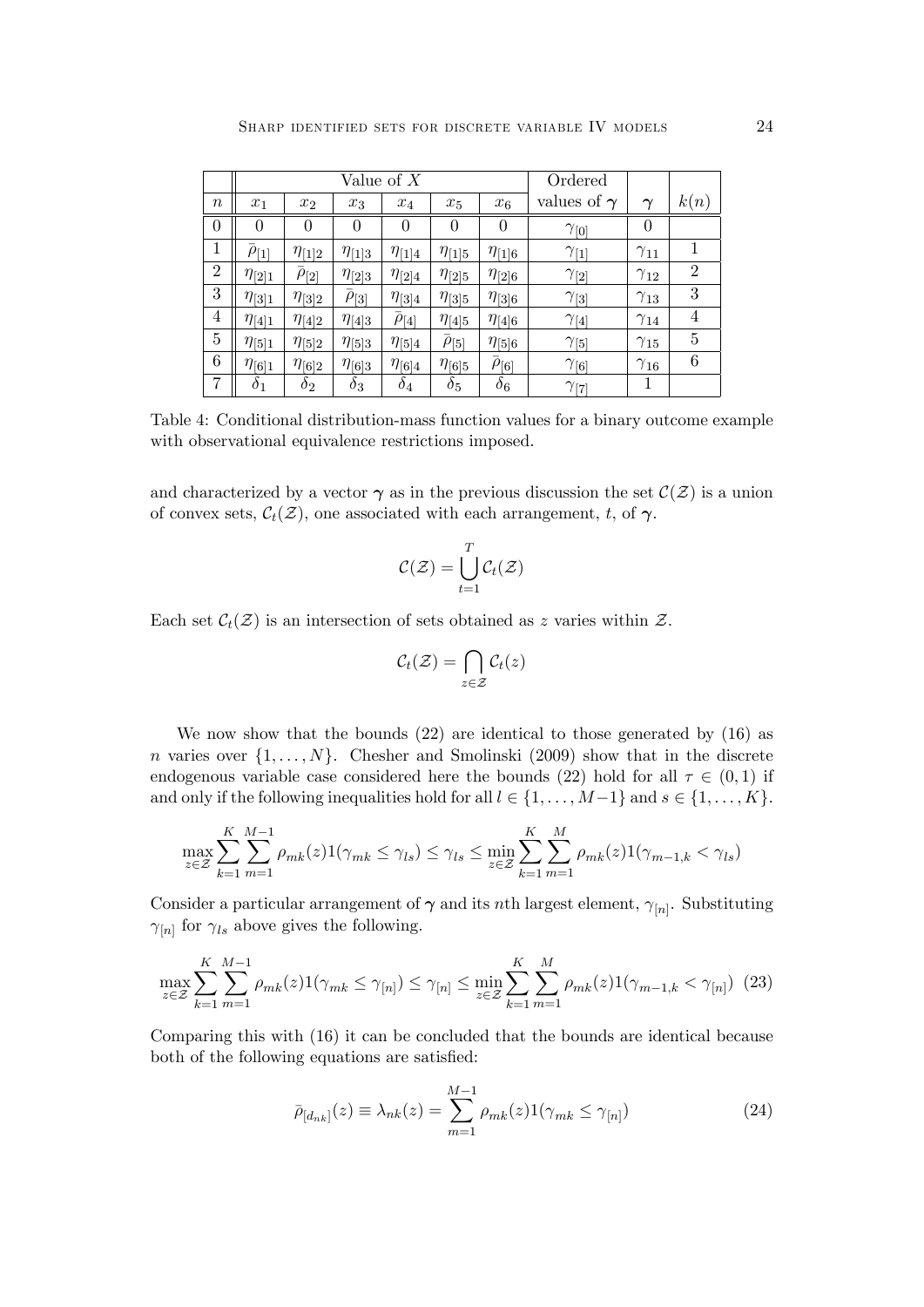$$
\bar{\rho}_{[a_{nk}]}(z) \equiv \pi_{nk}(z) = \sum_{m=1}^{M} \rho_{mk}(z) 1(\gamma_{m-1,k} < \gamma_{[n]}) \tag{25}
$$

and on the right hand side of  $(24)$  and  $(25)$  are the expressions summed over k to produce the bounds in (23).

**3.6.** Alternative expressions for the bounds. The objects  $\lambda_{nk}(z)$  and  $\pi_{nk}(z)$ can be expressed in terms of probabilities involving the structural function for  $n \in$  $\{1, \ldots, N\}$  as follows.

$$
\lambda_{nk}(z) = \begin{cases} \Pr[Y < h(x_k, \gamma_{[n+1]}) \land X = x_k | Z = z] < n \in \{1, \dots, N\} \\ \Pr[Y \le h(x_k, \gamma_{[n]}) \land X = x_k | Z = z] < n = N + 1 \end{cases} \tag{26}
$$

$$
\pi_{nk}(z) = \Pr[Y \le h(x_k, \gamma_{[n]}) \land X = x_k | Z = z] , n \in \{1, ..., N+1\}
$$
 (27)

With these expressions in hand the bounds  $(16)$  can be written:

$$
\lambda_n(\mathcal{Z}) \equiv \max_{z \in \mathcal{Z}} \left( \Pr[Y < h(X, \gamma_{[n+1]}) | Z = z] \right) \\
 \leq \gamma_{[n]} \leq \\
 \min_{z \in \mathcal{Z}} \left( \Pr[Y \leq h(X, \gamma_{[n]}) | Z = z] \right) \equiv \pi_n(\mathcal{Z}) \tag{28}
$$

and the bounds (21) take the following form.

$$
\underline{\phi}_{sr}^t(\mathcal{Z}) \le \gamma_{[s]} - \gamma_{[r]} \le \bar{\phi}_{sr}^t(\mathcal{Z}) \tag{29}
$$

$$
\underline{\phi}_{sr}^t(\mathcal{Z}) = \max_{z \in \mathcal{Z}} \{ \sum_k \max\{0, \Pr[Y < h(x_k, \gamma_{[s+1]}) \land X = x_k | Z = z] - \Pr[Y \le h(x_k, \gamma_{[r]}) \land X = x_k | Z = z] \}) \tag{30}
$$

$$
\bar{\phi}_{sr}^t(\mathcal{Z}) = \min_{z \in \mathcal{Z}} \left( \pi_s^t(z) - \lambda_r^t(z) \right) \tag{31}
$$

These expressions are elucidated using the example considered earlier. Table 5 shows the values of  $\lambda_{nk}$  and  $\pi_{nk}$  in the arrangement used in the example. Dependence on the value  $z$  is no longer made explicit in the notation.

Table 6 shows the value of the structural function  $h(x, u)$  for all the combinations of x and u that arise in  $(26)$  and  $(27)$  in this example. For example the entry for  $n=3$  and  $k=2$  under the heading  $\pi_{n2}$  is  $h(x_2, \gamma_{[3]}) = h(x_2, \gamma_{[2]}) = 2$ . The entries in this Table are easily verified by referring to Figure 1.

Consider for example  $\lambda_{42}$ . From (26) we have

$$
\lambda_{42} = \Pr[Y \le h(x_2, \gamma_{[5]}) \land X = x_2 | Z = z]
$$

and since  $\gamma_{5} = \gamma_{23}$  there is, from Table 6,  $h(x_2, \gamma_{23}) = 2$ . Accordingly

$$
\lambda_{42} = \Pr[Y < 1 \land X = x_2 | Z = z]
$$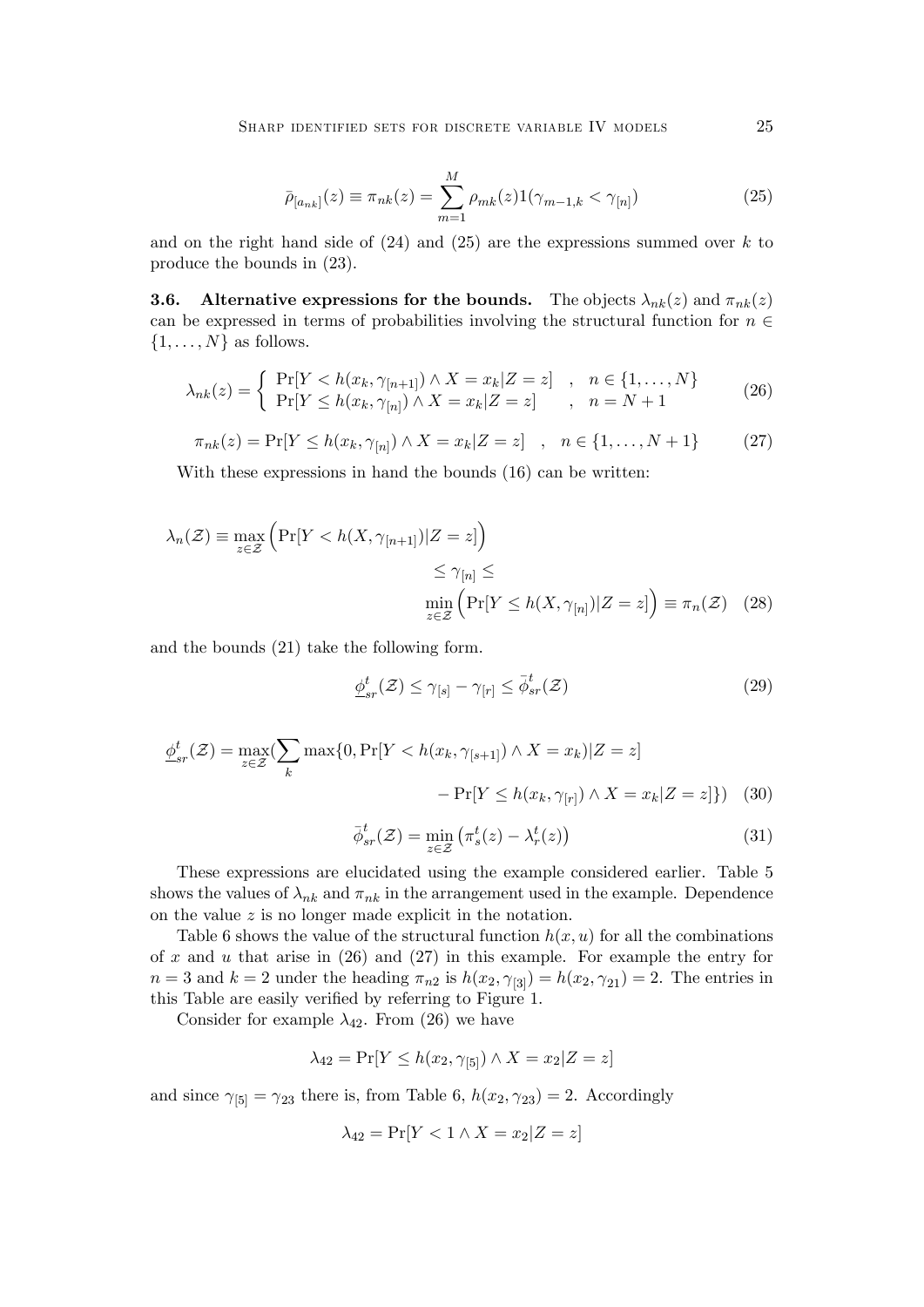|                  |                |                  |                   | $k=1$             |                   | $k=2$             |                 | $k=3$           |
|------------------|----------------|------------------|-------------------|-------------------|-------------------|-------------------|-----------------|-----------------|
| $\boldsymbol{n}$ | $\gamma_{(n)}$ | $\gamma_{(n+1)}$ | $\lambda_{n1}$    | $\pi_{n1}$        | $\lambda_{n2}$    | $\pi_{n2}$        | $\lambda_{n3}$  | $\pi_{n3}$      |
| $\theta$         | 0              | $\gamma_{11}$    | 0                 | $\bar\rho_{11}$   | 0                 | $\bar\rho_{12}$   | 0               | $\bar\rho_{13}$ |
| 1                | $\gamma_{11}$  | $\gamma_{12}$    | $\bar\rho_{11}$   | $\bar\rho_{11}$   | 0                 | $\bar\rho_{12}$   | 0               | $\bar\rho_{13}$ |
| $\overline{2}$   | $\gamma_{12}$  | $\gamma_{21}$    | $\bar{\rho}_{11}$ | $\bar{\rho}_{21}$ | $\bar\rho_{12}$   | $\bar{\rho}_{12}$ | $\overline{0}$  | $\bar\rho_{13}$ |
| 3                | $\gamma_{21}$  | $\gamma_{13}$    | $\rho_{21}$       | $\bar\rho_{21}$   | $\bar\rho_{12}$   | $\bar\rho_{22}$   | 0               | $\bar\rho_{13}$ |
| 4                | $\gamma_{13}$  | $\gamma_{23}$    | $\bar{\rho}_{21}$ | $\bar\rho_{31}$   | $\bar\rho_{12}$   | $\bar\rho_{22}$   | $\rho_{13}$     | $\bar\rho_{13}$ |
| $\overline{5}$   | $\gamma_{23}$  | $\gamma_{22}$    | $\bar\rho_{21}$   | $\bar{\rho}_{31}$ | $\bar{\rho}_{12}$ | $\bar{\rho}_{22}$ | $\bar\rho_{23}$ | $\bar\rho_{23}$ |
| 6                | $\gamma_{22}$  | 1                | $\bar\rho_{21}$   | $\bar\rho_{31}$   | $\bar{\rho}_{22}$ | $\bar{\rho}_{22}$ | $\bar\rho_{23}$ | $\bar\rho_{33}$ |
| 7                | 1              |                  | $\rho_{31}$       | $\rho_{31}$       | $\rho_{32}$       | $\bar\rho_{32}$   | $\rho_{33}$     | $\rho_{33}$     |

Table 5: Values of  $\lambda_{nk}$  and  $\pi_{nk}$  in the arrangement used in the example.

|                  |                |                  | $k=1$             |                |                                   | $k=2$                       | $k=3$             |                |
|------------------|----------------|------------------|-------------------|----------------|-----------------------------------|-----------------------------|-------------------|----------------|
| $\boldsymbol{n}$ | $\gamma_{(n)}$ | $\gamma_{(n+1)}$ | A: $\lambda_{n1}$ | $B: \pi_{n1}$  | A: $\lambda_{n2}$   B: $\pi_{n2}$ |                             | A: $\lambda_{n3}$ | $B: \pi_{n3}$  |
| $\theta$         | $\theta$       | $\gamma_{11}$    |                   |                |                                   |                             |                   |                |
| 1                | $\gamma_{11}$  | $\gamma_{12}$    | $\overline{2}$    |                |                                   |                             |                   |                |
| $\overline{2}$   | $\gamma_{12}$  | $\gamma_{21}$    | $\overline{2}$    | 2              | $\overline{2}$                    |                             |                   |                |
| 3                | $\gamma_{21}$  | $\gamma_{13}$    | 3                 | $\mathfrak{D}$ | $\mathfrak{D}$                    | $\mathfrak{D}$              |                   |                |
| $\overline{4}$   | $\gamma_{13}$  | $\gamma_{23}$    | 3                 | 3              | $\mathfrak{D}$                    | $\mathcal{D}_{\mathcal{L}}$ | $\mathfrak{D}$    |                |
| $\mathbf 5$      | $\gamma_{23}$  | $\gamma_{22}$    | 3                 | 3              | $\mathfrak{D}$                    | $\mathfrak{D}$              | 3                 | $\overline{2}$ |
| 6                | $\gamma_{22}$  |                  | 3                 | 3              | 3                                 | $\mathfrak{D}$              | 3                 | 3              |
| 7                |                |                  | 3                 | 3              | 3                                 | 3                           | 3                 | 3              |

Table 6: For the arrangement used in the example these are the values of A:  $h(x_k, \gamma_{[n+1]})$  appearing in the definition of  $\lambda_{nk}$  and of B:  $h(x_k, \gamma_{[n]})$  appearing in the definition of  $\pi_{nk}$ .

which is equal to  $\bar{\rho}_{12}$  as shown in Table 5 in the entry for  $n = 4$  and  $k = 2$ .

Consider for example  $\pi_{33}$ . From (27) we have

$$
\pi_{33} = \Pr[Y \le h(x_3, \gamma_{33}) \land X = x_3 | Z = z]
$$

and since  $\gamma_{3} = \gamma_{21}$  there is, from Table 6,  $h(x_3, \gamma_{21}) = 1$ . Accordingly

$$
\pi_{33} = \Pr[Y \le 1 \land X = x_3 | Z = z]
$$

which is equal to  $\bar{\rho}_{13}$  as shown in Table 5 in the entry for  $n = 3$  and  $k = 3$ .

#### 4. Bounding inequalities for continuous endogenous variables

So far the endogenous explanatory variable  $X$  has been required to be discrete. The argument used to develop the inequalities defining the identified set in that case can also be used in the continuous  $X$  case to define inequalities which, when constructed using probability distributions  $F_{YX|Z}$  for  $z \in \mathcal{Z}$ , must be satisfied by all structural functions in the observationally equivalent structures that generate that distribution.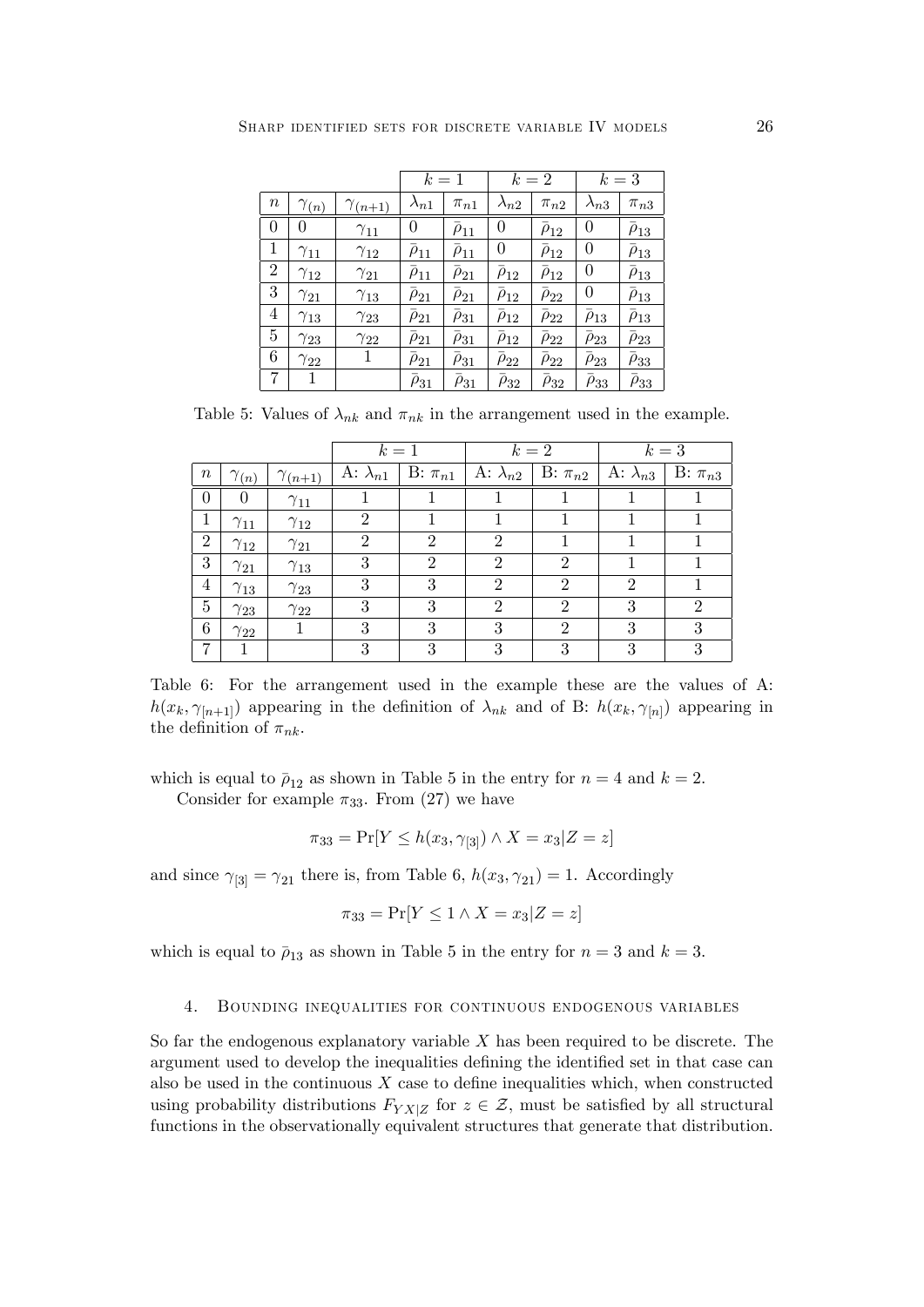At this time we do not have a proof of sharpness when  $M > 2$  in the continuous case.<sup>18</sup> The development given here also applies in the discrete X case.

Consider probability distributions  $F_{YX|Z}$  for  $z \in \mathcal{Z}$  and an admissible structural function  $h(\cdot, \cdot)$ . Consider values  $x \in \mathcal{X}$  and  $z \in \mathcal{Z}$  and consider restrictions on admissible distributions  $F_{UX|Z}$  which must hold if the structural function h and a distribution  $F_{UX|Z}$  are to define a structure which generates the probability distribution  $F_{YX|Z}$  with  $Z = z$ .

We derive expressions for the minimal and maximal probability mass that  $F_{U|XZ}$ with  $X = x$  and  $Z = z$  can assign at or below a value  $u \in (0, 1]$  given the requirement that  $F_{U|XZ}$  and h must deliver the probability distribution  $F_{Y|XZ}$  with  $X = x$  and  $Z = z$ . Let these minimal and maximal probability masses be denoted by respectively  $B(u, x, z)$  and  $B(u, x, z)$  so that there is the following inequality.

$$
\underline{B}(u,x,z) \le F_{U|XZ}(u|x,z) \le \overline{B}(u,x,z) \tag{32}
$$

These bounds depend on h and on the probability distribution  $F_{Y|XZ}(y|x, z)$ .

Integrating with respect to the conditional distribution of X given  $Z = z$  and, noting that the independence restriction requires

$$
\int F_{U|XZ}(u|x,z)dF_{X|Z}(x|z) = u
$$

holds for all  $u \in (0, 1]$  and  $z \in \mathcal{Z}$ , delivers the following inequality which holds for all  $u \in (0, 1]$  and  $z \in \mathcal{Z}$ .

$$
\int \underline{B}(u,x,z)dF_{X|Z}(x|z) \le u \le \int \overline{B}(u,x,z)dF_{X|Z}(x|z)
$$
\n(33)

The inequality places restrictions on h and involves  $F_{YX|Z}$  with  $Z = z$ .

Now consider two values of U,  $u_1$  and  $u_2$  with  $u_1 > u_2$ , and the *maximal* probability mass that an admissible distribution function  $F_{U|XZ}$  with  $X = x$  and  $Z = z$  can assign to the interval  $(u_2, u_1]$  given the requirement that  $F_{U|XZ}$  and h must deliver the probability distribution  $F_{Y|XZ}$  with  $X = x$  and  $Z = z$ . This is equal to the maximal mass that can lie at or below  $u_1$  less the minimal mass that can lie below  $u_2$ , as follows.

$$
F_{U|XZ}(u_1|x,z) - F_{U|XZ}(u_2|x,z) \le \overline{B}(u_1,x,z) - \underline{B}(u_2,x,z)
$$
(34)

The expression on the right hand side here is always non-negative because

$$
B(u_1, x, z) \ge \underline{B}(u_1, x, z) \ge \underline{B}(u_2, x, z)
$$

the second inequality following because  $u_1 > u_2$ . The inequality (34) does not improve on the inequality (32) which delivers the inequality (34) on adding the two inequalities:

$$
F_{U|XZ}(u_1|x,z) \leq B(u_1,x,z) -F_{U|XZ}(u_2|x,z) \leq -\underline{B}(u_2,x,z)
$$

<sup>&</sup>lt;sup>18</sup>The set derived in this Section is shown to be the identified set in the binary Y continuous X case in Chesher (2010).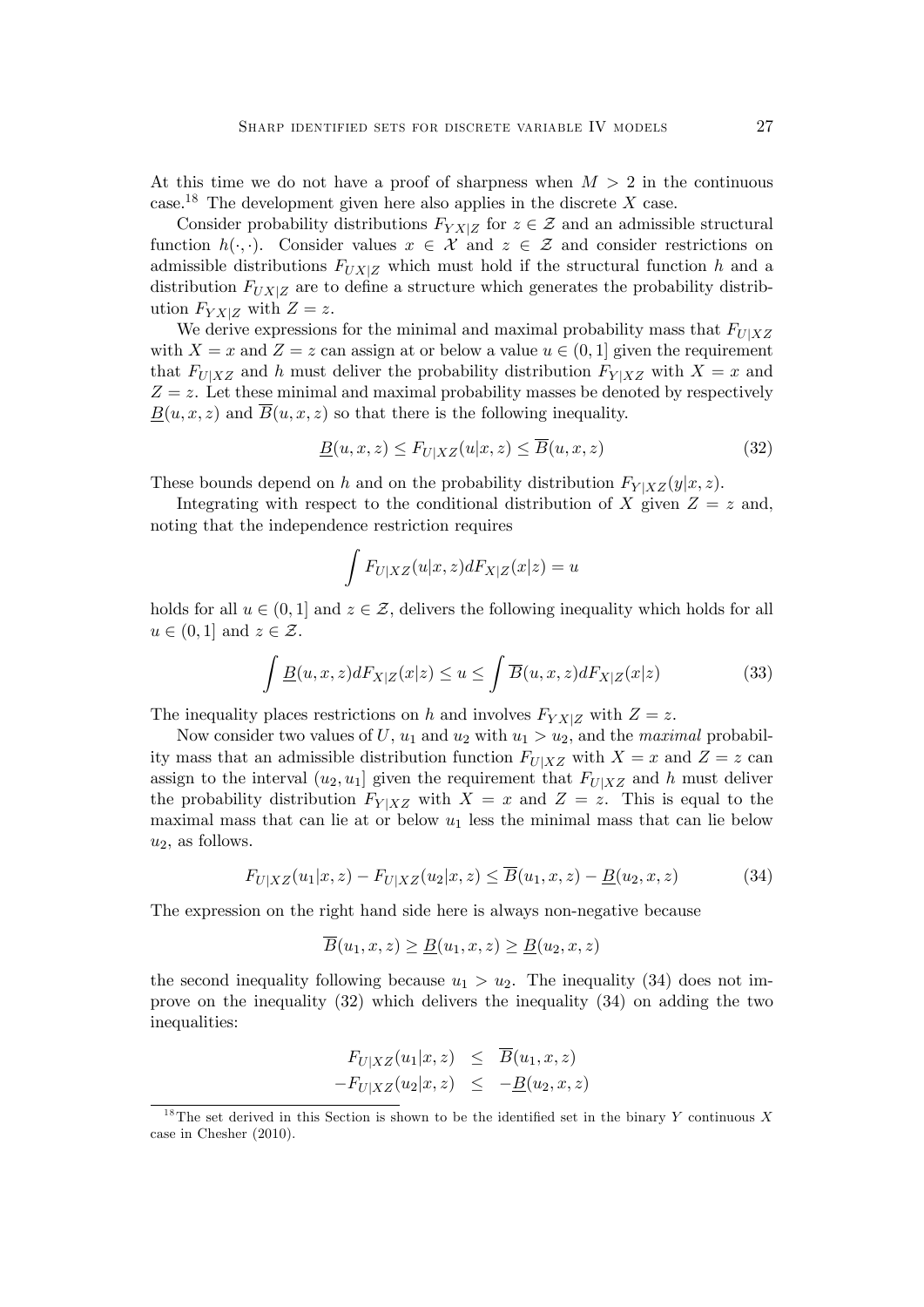which come directly from  $(32)$ .

Now consider two values of U,  $u_1$  and  $u_2$  with  $u_1 > u_2$  and the minimal probability mass that an admissible distribution function  $F_{U|XZ}$  with  $X = x$  and  $Z = z$  can assign to the interval  $(u_2, u_1]$  given the requirement that  $F_{UX|Z}$  and h must deliver the probability distribution  $F_{Y|XZ}$  with  $X = x$  and  $Z = z$ .

This is at least equal to the minimal mass required to lie at or below  $u_1$  minus the maximal mass that can lie below  $u_2$ , so there is the following inequality for all  $(u_1, u_2) \in (0, 1]$  with  $u_1 > u_2$  and for all  $z \in \mathcal{Z}$ .

$$
F_{U|XZ}(u_1|x,z) - F_{U|XZ}(u_2|x,z) \ge \underline{B}(u_1,x,z) - \overline{B}(u_2,x,z)
$$

This is a direct implication of the inequality (32). However the right hand side of this inequality can be negative, and since  $u_1 > u_2$ , an admissible distribution must satisfy

$$
F_{U|XZ}(u_1|x,z) \ge F_{U|XZ}(u_2|x,z)
$$

and so the bound can be improved as follows.

$$
F_{U|XZ}(u_1|x,z) - F_{U|XZ}(u_2|x,z) \ge \max(0, \underline{B}(u_1,x,z) - \overline{B}(u_2,x,z))
$$
 (35)

Integrating with respect to the conditional distribution of X given  $Z = z$  and exploiting the independence restriction gives the following inequality which must hold for all  $(u_1, u_2) \in (0, 1]$  with  $u_1 > u_2$  and for all  $z \in \mathcal{Z}$ .

$$
u_1 - u_2 \ge \int \max(0, \underline{B}(u_1, x, z) - \overline{B}(u_2, x, z)) dF_{X|Z}(x|z)
$$
(36)

The inequalities (33) and (36) depend only on the structural function  $h(\cdot, \cdot)$  and the distribution  $F_{YX|Z}(y, x|z)$  at the value z under consideration. They must hold for all  $z \in \mathcal{Z}$  leading to the following intersection bounds.

$$
\max_{z \in \mathcal{Z}} \int \underline{B}(u, x, z) dF_{X|Z}(x|z) \le u \le \min_{z \in \mathcal{Z}} \int \overline{B}(u, x, z) dF_{X|Z}(x|z) \tag{37}
$$

$$
u_1 - u_2 \ge \max_{z \in \mathcal{Z}} \int \max(0, \underline{B}(u_1, x, z) - \overline{B}(u_2, x, z)) dF_{X|Z}(x|z)
$$
(38)

It remains to determine expressions for  $B(u, x, z)$  and  $\overline{B}(u, x, z)$ .

First consider the upper bound  $\overline{B}(u, x, z)$  and consider values  $u \in (h_{m-1}(x), h_m(x)]$ . In this case  $Y = m$ , the distribution  $F_{U|XZ}$  cannot allocate a probability mass larger than  $Pr[Y \le m | X = x, Z = z]$  at or below the value u, and so there is the following.

$$
\overline{B}(u,x,z) = \Pr[Y \le m | X = x, Z = z] = \Pr[Y \le h(x,u) | X = x, Z = z]
$$
(39)

Now consider the **lower bound**. Suppose  $u \in (h_{m-1}(x), h_m(x))$ . In this case  $h(x, u) = m$ . The distribution  $F_{U|XZ}$  could allocate all the probability mass associated with  $Y = m$  to the interval  $(u, h_m(x))$  so the probability mass required to fall at or below  $u$  is as follows.

$$
\underline{B}(u, x, z) = \Pr[Y < m | X = x, Z = z] = \Pr[Y < h(x, u) | X = x, Z = z]
$$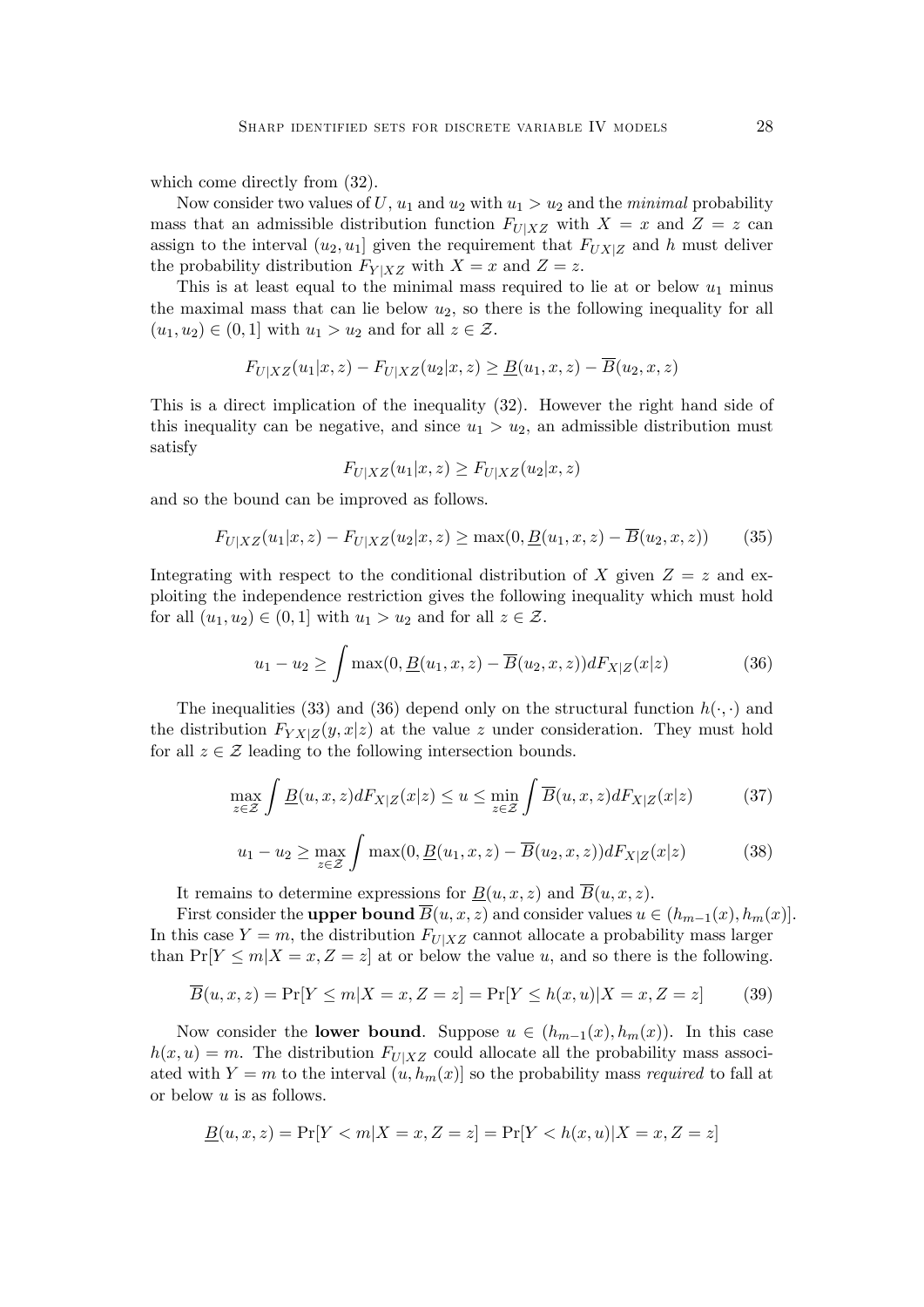If  $u = h_m(x)$  then  $F_{U|XZ}$  must allocate the probability mass associated with  $Y = m$ at or below u as well and the total probability mass required to fall at or below u is:

$$
\underline{B}(u, x, z) = \Pr[Y \le m | X = x, Z = z] = \Pr[Y \le h(x, u) | X = x, Z = z].
$$

On considering all intervals in which  $u$  may lie, there is the following expression for the lower bound.

$$
\underline{B}(u,x,z) = \Pr[Y < h(x,u)|X=x,Z=z] + \sum_{m=1}^{M} 1[u = h_m(x)] \Pr[Y=m|X=x,Z=z] \tag{40}
$$

Substituting for  $B(u, x, z)$  and  $\overline{B}(u, x, z)$  in (37) gives the following inequalities, which are satisfied by all structural functions in the identified set for all  $u \in (0, 1]$ .

$$
\max_{z \in \mathcal{Z}} \left\{ \Pr[Y < h(X, u)|Z = z] + \sum_{m=1}^{M} \int 1[u = h_m(x)] \Pr[Y = m|X = x, Z = z] dF_{X|Z}(x|z) \right\}
$$
\n
$$
\le u \le \min_{z \in \mathcal{Z}} \Pr[Y \le h(X, u)|Z = z] \quad (41)
$$

The bounds for binary Y and discrete X given in Chesher  $(2009)$ , which are shown there to define the identified set, arise as a special case.

When X is continuous events  $\{u_1 = h_m(X)\}\$  have measure zero so the second term on the left hand side of (41) is vanishingly small and the inequalities are as follows.

$$
\max_{z \in \mathcal{Z}} \Pr[Y < h(X, u) | Z = z] < u \le \min_{z \in \mathcal{Z}} \Pr[Y \le h(X, u) | Z = z]
$$

These inequalities were shown to define the identified set for binary  $Y$  and continuous  $X$  in Chesher (2010).

Substituting for  $B(u, x, z)$  and  $\overline{B}(u, x, z)$  in (38) gives the following inequalities, which are satisfied by all structural functions in the identified set for all  $(u_1, u_2) \in$  $(0, 1]$  with  $u_1 > u_2$ .

$$
u_1 - u_2 \ge \max_{z \in \mathcal{Z}} \int \max \{0, \Pr[Y < h(x, u_1) | X = x, Z = z] \\
+ \sum_{m=1}^{M} 1[u_1 = h_m(x)] \Pr[Y = m | X = x, Z = z] \\
- \Pr[Y \le h(x, u_2) | X = x, Z = z] \} \, dF_{X|Z}(x|z) \tag{42}
$$

When  $X$  is continuously distributed the second term makes an infinitessimal contribution and the inequality simplifies as follows.

$$
u_1 - u_2 > \max_{z \in \mathcal{Z}} \int \max \{0, \Pr[Y < h(x, u_1) | X = x, Z = z] - \Pr[Y \le h(x, u_2) | X = x, Z = z] \} dF_{X|Z}(x|z)
$$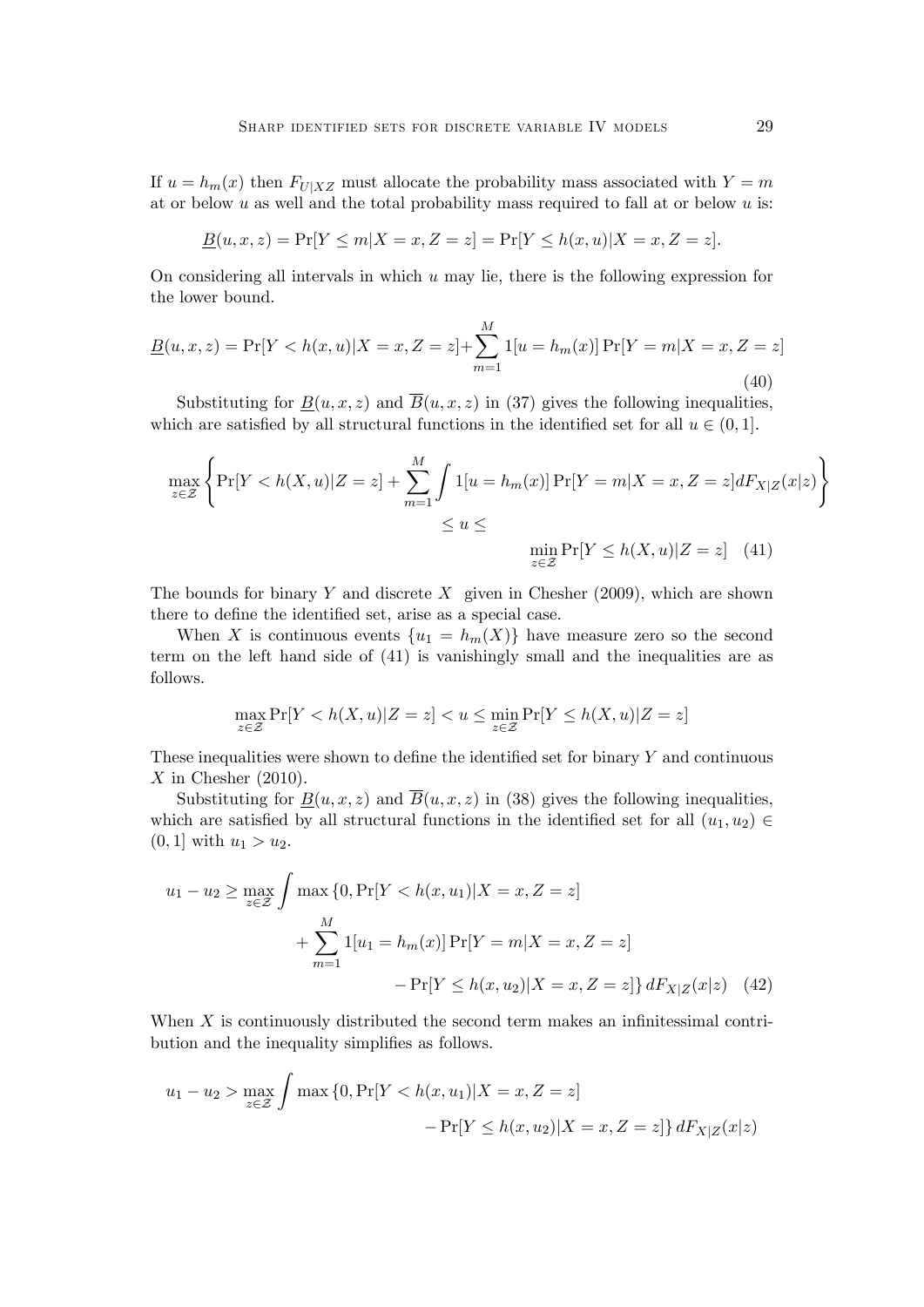The bounds  $(41)$  and  $(42)$  are precisely those given in  $(28)$  -  $(31)$  for the discrete X case. This is so because setting  $u = \gamma_{[n]}$  in (39) and (40) for  $n \in \{1, ..., N\}$  gives the following expressions

$$
\overline{B}(\gamma_{[n]}, x, z) = \Pr[Y \le h(x, \gamma_{[n]}) | X = x, Z = z]
$$
  

$$
\underline{B}(\gamma_{[n]}, x, z) = \Pr[Y < h(x, \gamma_{[n+1]}) | X = x, Z = z]
$$

which on evaluating at  $x = x_k$  and multiplying by  $Pr[X = x_k | Z = z]$  lead to the expressions for  $\lambda_{nk}(z)$  and  $\pi_{nk}(z)$  given in equations (26) and (27) in Section 12.

The set of structural functions which satisfy the inequalities (41) for all  $u \in (0.1]$ and the inequalities (42) for all  $(u_1, u_2) \in (0, 1]$  define a set of structural functions denoted by  $\mathcal{E}^A(\mathcal{Z})$ . We have shown that when X is discrete this is the set  $\mathcal{E}^A(\mathcal{Z})$  =  $\mathcal{E}(\mathcal{Z})$  which has been shown to equal the identified set,  $\mathcal{H}(\mathcal{Z})$ . The argument given in this Section shows that when X is continuous (or mixed discrete-continuous)  $\mathcal{H}(\mathcal{Z}) \subseteq$  $\mathcal{E}^A(\mathcal{Z})$ . We conjecture that  $\mathcal{E}^A(\mathcal{Z})$  is the identified set in the non-discrete X case as well.

## 5. Illustrative calculations, computation and estimation

**5.1.** Examples of bounds. We enumerate the bounds for a case with  $M = 3$ and  $K = 3$  and the arrangement of  $\gamma$  shown in equation (7) that has been considered throughout the paper.

Table 7 shows the values of lower bounds on  $\gamma_{[s]} - \gamma_{[r]}$  for s (columns) and r (rows) varying in  $\{1, \ldots, 7\}$ . For example the entry in the row for  $\gamma_{[1]}$  and the column for  $\gamma_{3}$  gives the bound

$$
\gamma_{[3]}-\gamma_{[1]}\geq\rho_{[2]}
$$

that is

$$
\gamma_{21}-\gamma_{11}\geq\rho_{21}
$$

and note that this must hold for all  $z \in \mathcal{Z}$ . As z varies  $\rho_{21}$  varies and making this dependence explicit and dependence on the arrangement explicit too there is the bound

$$
\gamma_{21} - \gamma_{11} \ge \max_{z \in \mathcal{Z}} \rho_{21}^t(z)
$$

which contributes to the bounds defining  $\mathcal{E}_t(\mathcal{Z})$ .

The model places no restrictions on some of the differences other than those arising because of the ordering in the arrangement under consideration. An example is  $\gamma_{[4]} - \gamma_{[2]}$  which is only required to be non-negative. Some of the restrictions that define a set  $\mathcal{E}_t(\mathcal{Z})$  render others redundant. For example in Table 7 there is the restriction

$$
\gamma_{[5]} - \gamma_{[4]} \ge \rho_{[5]} \tag{43}
$$

which when satisfied ensures that two other restrictions are satisfied as follows.

$$
\begin{array}{rcl}\n\gamma_{[5]} - \gamma_{[3]} & \geq & \rho_{[5]} \\
\gamma_{[5]} - \gamma_{[2]} & \geq & \rho_{[5]}\n\end{array}
$$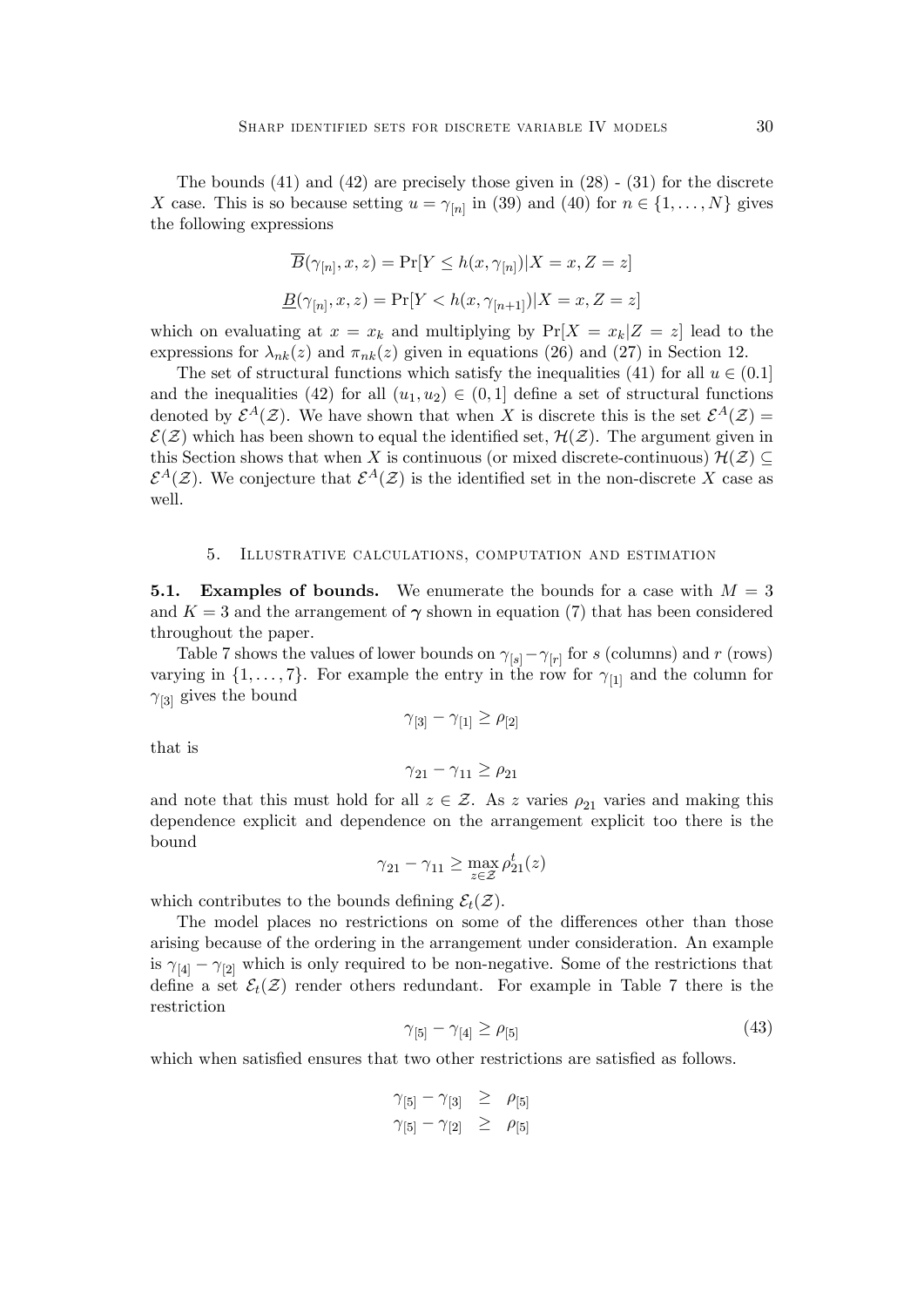The restrictions  $\gamma_{[6]} - \gamma_{[3]} \ge \rho_{[5]}$  and  $\gamma_{[6]} - \gamma_{[4]} \ge \rho_{[5]}$  are also redundant, both being implied by the restriction (43).

In the final column lies  $\gamma_{[7]}$  which is equal to 1. The entries in this column give lower bounds on  $1 - \gamma_{[r]}$  where r varies from 1 to 6 down the rows of the Table. Subtracting these entries from 1 (i.e. eliminating the leading unit terms and changing the signs of what remains) delivers upper bounds on  $\gamma_{[r]}$  for  $r \in \{1, \ldots, 6\}$ .

Lower bounds on the  $\gamma_{[r]}$ 's are simply, for each  $r \in \{1, \ldots, 6\}$ 

$$
\sum_{r'=1}^r \rho_{[r']} \leq \gamma_{[r]}
$$

as shown in Section 3.1.

Adding the negative of the upper bound for  $\gamma_{[r]}$  to the lower bound for  $\gamma_{[s]}$  delivers a lower bound on  $\gamma_{[s]} - \gamma_{[r]}$  which we can compare with the bounds shown in Table 7. Doing this we find that the lower bounds on  $\gamma_{4}$  –  $\gamma_{[1]}$ ,  $\gamma_{[5]}$  –  $\gamma_{[1]}$ ,  $\gamma_{[6]}$  –  $\gamma_{[1]}$  and  $\gamma_{6}$  –  $\gamma_{2}$  in Table 7 are exactly the bounds obtained by comparing lower and upper bounds on individual elements of  $\gamma$ .

The only inequality in Table 7 that survives these various eliminations is  $\gamma_{5}$  –  $[\gamma_{4}] \geq \rho_{5}$ . So for this arrangement the set  $\mathcal{E}_t(\mathcal{Z})$  is defined by this inequality and the lower and upper bounds on the individual elements of  $\gamma$  and the inequalities that express the ordering of the elements of  $\gamma$  in this arrangement.

In the  $M = 3$ ,  $K = 3$  example considered in detail in this paper there are 90 admissible arrangements of  $\gamma$  of which 15 are fundamental in the sense that each of these 15 generates  $3! = 6$  arrangements by permuting the index identifying the three values of the conditioning variable. Annex 2 shows the bounds on  $\gamma_{[s]} - \gamma_{[r]}$  just as in Table 7 for each of these 15 fundamental arrangements. In the sequence presented there the arrangement considered in this Section is number 8.

Comparisons amongst the inequalities on differences of elements of  $\gamma$  and comparing those inequalities with the implications of the lower and upper bounds on elements of  $\gamma$  leads to elimination of large numbers of the entries in the tables that refer to differences  $\gamma_{[s]} - \gamma_{[r]}$  for s and r in  $\{1, \ldots, 6\}$ . In Arrangement 1 all such inequalities on differences disappear. In Arrangement 2 only the inequality  $\gamma_{5} - \gamma_{3} \ge \rho_{5}$ remains. In Arrangement 3 only the inequality  $\gamma_{4} - \gamma_{2} \ge \rho_{4}$  remains. In other cases there are more survivors. For example in Arrangement 11 the following three inequalities on differences of elements of  $\gamma$  survive.

$$
\gamma_{[3]} - \gamma_{[2]} \ge \rho_{[3]}
$$
  
\n
$$
\gamma_{[5]} - \gamma_{[4]} \ge \rho_{[5]}
$$
  
\n
$$
\gamma_{[6]} - \gamma_{[2]} \ge \rho_{[5]} + \rho_{[6]}
$$

In the example considered here the number of discrete outcomes is  $M = 3$  and the number of points of support of the endogenous variables is  $K = 3$ . When M or K are larger there are many more contributions to the definitions of sets  $\mathcal{E}_t(\mathcal{Z})$  coming from inequalities involving differences of elements of  $\gamma$ .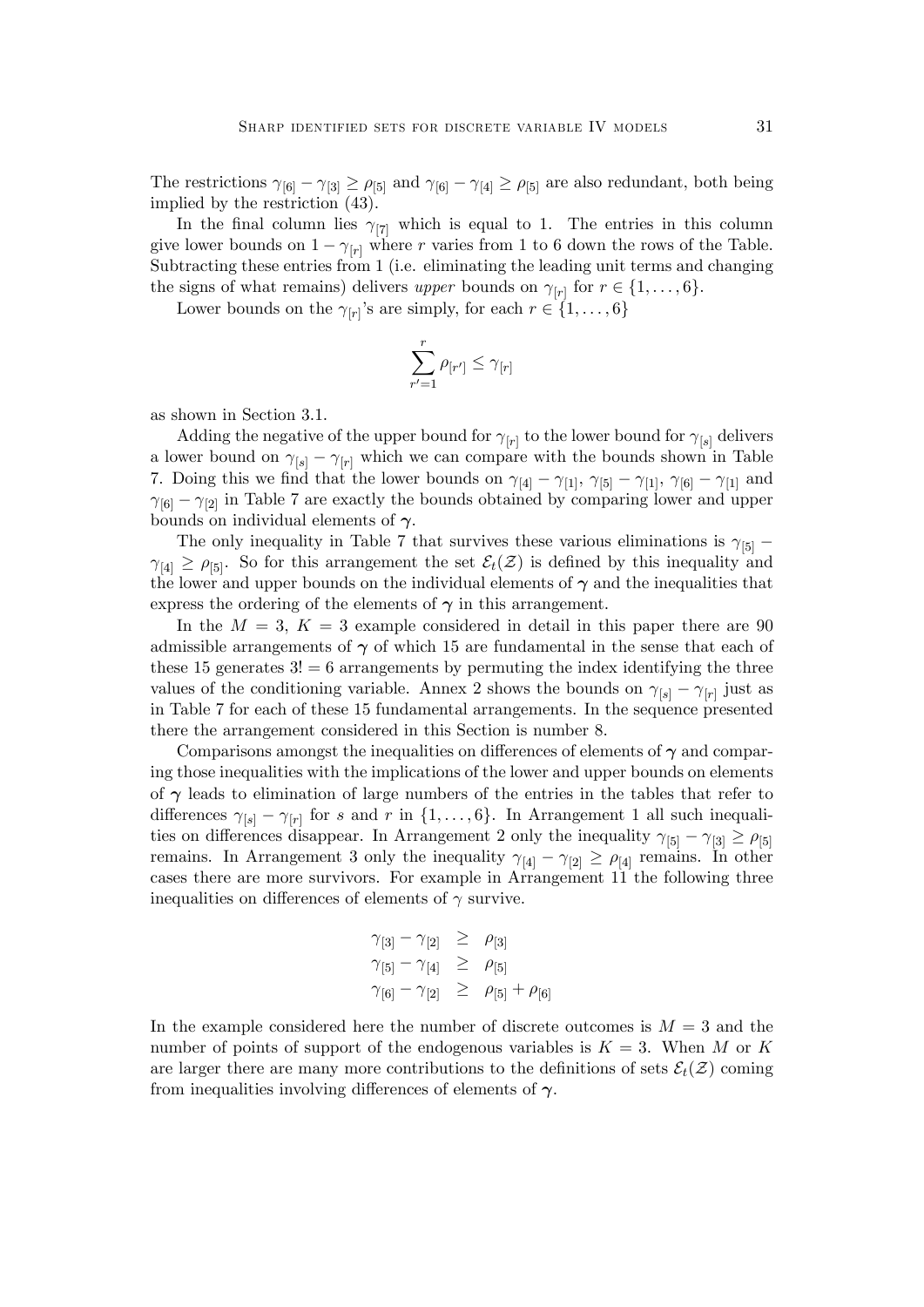|               |                | $\gamma_{11}$ | $\gamma_{12}$ | $\gamma_{21}$ | $\gamma_{13}$  | $\gamma_{23}$           | $\gamma_{22}$                    |                                                                    |
|---------------|----------------|---------------|---------------|---------------|----------------|-------------------------|----------------------------------|--------------------------------------------------------------------|
|               |                | $\gamma_{11}$ | $\gamma_{2}$  | $\gamma_{3}$  | $\gamma_{[4]}$ | $\gamma_{5}$            | $\gamma_{6}$                     | $\gamma_{[7]}$                                                     |
| $\gamma_{11}$ | $\gamma_{1}$   |               | $\theta$      | $\rho_{[2]}$  | $\rho_{[3]}$   | $\rho_{3}$ + $\rho_{5}$ | $\rho_{3} + \rho_{5} + \rho_{6}$ | $1 - \rho_{[1]} - \rho_{[2]} - \rho_{[4]}$                         |
| $\gamma_{12}$ | $\gamma_{2}$   |               |               | $\theta$      | $\theta$       | $\rho_{5}$              | $\rho_{5}$ + $\rho_{6}$          | $1 - \rho_{[1]} - \rho_{[2]} - \rho_{[3]} - \rho_{[4]}$            |
| $\gamma_{21}$ | $\gamma_{3}$   |               |               |               | $\theta$       | $\rho_{5}$              | $\rho_{5}$                       | $-\rho_{[1]} - \rho_{[2]} - \rho_{[3]} - \rho_{[4]} - \rho_{[6]}$  |
| $\gamma_{13}$ | $\gamma_{[4]}$ |               |               |               | $\bullet$      | $\rho_{5}$              | $\rho_{5}$                       | $1 - \delta_1 - \rho_{[2]} - \rho_{[4]} - \rho_{[6]}$              |
| $\gamma_{23}$ | $\gamma_{5}$   |               |               |               | $\bullet$      |                         | $\theta$                         | $1 - \delta_1 - \rho_{[2]} - \rho_{[4]} - \rho_{[5]} - \rho_{[6]}$ |
| $\gamma_{22}$ | $\gamma_{6}$   |               |               |               | $\bullet$      |                         |                                  | $\overline{1-\delta_1-\delta_3-\rho_{[2]}-\rho_{[6]}}$             |

Table 7: Values of lower bounds on  $\gamma_{[s]} - \gamma_{[r]}$  for s (in columns) and r (in rows) for the example arrangement.

5.2. A Mathematica notebook. This paper is accompanied by a Mathematica notebook which is viewable in the freeware Math Player 7.<sup>19</sup> The notebook does symbolic calculation of bounds as set out in Table 7. The user provides values for  $M$ , the number of discrete outcomes and  $K$  the number of points of support of the endogenous variables. A stylised graphical display of the  $M-1$  threshold functions appears with the values associated with the  $K$  points of support of an endogenous variable  $X$  highlighted. The user can manipulate these thereby generating particular arrangements of  $\gamma$ . For each arrangement t selected, the notebook produces a table like Table 7 showing in symbolic form the inequalities defining a set  $\mathcal{E}_t(z)$ .

**5.3.** Computation and estimation. When M and K are both large computation of the set  $\mathcal{E}(\mathcal{Z})$  is challenging because of the large number of potential arrangements of  $\gamma$ , that is of the K values of the  $M-1$  threshold functions, that may arise. For example when  $M = K = 4$  there are 369,600 admissible arrangements rising to over 300 billion when  $M = K = 5$ . Shape restrictions are helpful in reducing the scale of the problem.

In the binary outcome SEIV model a monotonicity restriction coupled with a single index restriction, requiring that the threshold function is a monotone function of a scalar valued function of endogenous and exogenous variables, brings great simplification as shown in Chesher  $(2009)$ . The use and benefit of restrictions on threshold functions such as monotonicity, concavity, convexity and single-peakedness coupled with index restrictions is the subject of current research.

Shape restrictions can also be introduced by employing constrained sieve approximations. Parametric restrictions cut down the scale of the problem and provide a link to classical likelihood based analysis of discrete outcome data. This is illustrated in Chesher and Smolinski (2009) where ordered probit structural functions are employed with a coefficient on a scalar endogenous variable  $X$  that is common across threshold functions whose "intercept terms" differ. This model embodies strong shape restrictions, requiring threshold functions to be monotone in  $X$  and parallel after applying the inverse normal distribution function transformation.

As a prelude to consideration of methods for estimating identified sets in para-

<sup>&</sup>lt;sup>19</sup>The notebook can be downloaded from [www.cemmap.ac.uk/wps/sisdvivm.nbp.](http://www.cemmap.ac.uk/wps/sisdvivm.nbp) Math Reader 7 is available at: <http://www.wolfram.com/products/player/download.cgi> .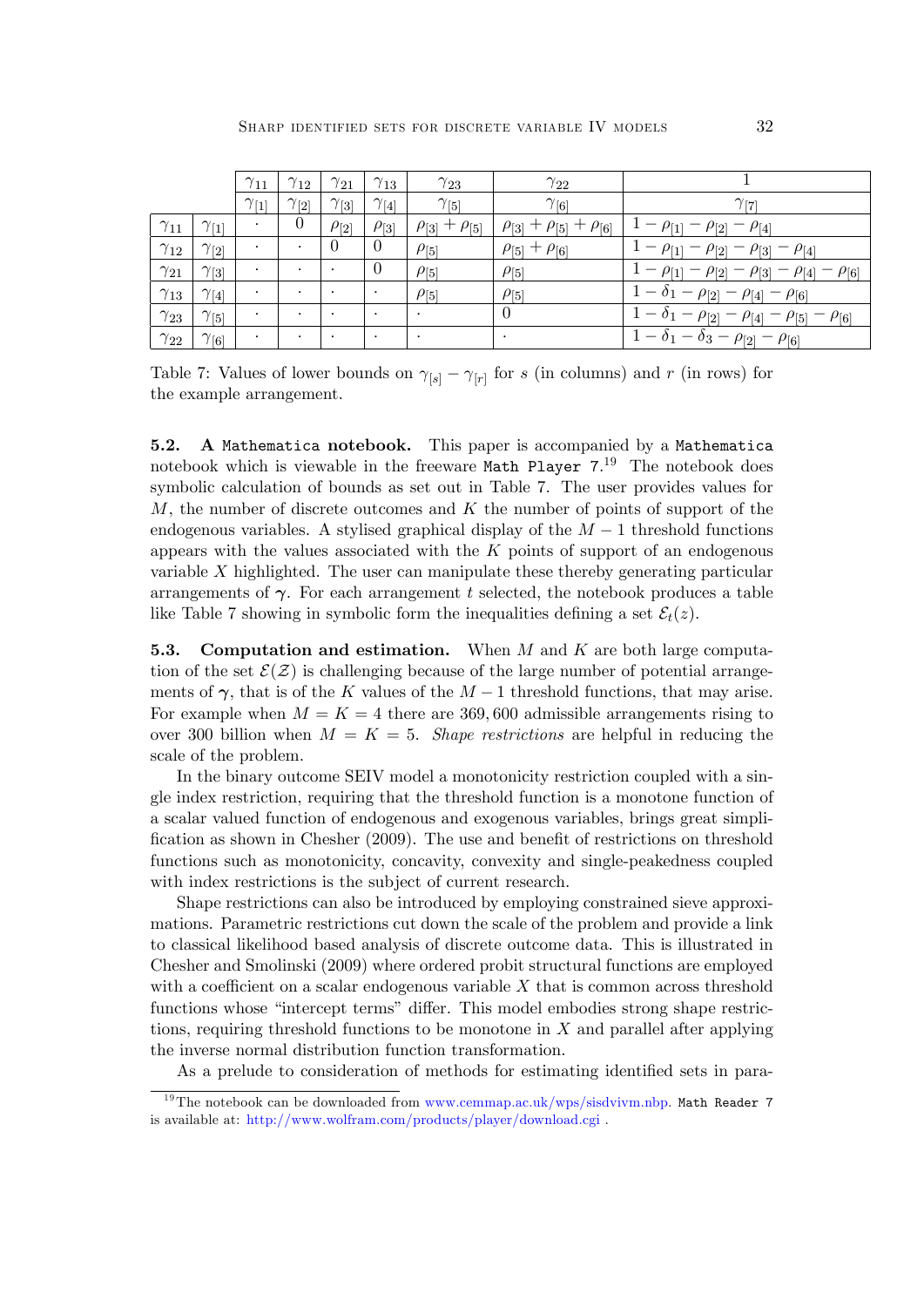metric or otherwise shape constrained models, first consider a *theoretical* analysis in which one has to hand probability distributions  $\Pr[Y = m \wedge X = x_k | Z = z]$  for each value  $z \in \mathcal{Z}$ . Suppose there is a parametric model or sieve approximating model for the structural function with parameter vector  $\Theta$ . For any value  $\theta$  there is an associated value of  $\gamma$  denoted by  $\gamma(\theta)$  which is in some arrangement denoted by  $t(\theta)$ . The values of  $\gamma(\theta)$  and  $t(\theta)$  are easy to compute. The value  $\theta$  is in the identified set of parameter values, denoted by  $\mathcal{H}^{\Theta}(\mathcal{Z})$ , if and only if  $\gamma(\theta) \in \mathcal{E}_{t(\theta)}(\mathcal{Z})$ .

Define the non-negative valued distance measure  $D(\theta)$  as follows.

$$
D(\theta) \equiv \min_{w \in \mathcal{E}_{t(\theta)}(\mathcal{Z})} ((\gamma(\theta) - w)'(\gamma(\theta) - w))
$$
\n(44)

This is the squared Euclidean distance from  $\gamma(\theta)$  to the point in the set  $\mathcal{E}_{t(\theta)}(\mathcal{Z})$ closest to  $\gamma(\theta)$  as the crow flies. The measure is zero if and only if  $\gamma(\theta) \in \mathcal{E}_{t(\theta)}(\mathcal{Z})$ and so zero if and only if  $\theta \in H^{\Theta}(\mathcal{Z})$ . The value of  $D(\theta)$  is easily found using a quadratic programming algorithm and the expressions for the linear half spaces defining the sets  $\mathcal{E}_t(\mathcal{Z})$  that we have given in this paper.<sup>20</sup> The set of values of  $\theta$  that minimise the function  $D(\cdot)$  is the identified set  $\mathcal{H}^{\Theta}(\mathcal{Z})$ .

$$
\mathcal{H}^{\Theta}(\mathcal{Z}) = \{ \theta : \theta = \arg\min_{s} D(s) \} = \{ \theta : D(\theta) = 0 \}.
$$

In applied econometric work there will be estimates of the probability distributions,  $Pr[Y = m \wedge X = x_k | Z = z]$  for  $z \in \mathcal{Z}$ , and so estimates of the sets  $\mathcal{E}_t(\mathcal{Z})$ . Let  $\hat{D}(\theta)$  be the distance measure arising when  $\mathcal{E}_t(\mathcal{Z})$  in (44) is replaced by an estimate  $\hat{\mathcal{E}}_t(\mathcal{Z})$ . The distance measure  $\hat{D}(\theta)$  has the properties required of Chernozhukov, Hong and Tamer's (2007) "econometric criterion function"  $Q(\theta)$  and their methods can be employed to estimate, and develop confidence regions for, the set  $\mathcal{H}^{\Theta}(\mathcal{Z})$ .

It will be prudent to use bias corrected estimates of the sets  $\mathcal{E}_t(\mathcal{Z})$ . Bias arises because the sets  $\mathcal{E}_t(\mathcal{Z})$  arise as intersections of sets  $\mathcal{E}_t(z)$  across values  $z \in \mathcal{Z}$ . The issue is explained in Chernozhukov, Lee and Rosen (2009) (CLR) where a solution is proposed. This is directly applicable in the case that arises here.

Define  $\rho^t(z) \equiv \{\rho^t_{[1]}(z), \ldots, \rho^t_{[N]}(z)\}\$ . With  $\gamma_{[0]} \equiv 0$  and  $\gamma_{[N+1]} \equiv 1$  all the constraints defining a set  $\mathcal{E}_t(\mathcal{Z})$  have the form

$$
\gamma_{[s]} - \gamma_{[r]} \ge \max_{z \in \mathcal{Z}} \left( \alpha_{sr} \cdot \rho^t(z) \right) \tag{45}
$$

for certain pairs of indices  $s > r$  selected from  $\{0, 1, \ldots, N+1\}$ . Here  $\alpha_{sr}$  is a vector of integers specific to the  $s - r$  comparison.

The proposal in CLR is to calculate an estimate of  $l^t(\alpha_{sr}, \mathcal{Z}) \equiv \max_{z \in \mathcal{Z}} (\alpha_{sr} \cdot \rho^t(z))$ by calculating the maximum over  $z \in \mathcal{Z}$  of precision corrected estimates as follows.

$$
\hat{l}^{t}(\alpha_{sr}, \mathcal{Z}) = \max_{z \in \hat{\mathcal{Z}}} (\alpha_{sr} \cdot \hat{\rho}^{t}(z) + \kappa \sigma^{t}(\alpha_{sr}, z))
$$

Here  $\sigma^t(\alpha_{sr}, z)$  is the standard error of  $\alpha_{sr}$   $\hat{\rho}^t(z)$ ,  $\hat{Z}$  is a data dependent set of values of  $z$  that converges in probability to a non-stochastic set which contains

 $^{20}$ An L1 norm and a linear programming calculation could be employed instead.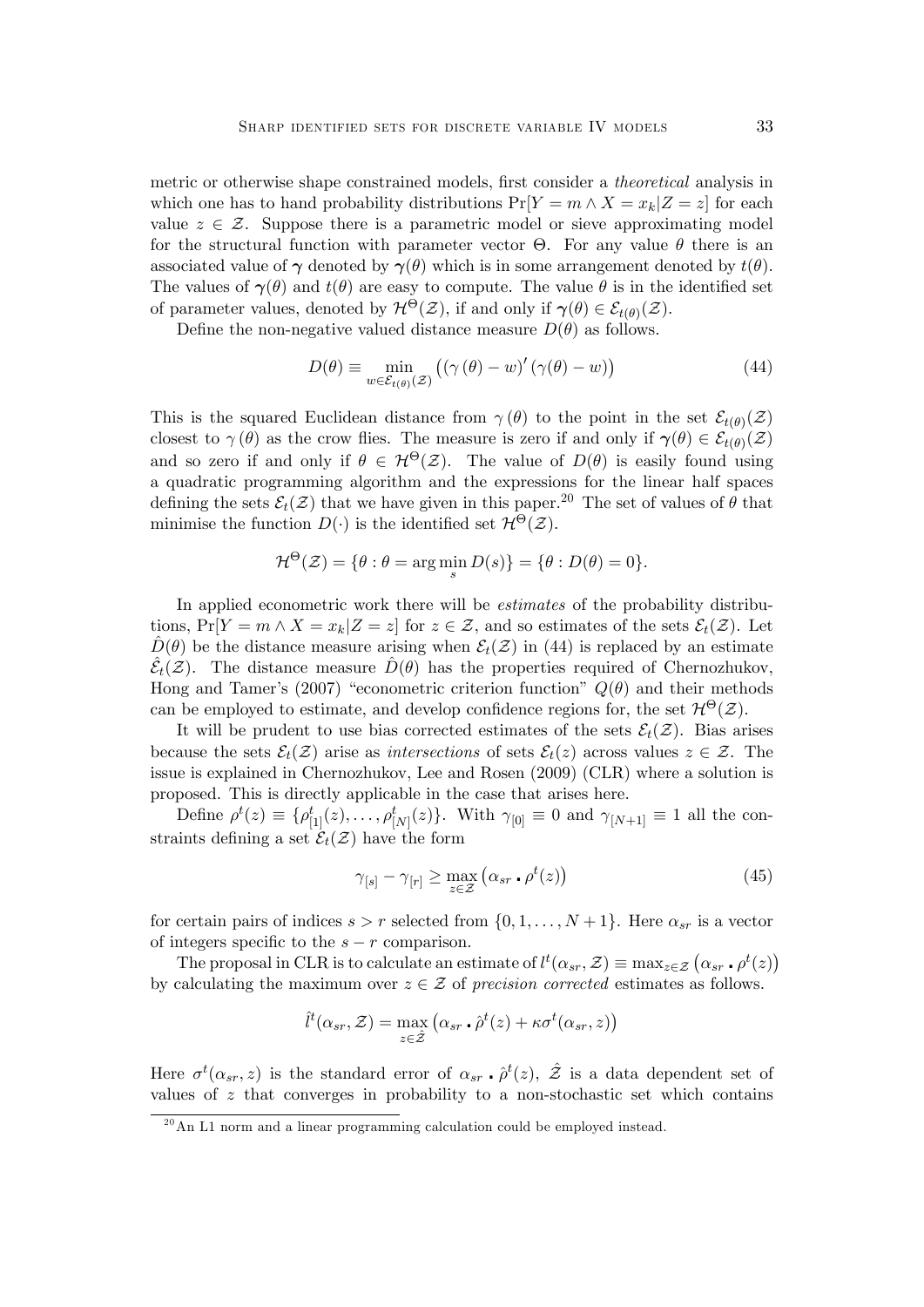$\arg \max_{z \in \mathcal{Z}} (\alpha_{sr} \cdot \rho^t(z))$  and  $\kappa$  is an estimate of

$$
\text{median}\left(\inf_{z\in\hat{\mathcal{Z}}}\frac{\alpha_{sr}\cdot\rho^t(z)-\alpha_{sr}\cdot\hat{\rho}^t(z)}{\sigma^t(\alpha_{sr},z)}\right)
$$

proposals for which are given in CLR.

The result is an asymptotically upward median unbiased estimate of the bound in (45). Proceeding in this way gives bias corrected estimates of all bounds and thus bias corrected estimated sets  $\hat{\mathcal{E}}_t(\mathcal{Z})$  which will be used in the calculation of the distance measure  $\hat{D}(\theta)$ . An example of inference using the CLR method in a binary outcome case is given in Chesher (2009).

#### 6. Concluding remarks

We have studied identification of a nonparametrically specified structural function for a discrete outcome, focussing attention mainly on the discrete endogenous variable case. The single equation instrumental variable (SEIV) model we have considered is attractive because it places no restrictions on the process generating values of endogenous variables. Commonly used control function alternatives based on triangular models do not deliver point identification when, as here, endogenous variables are discrete unless there are strong parametric restrictions.

The SEIV model set identifies the structural function. In the  $M$  outcome case the structural function is characterised by  $M-1$  threshold functions. When endogenous variables are discrete the identified set is a union of many convex sets. In principle there is one such set associated with each admissible ordering of the  $K$  values taken by  $M-1$  threshold functions as endogenous variables pass across their K points of support.

Each convex component of the identified set is the intersection of collections of linear half spaces, each value of the instrumental variables generating one such collection. The number and extent of the convex components of the identified set depends on the strength and support of the instrumental variables. When these are good predictors of the values of endogenous variables the identified set may comprise just a small number of convex components, perhaps just one.

We have developed expressions for a set  $\mathcal{E}(Z)$  which can be calculated for any probability distribution of the outcome  $Y$  and endogenous variables  $X$  given instruments  $Z$  taking values in a set  $Z$ . We have shown that when endogenous variables are discrete the set identified by the SEIV model,  $\mathcal{H}(\mathcal{Z})$ , is equal to  $\mathcal{E}(\mathcal{Z})$ . We provide a Mathematica notebook which conducts symbolic calculation of convex components of the identified set.

Unrestricted nonparametric estimation and inference pose challenging problems once M or K are at all large. Parametric restrictions or shape restrictions reduce the scale of the estimation problem. We have defined an easy-to-compute criterion function which can be employed in estimation using the methods proposed in Chernozhukov, Hong and Tamer (2007) with bias corrected estimates of bounds as proposed in Chernozhukov, Lee and Rosen (2009).

A set of structural functions,  $\mathcal{E}^A(\mathcal{Z})$ , has been derived for the general case in which endogenous variables are continuous, mixed discrete-continuous or discrete. When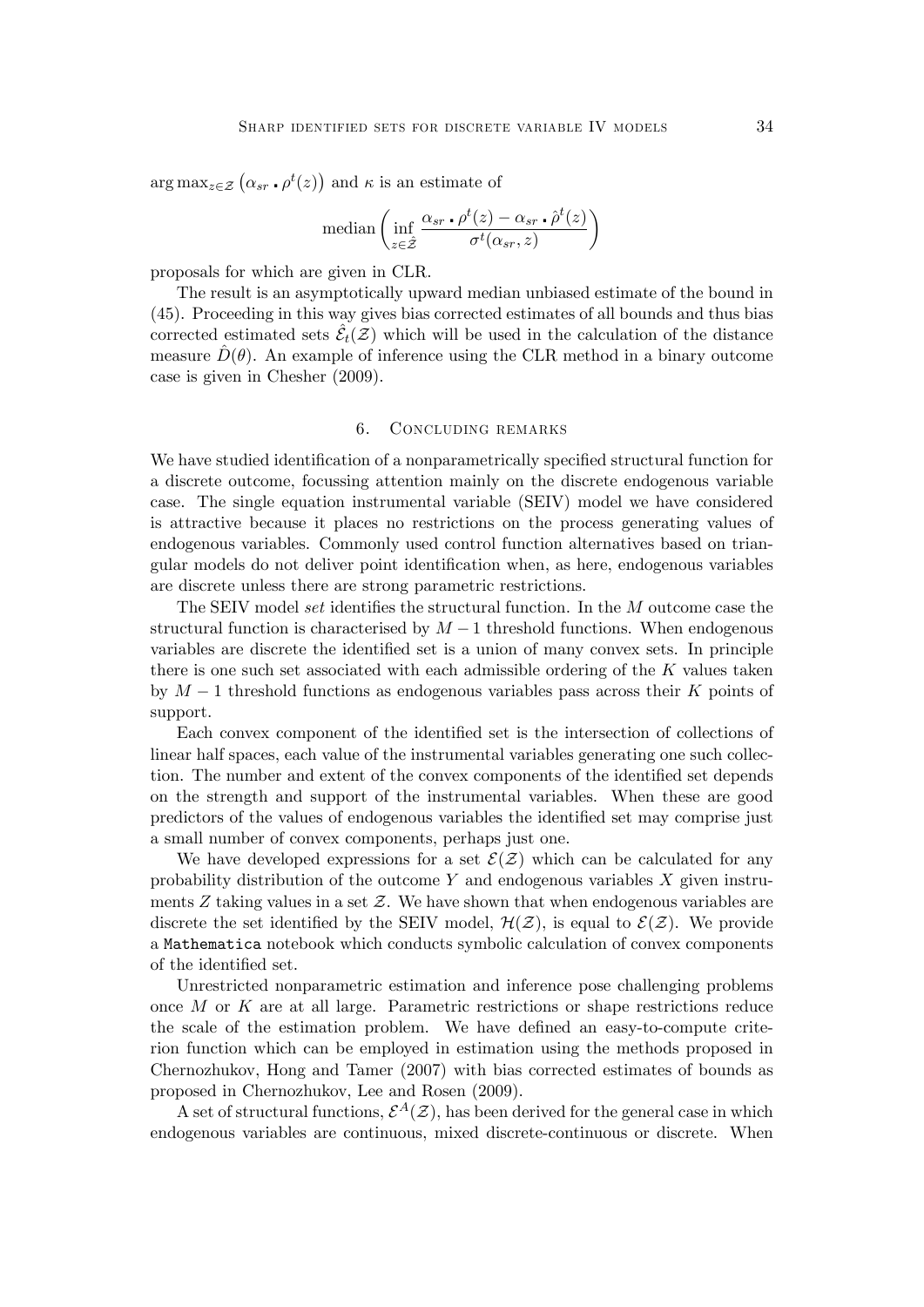X is discrete the set  $\mathcal{E}^A(\mathcal{Z})$  is the set  $\mathcal{E}(\mathcal{Z})$  which is the identified set of structural functions when endogenous variables are discrete. We have shown that in the nondiscrete case all structural functions in the identified set lie in the set  $\mathcal{E}^A(\mathcal{Z})$  and conjecture that in this case too it is the identified set.

## **REFERENCES**

BLUNDELL RICHARD W., AND JAMES L. POWELL (2003): "Endogeneity in Nonparametric and Semiparametric Regression Models," in Dewatripont, M., L.P. Hansen, and S.J. Turnovsky, eds., Advances in Economics and Econometrics: Theory and Applications, Eighth World Congress, Vol. II. Cambridge: Cambridge University Press.

BLUNDELL, RICHARD W., AND JAMES .L. POWELL (2004): "Endogeneity in Semiparametric Binary Response Models," Review of Economic Studies, 71, 655-679.

CHERNOZHUKOV, VICTOR AND CHRISTIAN HANSEN (2001): "An IV Model of Quantile Treatment Effects," Working Paper 02-06, Department of Economics, MIT. Available at http://ssrn.com/abstract=298879 or doi: 10.2139/ssrn.298879.

CHERNOZHUKOV, VICTOR AND CHRISTIAN HANSEN (2005): "An IV Model of Quantile Treatment Effects," Econometrica, 73, 245-261.

CHERNOZHUKOV, VICTOR, HAN HONG AND ELIE TAMER (2007): "Estimation and Confidence Regions for Parameter Sets in Econometric Models," Econometrica, 75, 1243-1284.

CHERNOZHUKOV, VICTOR, SOKBAE LEE AND ADAM ROSEN (2009): "Intersection Bounds: Estimation and Inference," CeMMAP Working Paper 19/09.

CHESHER, ANDREW D., (2003): "Identification in Nonseparable Models," Econometrica, 71, 1405-1441.

CHESHER, ANDREW D., (2005): "Nonparametric Identification under Discrete Variation," *Econometrica*, 73, 1525-1550.

CHESHER, ANDREW D., (2007): "Endogeneity and Discrete Outcomes," CeMMAP Working Paper 05/07.

CHESHER, ANDREW D., (2009): "Single Equation Endogenous Binary Response Models," CeMMAP Working Paper 23/09.

CHESHER, ANDREW D., (2010): "Instrumental Variable Models for Discrete Outcomes," Econometrica, 78, 575-602.

CHESHER, ANDREW D., AND KONRAD SMOLINSKI (2009): "IV Models of Ordered Choice," CeMMAP Working Paper 37/09.

Das, Mitali (2005): "Instrumental Variables Estimators of Nonparametric Models with Discrete Endogenous Regressors," Journal of Econometrics, 124, 335-361.

HECKMAN, JAMES J., (1978): "Dummy Endogenous Variables in a Simultaneous Equations System," Econometrica, 46, 931-959.

IMBENS, GUIDO W., AND WHITNEY K. NEWEY (2009): "Identification and Estimation of Triangular Simultaneous Equations Models Without Additivity," Econo $metrica, 77, 1481–1512.$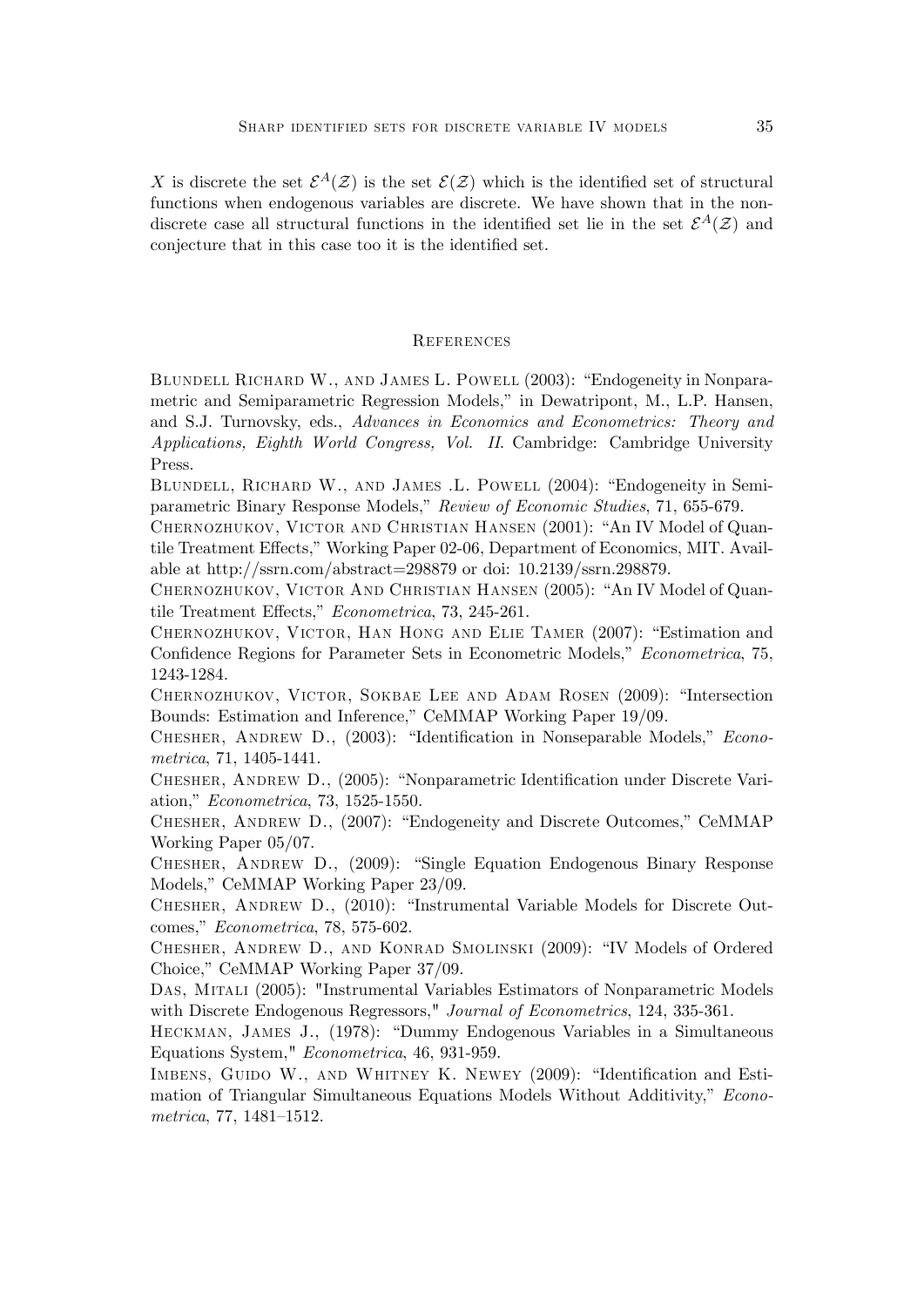Jun, Sung Jae, Joris Pinkse and Haiqing Xu (2009): "Tighter Bounds in Triangular Systems," unpublished paper.

LEWBEL, ARTHUR (2007). "Coherency And Completeness Of Structural Models Containing A Dummy Endogenous Variable," International Economic Review, 48, 1379-1392.

TAMER, ELIE (2003). "Incomplete Simultaneous Discrete Response Model with Multiple Equilibria," Review of Economic Studies, 70, 147–165.

ZIEGLER, GUNTER M., (2007): Lectures on Polytopes. (Updated seventh printing of the first edition). New York: Springer Science.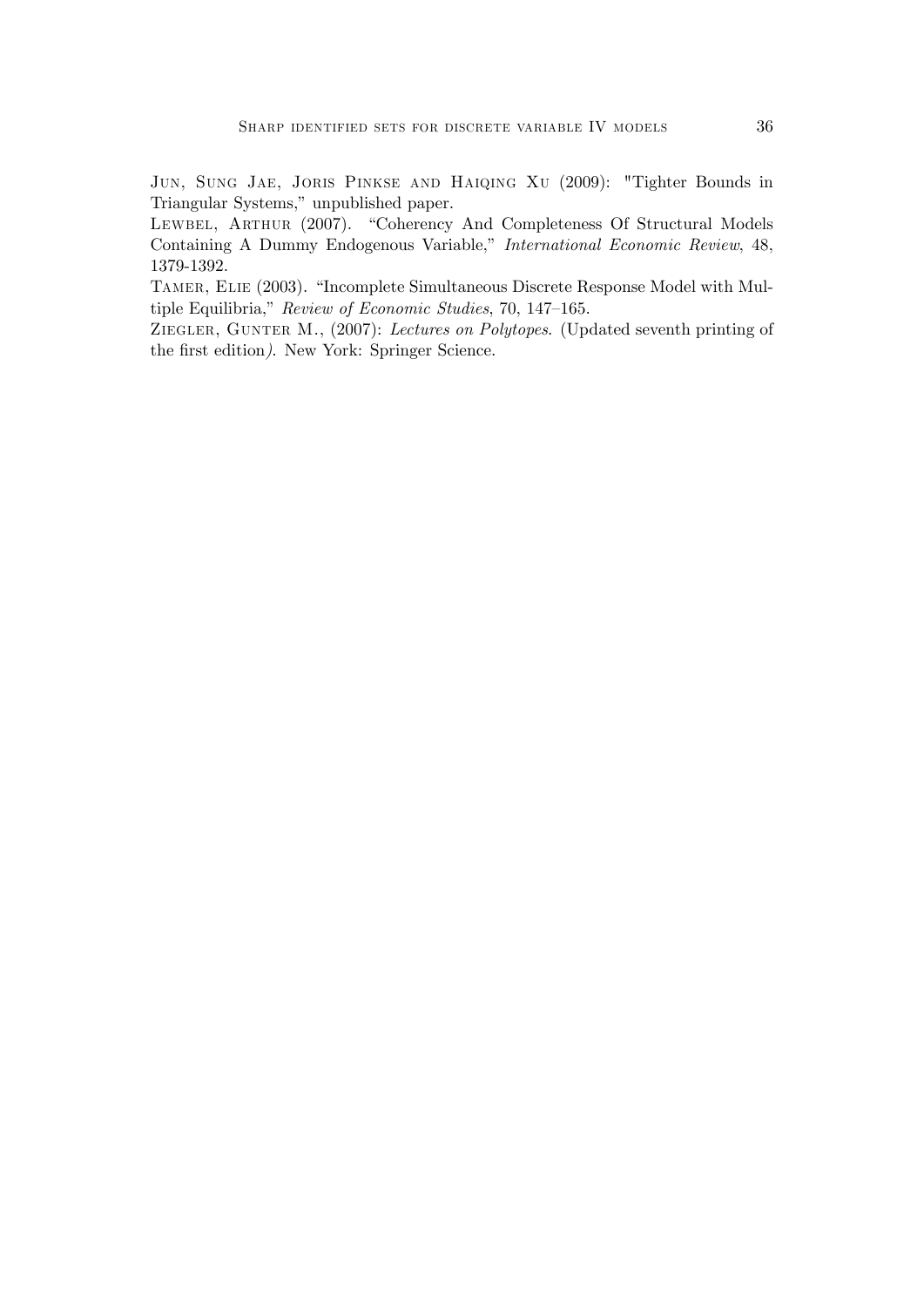ANNEX 1: PROOF OF PROPOSITION 1

- 1. (a) This follows directly from (12) which states that for all i and j,  $\eta(i, j)$  is either equal to  $G(i, j)$  or, equal to  $\max(0, R(i, j))$  if this is less than  $G(i, j)$ .
	- (b) For any i and j, if  $G(i, j) \geq 0$  then  $\eta(i, j) \geq 0$  because (12) states that  $\eta(i, j)$  is at least equal to  $G(i, j)$  or a non-negative quantity, namely  $\max(0, R(i, j))$ . The recursion (13) taken together with (a) and  $G(i, j)$  $0 \implies \eta(i, j) \geq 0$  implies that, for any i and j, if  $G(i, j - 1) \geq 0$  then  $G(i, j) \geq 0$ . Since for all i,  $G(i, 1) = \Delta \gamma_{[i]} \geq 0$ , the result follows by induction letting  $j$  pass from 2 to  $K$ .
	- (c) As noted in the proof of (b), for all i and j,  $G(i, j) \geq 0 \implies \eta(i, j) \geq 0$ and the result follows because the result (b) states that for all  $i$  and  $j$ , indeed,  $G(i, j) \geq 0$ .
	- (d) This follows directly from (13) and (a) and (c).
	- (e) If  $G(i, j) > \eta(i, j)$  then  $G(i, j) > 0$  and since  $G(i, j)$  is a non-increasing function of j, for all  $j' \leq j$ ,  $G(i, j') > 0$ . Therefore, for all  $j' < j$ , from  $(13), G(i, j') > \eta(i, j')$  which by assumption also holds for  $j' = j$ . From (12), if  $G(i, j') > \eta(i, j')$  then  $\eta(i, j') = \max(0, R(i, j')).$
- 2. Suppose that for some  $j \leq K$ ,  $G(i, j) \leq \max(0, R(i, j))$ . Then  $\eta(i, j) = G(i, j)$ and from (13)  $G(i, j+1) = 0$  and by repeated application of (13), for all  $j' > j$ ,  $\eta(i, j') = G(i, j') = 0$  and so

$$
G(i, K + 1) = \Delta \gamma_{[i]} - \sum_{k=1}^{K} \eta_{[i]k} = 0.
$$

Suppose that there is no  $j \leq K$  such that  $G(i, j) \leq \max(0, R(i, j))$ . Then, considering  $j = K$ ,

$$
G(i, K) > \max(0, R(i, K))
$$

so

$$
\eta(i, K) = \max(0, R(i, K))
$$

and so from (13)

$$
G(i, K + 1) = \Delta \gamma_{[i]} - \sum_{k=1}^{K} \eta_{[i]k} = G(i, K) - \eta(i, K) > 0
$$

and so

$$
\sum_{k=1}^K \eta_{[i]k} < \Delta \gamma_{[i]}.
$$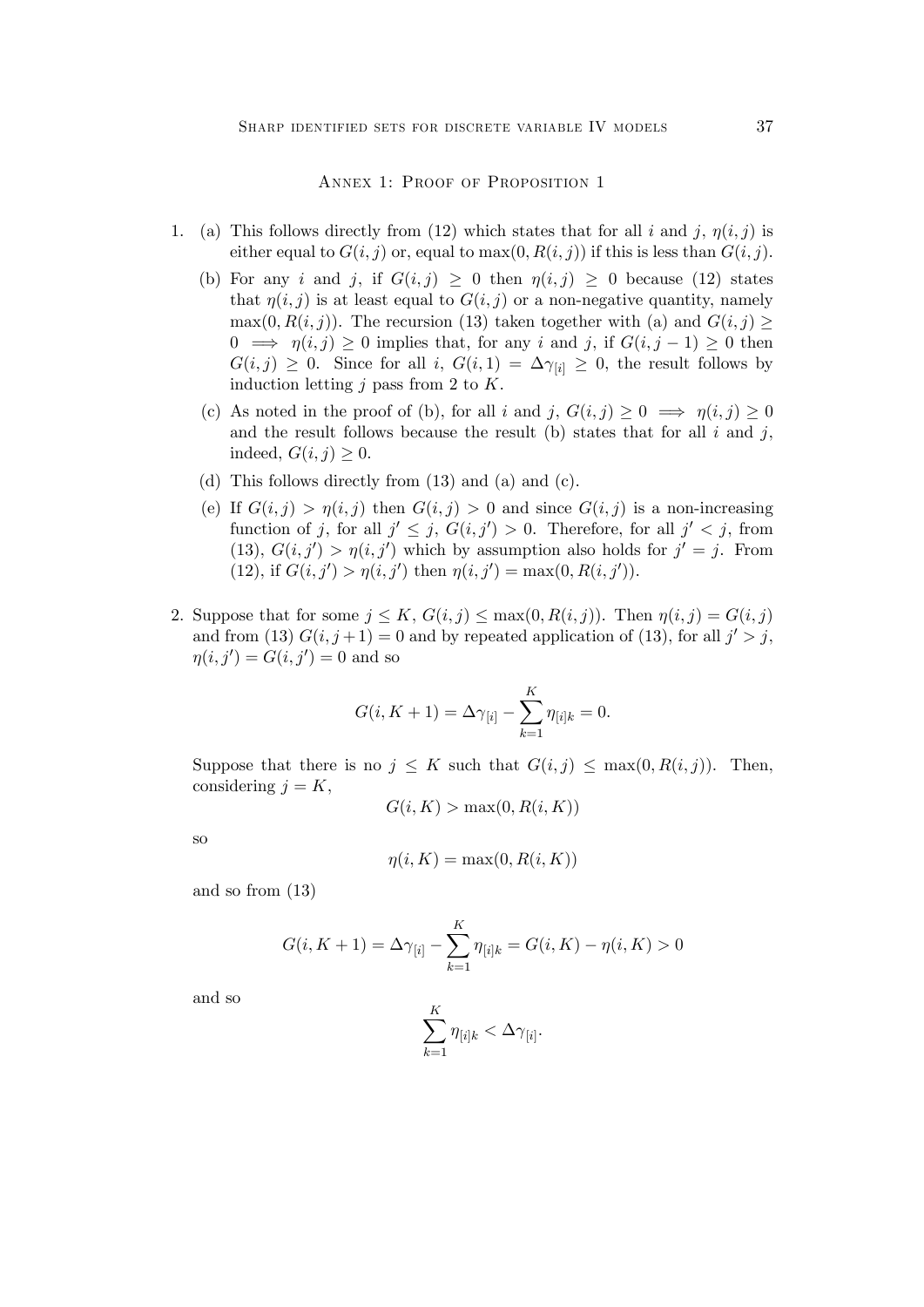## Annex 2

This Annex provides tables like Table 7 giving lower bounds on differences  $\gamma_{[s]}$  –  $\gamma_{[r]}$  for the 15 fundamental arrangements of  $\gamma$  in the  $M = 3$ ,  $K = 3$  case. In each case the final column gives lower bounds on  $1 - \gamma_{[r]}$  for  $r \in \{1, \ldots, 6\}$ . Subtracting 1 from each of these expressions and changing sign gives upper bounds on  $\gamma_{[r]}$ . Lower bounds are simply  $\gamma_{[r]} \geq \sum_{r'=1}^r \rho_{[r']}$ .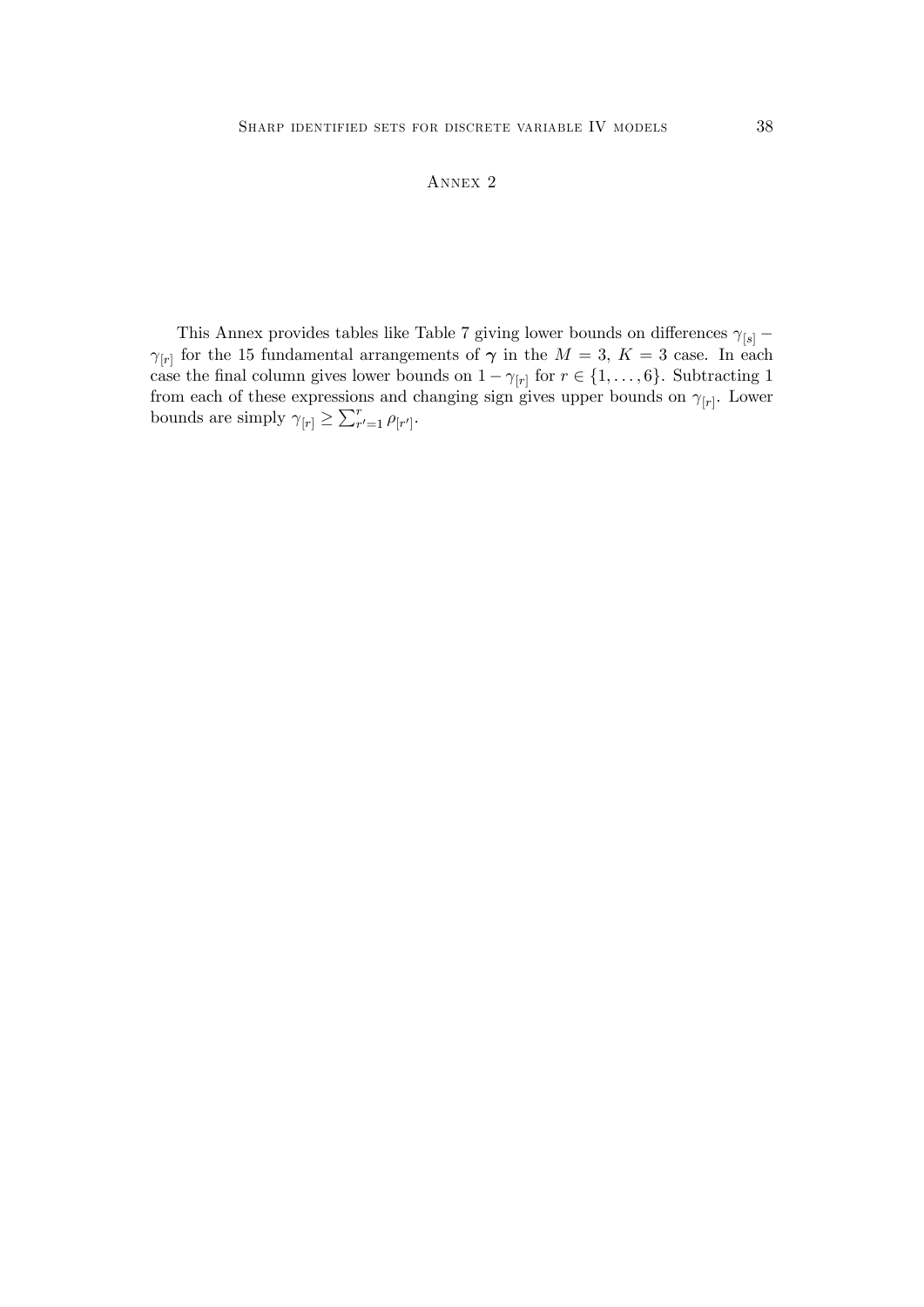| A.1<br>$\gamma_{11}$<br>$\gamma_{12}$<br>$\gamma_{13}$<br>$\gamma_{21}$<br>$\gamma_{22}$           | $\gamma_{1}$<br>$\gamma_{2}$<br>$\gamma_{3}$<br>$\gamma_{[4]}$<br>$\gamma_{5}$                 | $\gamma_{11}$<br>$\gamma_{1}$ | $\gamma_{12}$<br>$\gamma_{[2]}$<br>$\overline{0}$ | $\gamma_{13}$<br>$\gamma_{[3]}$<br>$\theta$<br>$\theta$             | $\gamma_{21}$<br>$\gamma_{4}$<br>$\rho_{[4]}$<br>$\theta$<br>$\theta$             | $\gamma_{22}$<br>$\gamma_{5}$<br>$\rho_{4}$ + $\rho_{5}$<br>$\rho_{[5]}$<br>$\Omega$<br>$\theta$ | $\gamma_{23}$<br>$\gamma_{[6]}$<br>$\rho_{[4]} + \rho_{[5]} + \rho_{[6]}$<br>$\rho_{5} + \rho_{6}$<br>$\rho_{[6]}$<br>$\theta$<br>$\theta$ | $\mathbf{1}$<br>$\gamma_{[7]}$<br>$1 - \rho_{[1]} - \rho_{[2]} - \rho_{[3]}$<br>$1 - \rho_{[1]} - \rho_{[2]} - \rho_{[3]} - \rho_{[4]}$<br>$1 - \rho_{[1]} - \rho_{[2]} - \rho_{[3]} - \rho_{[4]} - \rho_{[5]}$<br>$1 - \rho_{[1]} - \rho_{[2]} - \rho_{[3]} - \rho_{[4]} - \rho_{[5]} - \rho_{[6]}$<br>$1-\delta_{[1]}-\rho_{[2]}-\rho_{[3]}-\rho_{[5]}-\rho_{[6]}$                                                          |
|----------------------------------------------------------------------------------------------------|------------------------------------------------------------------------------------------------|-------------------------------|---------------------------------------------------|---------------------------------------------------------------------|-----------------------------------------------------------------------------------|--------------------------------------------------------------------------------------------------|--------------------------------------------------------------------------------------------------------------------------------------------|-------------------------------------------------------------------------------------------------------------------------------------------------------------------------------------------------------------------------------------------------------------------------------------------------------------------------------------------------------------------------------------------------------------------------------|
| $\gamma_{23}$<br>A.2                                                                               | $\gamma_{6}$                                                                                   | $\gamma_{11}$                 | $\gamma_{12}$                                     | $\gamma_{13}$                                                       | $\gamma_{21}$                                                                     | $\gamma_{23}$                                                                                    | $\gamma_{22}$                                                                                                                              | $1 - \delta_{[1]} - \delta_{[2]} - \rho_{[3]} - \rho_{[6]}$<br>$\mathbf{1}$                                                                                                                                                                                                                                                                                                                                                   |
| $\gamma_{11}$<br>$\gamma_{12}$<br>$\gamma_{13}$<br>$\gamma_{21}$<br>$\gamma_{23}$<br>$\gamma_{22}$ | $\gamma_{1}$<br>$\gamma_{2}$<br>$\gamma_{3}$<br>$\gamma_{[4]}$<br>$\gamma_{5}$<br>$\gamma_{6}$ | $\gamma_{1}$                  | $\gamma_{[2]}$<br>$\overline{0}$                  | $\gamma_{3}$<br>$\theta$<br>$\overline{0}$                          | $\gamma_{[4]}$<br>$\rho_{[4]}$<br>$\theta$<br>$\theta$                            | $\gamma_{5}$<br>$\rho_{4} + \rho_{5}$<br>$\rho_{[5]}$<br>$\rho_{[5]}$<br>$\theta$                | $\gamma_{[6]}$<br>$\rho_{4}$ + $\rho_{5}$ + $\rho_{6}$<br>$\rho_{5}$ + $\rho_{6}$<br>$\rho_{[5]}$<br>$\theta$<br>$\overline{0}$            | $\gamma_{[7]}$<br>$1 - \rho_{[1]} - \rho_{[2]} - \rho_{[3]}$<br>$1 - \rho_{[1]} - \rho_{[2]} - \rho_{[3]} - \rho_{[4]}$<br>$1 - \rho_{[1]} - \rho_{[2]} - \rho_{[3]} - \rho_{[4]} - \rho_{[6]}$<br>$1 - \rho_{[1]} - \rho_{[2]} - \rho_{[3]} - \rho_{[4]} - \rho_{[5]} - \rho_{[6]}$<br>$1 - \delta_{[1]} - \rho_{[2]} - \rho_{[3]} - \rho_{[5]} - \rho_{[6]}$<br>$1 - \delta_{[1]} - \delta_{[3]} - \rho_{[2]} - \rho_{[6]}$ |
| A.3<br>$\gamma_{11}$<br>$\gamma_{12}$<br>$\gamma_{13}$<br>$\gamma_{22}$                            | $\gamma_{1}$<br>$\gamma_{2}$<br>$\gamma_{3}$<br>$\gamma_{[4]}$                                 | $\gamma_{11}$<br>$\gamma_{1}$ | $\gamma_{12}$<br>$\gamma_{[2]}$<br>$\theta$       | $\gamma_{13}$<br>$\gamma_{3}$<br>$\overline{0}$<br>$\boldsymbol{0}$ | $\gamma_{22}$<br>$\gamma_{[4]}$<br>$\rho_{[4]}$<br>$\rho_{[4]}$<br>$\overline{0}$ | $\gamma_{21}$<br>$\gamma_{5}$<br>$\rho_{4}$ + $\rho_{5}$<br>$\rho_{[4]}$<br>$\theta$<br>$\theta$ | $\gamma_{23}$<br>$\gamma_{[6]}$<br>$\rho_{4} + \rho_{5} + \rho_{6}$<br>$\rho_{4} + \rho_{6}$<br>$\rho_{[6]}$<br>$\Omega$                   | $\mathbf{1}$<br>$\gamma_{[7]}$<br>$1 - \rho_{[1]} - \rho_{[2]} - \rho_{[3]}$<br>$1 - \rho_{[1]} - \rho_{[2]} - \rho_{[3]} - \rho_{[5]}$<br>$1 - \rho_{[1]} - \rho_{[2]} - \rho_{[3]} - \rho_{[4]} - \rho_{[5]}$<br>$1 - \rho_{[1]} - \rho_{[2]} - \rho_{[3]} - \rho_{[4]} - \rho_{[5]} - \rho_{[6]}$                                                                                                                          |
| $\gamma_{21}$<br>$\gamma_{23}$                                                                     | $\gamma_{5}$<br>$\gamma_{6}$                                                                   |                               |                                                   |                                                                     |                                                                                   |                                                                                                  | $\overline{0}$                                                                                                                             | $1 - \delta_{[2]} - \rho_{[1]} - \rho_{[3]} - \rho_{[5]} - \rho_{[6]}$<br>$1 - \delta_{[1]} - \delta_{[2]} - \rho_{[3]} - \rho_{[6]}$                                                                                                                                                                                                                                                                                         |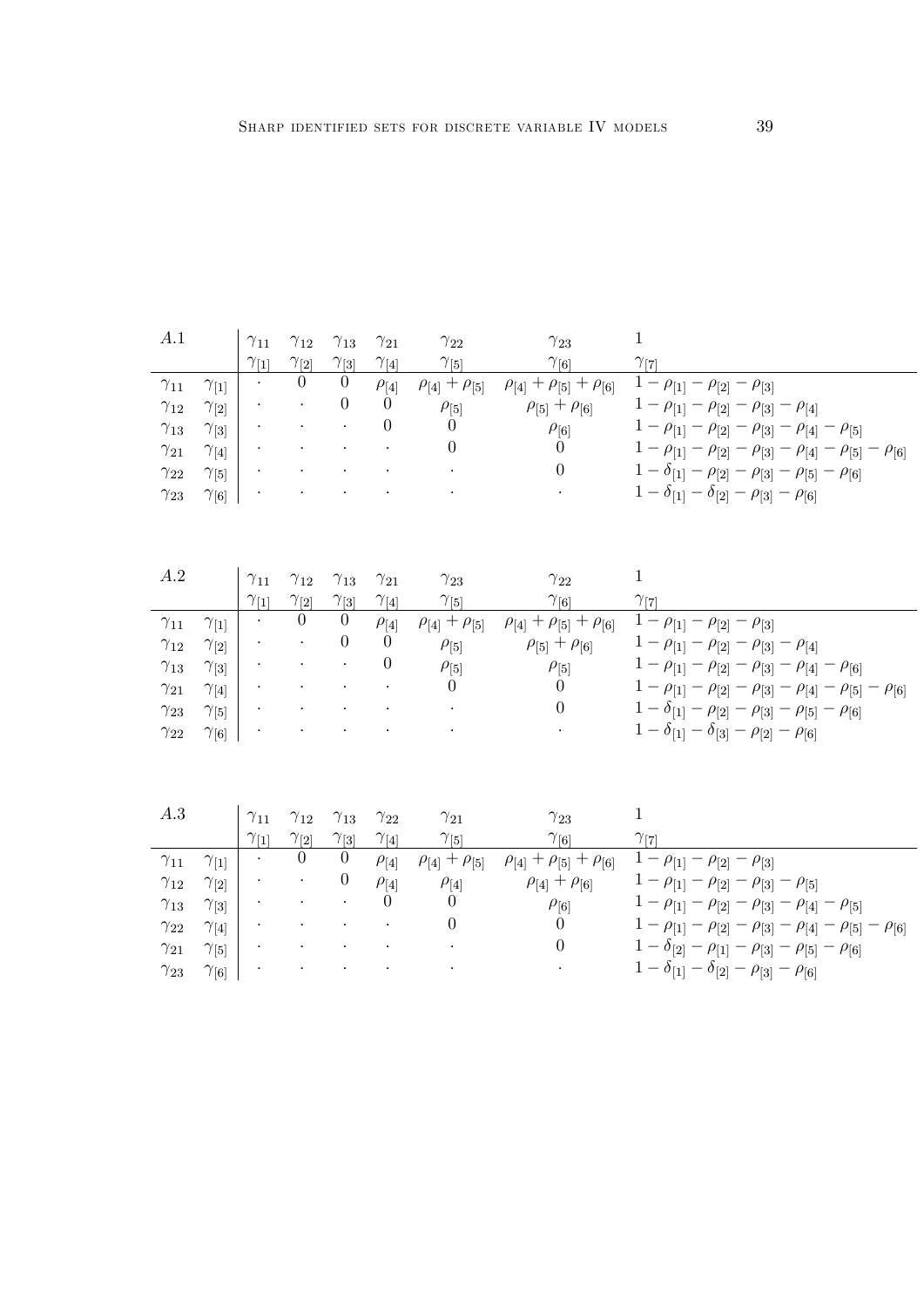| A.4           |                | $\gamma_{11}$  | $\gamma_{12}$  | $\gamma_{13}$    | $\gamma_{22}$  | $\gamma_{23}$             | $\gamma_{21}$                            | $\mathbf 1$                                                                       |
|---------------|----------------|----------------|----------------|------------------|----------------|---------------------------|------------------------------------------|-----------------------------------------------------------------------------------|
|               |                | $\gamma_{[1]}$ | $\gamma_{[2]}$ | $\gamma_{3}$     | $\gamma_{[4]}$ | $\gamma_{5}$              | $\gamma_{[6]}$                           | $\gamma_{[7]}$                                                                    |
| $\gamma_{11}$ | $\gamma_{1}$   |                | $\overline{0}$ | $\overline{0}$   | $\rho_{[4]}$   | $\rho_{[4]} + \rho_{[5]}$ | $\rho_{[4]} + \rho_{[5]} + \rho_{[6]}$   | $1 - \rho_{[1]} - \rho_{[2]} - \rho_{[3]}$                                        |
| $\gamma_{12}$ | $\gamma_{2}$   |                |                | $\boldsymbol{0}$ | $\rho_{[4]}$   | $\rho_{4}$ + $\rho_{5}$   | $\rho_{4}$ + $\rho_{5}$                  | $1 - \rho_{[1]} - \rho_{[2]} - \rho_{[3]} - \rho_{[6]}$                           |
| $\gamma_{13}$ | $\gamma_{3}$   |                |                |                  | $\theta$       | $\rho_{[5]}$              | $\rho_{[5]}$                             | $1 - \rho_{[1]} - \rho_{[2]} - \rho_{[3]} - \rho_{[4]} - \rho_{[6]}$              |
| $\gamma_{22}$ | $\gamma_{[4]}$ |                |                |                  |                | $\Omega$                  | $\Omega$                                 | $1 - \rho_{[1]} - \rho_{[2]} - \rho_{[3]} - \rho_{[4]} - \rho_{[5]} - \rho_{[6]}$ |
| $\gamma_{23}$ | $\gamma_{5}$   |                |                |                  |                |                           | $\overline{0}$                           | $1 - \delta_{[2]} - \rho_{[1]} - \rho_{[3]} - \rho_{[5]} - \rho_{[6]}$            |
| $\gamma_{21}$ | $\gamma_{6}$   |                |                |                  |                |                           |                                          | $1 - \delta_{[2]} - \delta_{[3]} - \rho_{[1]} - \rho_{[6]}$                       |
|               |                |                |                |                  |                |                           |                                          |                                                                                   |
| A.5           |                | $\gamma_{11}$  | $\gamma_{12}$  | $\gamma_{13}$    | $\gamma_{23}$  | $\gamma_{21}$             | $\gamma_{22}$                            | $\mathbf 1$                                                                       |
|               |                | $\gamma_{1}$   | $\gamma_{[2]}$ | $\gamma_{3}$     | $\gamma_{4}$   | $\gamma_{5}$              | $\gamma_{[6]}$                           | $\gamma_{[7]}$                                                                    |
| $\gamma_{11}$ | $\gamma_{1}$   |                | $\theta$       | $\overline{0}$   | $\rho_{[4]}$   | $\rho_{4}$ + $\rho_{5}$   | $\rho_{4}$ + $\rho_{5}$ + $\rho_{6}$     | $1 - \rho_{[1]} - \rho_{[2]} - \rho_{[3]}$                                        |
| $\gamma_{12}$ | $\gamma_{2}$   |                |                | $\theta$         | $\rho_{[4]}$   | $\rho_{[4]}$              | $\rho_{4} + \rho_{6}$                    | $1 - \rho_{[1]} - \rho_{[2]} - \rho_{[3]} - \rho_{[5]}$                           |
| $\gamma_{13}$ | $\gamma_{3}$   |                |                |                  | $\rho_{[4]}$   | $\rho_{[4]}$              | $\rho_{[4]}$                             | $1 - \rho_{[1]} - \rho_{[2]} - \rho_{[3]} - \rho_{[5]} - \rho_{[6]}$              |
| $\gamma_{23}$ | $\gamma_{4}$   |                |                |                  |                | $\theta$                  | $\Omega$                                 | $1 - \rho_{[1]} - \rho_{[2]} - \rho_{[3]} - \rho_{[4]} - \rho_{[5]} - \rho_{[6]}$ |
| $\gamma_{21}$ | $\gamma_{5}$   |                |                |                  |                |                           | $\overline{0}$                           | $1 - \delta_{[3]} - \rho_{[1]} - \rho_{[2]} - \rho_{[5]} - \rho_{[6]}$            |
| $\gamma_{22}$ | $\gamma_{[6]}$ |                |                |                  |                |                           |                                          | $1 - \delta_{[1]} - \delta_{[3]} - \rho_{[2]} - \rho_{[6]}$                       |
|               |                |                |                |                  |                |                           |                                          |                                                                                   |
| A.6           |                | $\gamma_{11}$  | $\gamma_{12}$  | $\gamma_{13}$    | $\gamma_{23}$  | $\gamma_{22}$             | $\gamma_{21}$                            | $\mathbf{1}$                                                                      |
|               |                | $\gamma_{[1]}$ | $\gamma_{[2]}$ | $\gamma_{[3]}$   | $\gamma_{[4]}$ | $\gamma_{5}$              | $\gamma_{[6]}$                           | $\gamma_{[7]}$                                                                    |
| $\gamma_{11}$ | $\gamma_{1}$   |                | $\overline{0}$ | $\theta$         | $\rho_{[4]}$   | $\rho_{4} + \rho_{5}$     | $\rho_{4}$ + $\rho_{[5]}$ + $\rho_{[6]}$ | $1 - \rho_{[1]} - \rho_{[2]} - \rho_{[3]}$                                        |
| $\gamma_{12}$ | $\gamma_{2}$   |                |                | $\theta$         | $\rho_{[4]}$   | $\rho_{4}$ + $\rho_{5}$   | $\rho_{4} + \rho_{5}$                    | $1 - \rho_{[1]} - \rho_{[2]} - \rho_{[3]} - \rho_{[6]}$                           |
| $\gamma_{13}$ | $\gamma_{3}$   |                |                |                  | $\rho_{[4]}$   | $\rho_{[4]}$              | $\rho_{[4]}$                             | $1 - \rho_{[1]} - \rho_{[2]} - \rho_{[3]} - \rho_{[5]} - \rho_{[6]}$              |
| $\gamma_{23}$ | $\gamma_{[4]}$ |                |                |                  |                | $\theta$                  | $\Omega$                                 | $1 - \rho_{[1]} - \rho_{[2]} - \rho_{[3]} - \rho_{[4]} - \rho_{[5]} - \rho_{[6]}$ |
| $\gamma_{22}$ | $\gamma_{5}$   |                |                |                  |                |                           | $\overline{0}$                           | $1 - \delta_{[3]} - \rho_{[1]} - \rho_{[2]} - \rho_{[5]} - \rho_{[6]}$            |
| $\gamma_{21}$ | $\gamma_{6}$   |                |                |                  |                |                           |                                          | $1 - \delta_{[2]} - \delta_{[3]} - \rho_{[1]} - \rho_{[6]}$                       |
|               |                |                |                |                  |                |                           |                                          |                                                                                   |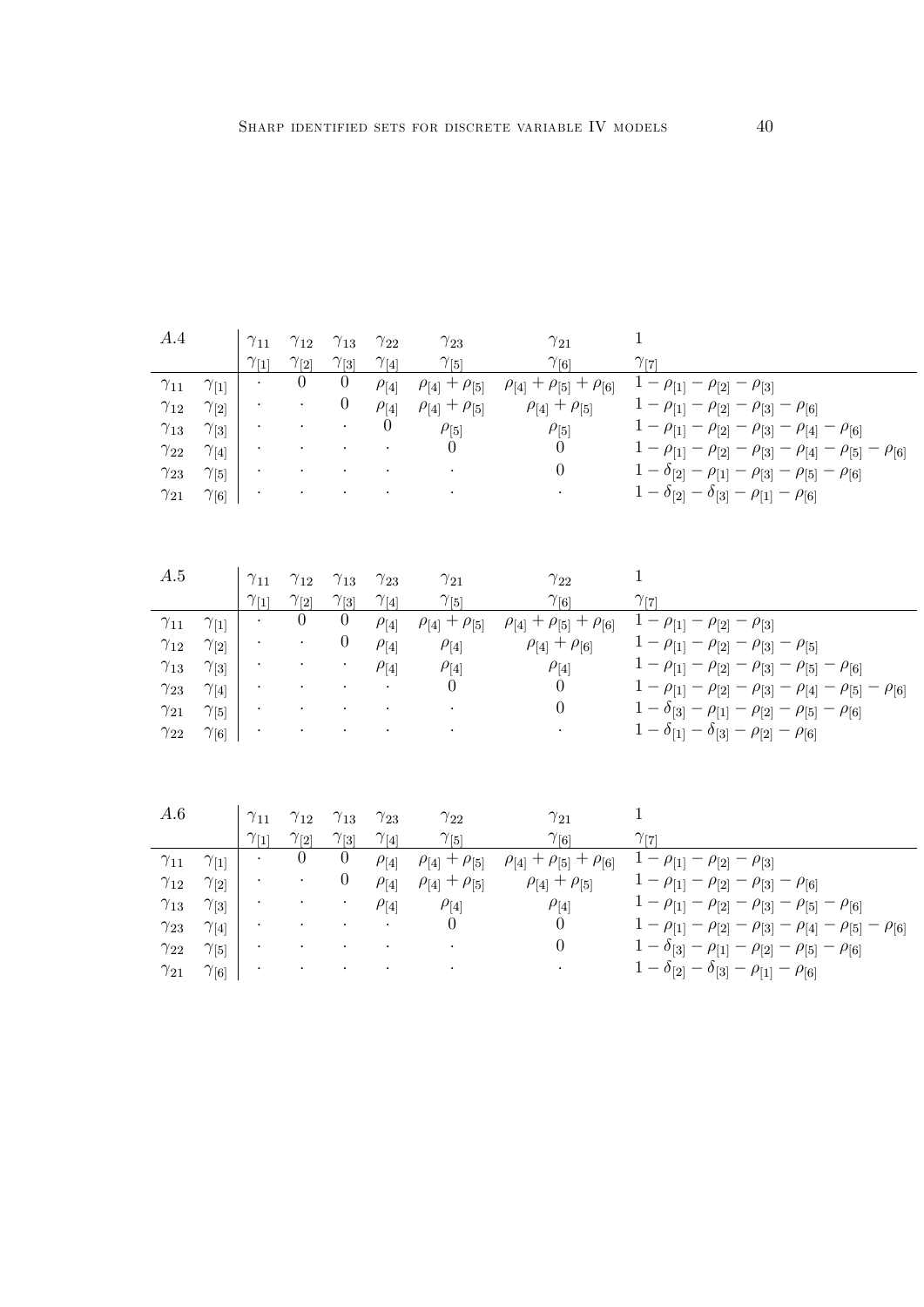| A.7           |                | $\gamma_{11}$              | $\gamma_{12}$  | $\gamma_{21}$    | $\gamma_{13}$         | $\gamma_{22}$         | $\gamma_{23}$                          | $\mathbf{1}$                                                           |
|---------------|----------------|----------------------------|----------------|------------------|-----------------------|-----------------------|----------------------------------------|------------------------------------------------------------------------|
|               |                | $\gamma_{11}$              | $\gamma_{[2]}$ | $\gamma_{3}$     | $\gamma_{[4]}$        | $\gamma_{5}$          | $\gamma_{[6]}$                         | $\gamma_{[7]}$                                                         |
| $\gamma_{11}$ | $\gamma_{1}$   |                            | $\overline{0}$ | $\rho_{3}$       | $\rho_{3}$            | $\rho_{3} + \rho_{5}$ | $\rho_{[3]} + \rho_{[5]} + \rho_{[6]}$ | $1 - \rho_{[1]} - \rho_{[2]} - \rho_{[4]}$                             |
| $\gamma_{12}$ | $\gamma_{2}$   |                            |                | $\Omega$         | $\theta$              | $\rho_{[5]}$          | $\rho_{[5]} + \rho_{[6]}$              | $1 - \rho_{[1]} - \rho_{[2]} - \rho_{[3]} - \rho_{[4]}$                |
| $\gamma_{21}$ | $\gamma_{3}$   |                            |                |                  | 0                     | $\Omega$              | $\rho_{[6]}$                           | $1 - \rho_{[1]} - \rho_{[2]} - \rho_{[3]} - \rho_{[4]} - \rho_{[5]}$   |
| $\gamma_{13}$ | $\gamma_{[4]}$ |                            |                |                  |                       | $\overline{0}$        | $\rho_{[6]}$                           | $1 - \delta_{[1]} - \rho_{[2]} - \rho_{[4]} - \rho_{[5]}$              |
| $\gamma_{22}$ | $\gamma_{5}$   |                            |                |                  |                       |                       | $\overline{0}$                         | $1-\delta_{[1]}-\rho_{[2]}-\rho_{[4]}-\rho_{[5]}-\rho_{[6]}$           |
| $\gamma_{23}$ | $\gamma_{[6]}$ |                            |                |                  |                       |                       |                                        | $1 - \delta_{[1]} - \delta_{[2]} - \rho_{[4]} - \rho_{[6]}$            |
|               |                |                            |                |                  |                       |                       |                                        |                                                                        |
| A.8           |                | $\gamma_{11}$              | $\gamma_{12}$  | $\gamma_{21}$    | $\gamma_{13}$         | $\gamma_{23}$         | $\gamma_{22}$                          | $\mathbf{1}$                                                           |
|               |                | $\gamma_{[\underline{1}]}$ | $\gamma_{[2]}$ | $\gamma_{3}$     | $\gamma_{[4]}$        | $\gamma_{[5]}$        | $\gamma_{[6]}$                         | $\gamma_{[7]}$                                                         |
| $\gamma_{11}$ | $\gamma_{1}$   |                            | 0              | $\overline{0}$   | $\rho_{3}$            | $\rho_{3} + \rho_{5}$ | $\rho_{3} + \rho_{5} + \rho_{6}$       | $1 - \rho_{[1]} - \rho_{[2]} - \rho_{[4]}$                             |
| $\gamma_{12}$ | $\gamma_{[2]}$ |                            |                | $\boldsymbol{0}$ | $\theta$              | $\rho_{5}$            | $\rho_{[5]} + \rho_{[6]}$              | $1 - \rho_{[1]} - \rho_{[2]} - \rho_{[3]} - \rho_{[4]}$                |
| $\gamma_{21}$ | $\gamma_{3}$   |                            |                |                  | $\boldsymbol{0}$      | $\rho_{[5]}$          | $\rho_{[5]}$                           | $1 - \rho_{[1]} - \rho_{[2]} - \rho_{[3]} - \rho_{[4]} - \rho_{[6]}$   |
| $\gamma_{13}$ | $\gamma_{4}$   |                            |                |                  |                       | $\rho_{5}$            | $\rho_{5}$                             | $1 - \delta_{[1]} - \rho_{[2]} - \rho_{[4]} - \rho_{[6]}$              |
| $\gamma_{23}$ | $\gamma_{5}$   |                            |                |                  |                       |                       | $\boldsymbol{0}$                       | $1 - \delta_{[1]} - \rho_{[2]} - \rho_{[3]} - \rho_{[5]} - \rho_{[6]}$ |
| $\gamma_{22}$ | $\gamma_{[6]}$ |                            |                |                  |                       |                       |                                        | $1 - \delta_{[1]} - \delta_{[3]} - \rho_{[2]} - \rho_{[6]}$            |
|               |                |                            |                |                  |                       |                       |                                        |                                                                        |
| A.9           |                | $\gamma_{11}$              | $\gamma_{12}$  | $\gamma_{21}$    | $\gamma_{22}$         | $\gamma_{13}$         | $\gamma_{23}$                          | $\,1$                                                                  |
|               |                | $\gamma_{1}$               | $\gamma_{[2]}$ | $\gamma_{3}$     | $\gamma_{[4]}$        | $\gamma_{5}$          | $\gamma_{[6]}$                         | $\gamma_{[7]}$                                                         |
| $\gamma_{11}$ | $\gamma_{1}$   |                            | $\theta$       | $\rho_{3}$       | $\rho_{3} + \rho_{4}$ | $\rho_{3} + \rho_{4}$ | $\rho_{[3]} + \rho_{[4]} + \rho_{[6]}$ | $1 - \rho_{11} - \rho_{21} - \rho_{51}$                                |
| $\gamma_{12}$ | $\gamma_{2}$   |                            |                | $\theta$         | $\rho_{[4]}$          | $\rho_{[4]}$          | $\rho_{4} + \rho_{6}$                  | $1 - \rho_{[1]} - \rho_{[2]} - \rho_{[3]} - \rho_{[5]}$                |
| $\gamma_{21}$ | $\gamma_{3}$   |                            |                |                  | 0                     | $\Omega$              | $\rho_{[6]}$                           | $1 - \rho_{[1]} - \rho_{[2]} - \rho_{[3]} - \rho_{[4]} - \rho_{[5]}$   |
| $\gamma_{22}$ | $\gamma_{[4]}$ |                            |                |                  |                       | $\boldsymbol{0}$      | $\rho_{[6]}$                           | $1 - \delta_{11} - \rho_{2} - \rho_{4} - \rho_{5}$                     |
| $\gamma_{13}$ | $\gamma_{5}$   |                            |                |                  |                       |                       | $\rho_{[6]}$                           | $1 - \delta_{[1]} - \delta_{[2]} - \rho_{[5]}$                         |
| $\gamma_{23}$ |                |                            |                |                  |                       |                       |                                        | $1 - \delta_{[1]} - \delta_{[2]} - \rho_{[5]} - \rho_{[6]}$            |
|               | $\gamma_{[6]}$ |                            |                |                  |                       |                       |                                        |                                                                        |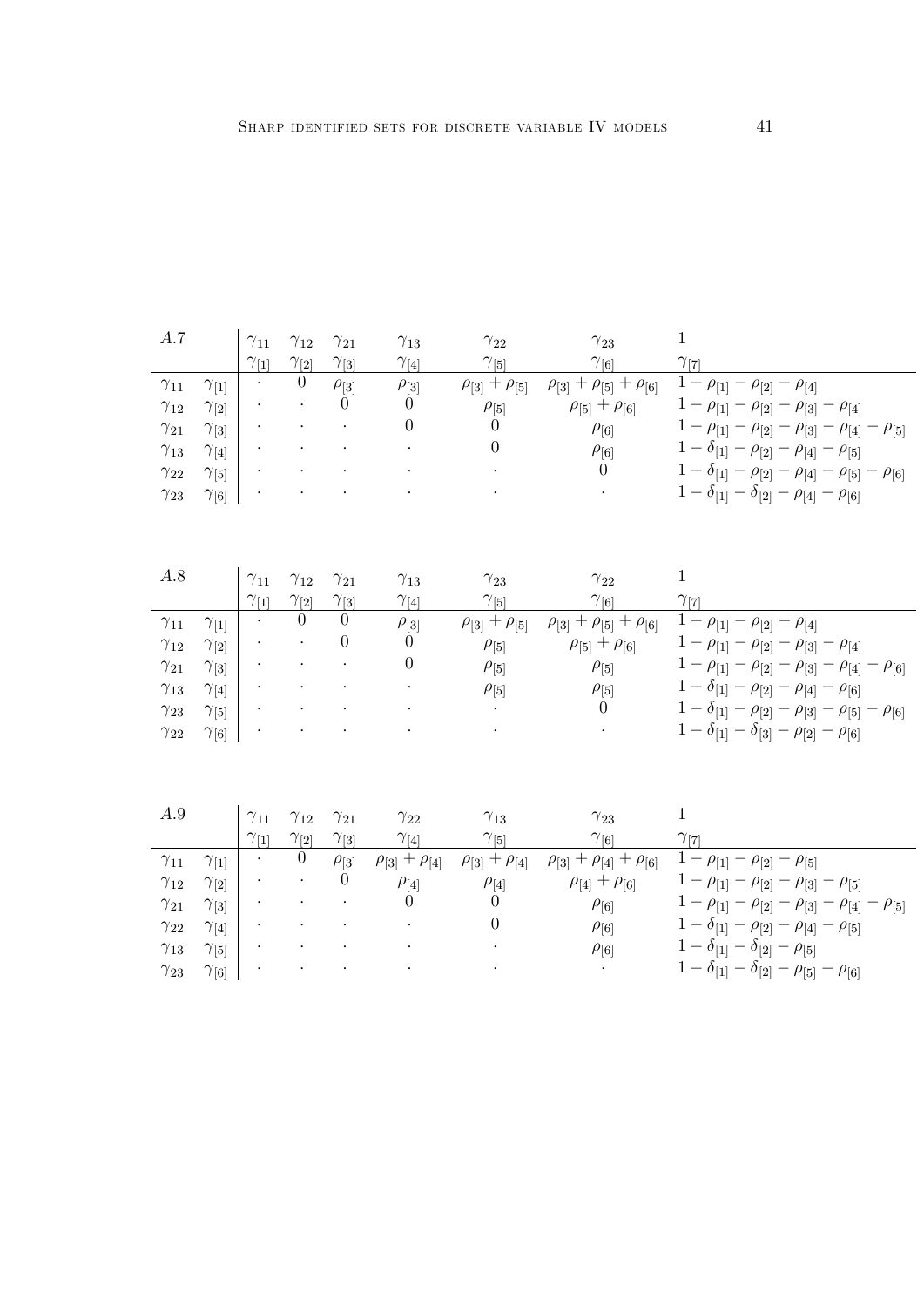| A.10          |                | $\gamma_{11}$  | $\gamma_{12}$                                | $\gamma_{22}$ | $\gamma_{13}$         | $\gamma_{21}$         | $\gamma_{23}$                          | $\mathbf{1}$                                                           |
|---------------|----------------|----------------|----------------------------------------------|---------------|-----------------------|-----------------------|----------------------------------------|------------------------------------------------------------------------|
|               |                | $\gamma_{[1]}$ | $\gamma_{[2]}$                               | $\gamma_{3}$  | $\gamma_{[4]}$        | $\gamma_{5}$          | $\gamma_{[6]}$                         | $\gamma_{[7]}$                                                         |
| $\gamma_{11}$ | $\gamma_{1}$   |                | $\boldsymbol{0}$                             | $\rho_{3}$    | $\rho_{3}$            | $\rho_{3} + \rho_{5}$ | $\rho_{[3]} + \rho_{[5]} + \rho_{[6]}$ | $1 - \rho_{[1]} - \rho_{[2]} - \rho_{[4]}$                             |
| $\gamma_{12}$ | $\gamma_{2}$   |                |                                              | $\rho_{3}$    | $\rho_{3}$            | $\rho_{3}$            | $\rho_{3} + \rho_{6}$                  | $1 - \rho_{[1]} - \rho_{[2]} - \rho_{[4]} - \rho_{[5]}$                |
| $\gamma_{22}$ | $\gamma_{3}$   |                |                                              |               | 0                     | 0                     | $\rho_{[6]}$                           | $1 - \rho_{[1]} - \rho_{[2]} - \rho_{[3]} - \rho_{[4]} - \rho_{[5]}$   |
| $\gamma_{13}$ | $\gamma_{[4]}$ |                |                                              |               |                       | $\boldsymbol{0}$      | $\rho_{[6]}$                           | $1 - \delta_{[2]} - \rho_{[1]} - \rho_{[4]} - \rho_{[5]}$              |
| $\gamma_{21}$ | $\gamma_{5}$   |                |                                              |               |                       |                       | $\overline{0}$                         | $1-\delta_{[2]}-\rho_{[1]}-\rho_{[4]}-\rho_{[5]}-\rho_{[6]}$           |
| $\gamma_{23}$ | $\gamma_{[6]}$ |                |                                              |               |                       |                       |                                        | $1 - \delta_{[1]} - \delta_{[2]} - \rho_{[4]} - \rho_{[6]}$            |
|               |                |                |                                              |               |                       |                       |                                        |                                                                        |
|               |                |                |                                              |               |                       |                       |                                        |                                                                        |
| A.11          |                | $\gamma_{11}$  | $\gamma_{12}$                                | $\gamma_{22}$ | $\gamma_{13}$         | $\gamma_{23}$         | $\gamma_{21}$                          | $\mathbf{1}$                                                           |
|               |                | $\gamma_{1}$   | $\gamma_{2}$                                 | $\gamma_{3}$  | $\gamma_{4}$          | $\gamma_{5}$          | $\gamma_{[6]}$                         | $\gamma_{[7]}$                                                         |
| $\gamma_{11}$ | $\gamma_{11}$  | $\cdot$        | $\theta$                                     | $\rho_{3}$    | $\rho_{3}$            | $\rho_{3} + \rho_{5}$ | $\rho_{[3]} + \rho_{[5]} + \rho_{[6]}$ | $1 - \rho_{[1]} - \rho_{[2]} - \rho_{[4]}$                             |
| $\gamma_{12}$ | $\gamma_{[2]}$ |                |                                              | $\rho_{3}$    | $\rho_{3}$            | $\rho_{3} + \rho_{5}$ | $\rho_{5}$ + $\rho_{6}$                | $1 - \rho_{[1]} - \rho_{[2]} - \rho_{[4]} - \rho_{[6]}$                |
| $\gamma_{22}$ | $\gamma_{3}$   |                |                                              |               | $\theta$              | $\rho_{[5]}$          | $\rho_{[5]}$                           | $1 - \rho_{[1]} - \rho_{[2]} - \rho_{[3]} - \rho_{[4]} - \rho_{[6]}$   |
| $\gamma_{13}$ | $\gamma_{4}$   |                |                                              |               |                       | $\rho_{5}$            | $\rho_{5}$                             | $1 - \delta_{[2]} - \rho_{[1]} - \rho_{[4]} - \rho_{[6]}$              |
| $\gamma_{23}$ | $\gamma_{5}$   |                |                                              |               |                       |                       | $\theta$                               | $1 - \delta_{[2]} - \rho_{[1]} - \rho_{[3]} - \rho_{[5]} - \rho_{[6]}$ |
| $\gamma_{21}$ | $\gamma_{[6]}$ |                |                                              |               |                       |                       |                                        | $1 - \delta_{[2]} - \delta_{[3]} - \rho_{[1]} - \rho_{[6]}$            |
|               |                |                |                                              |               |                       |                       |                                        |                                                                        |
|               |                |                |                                              |               |                       |                       |                                        |                                                                        |
| A.12          |                |                |                                              |               |                       |                       |                                        |                                                                        |
|               |                | $\gamma_{11}$  | $\gamma_{12}$                                | $\gamma_{22}$ | $\gamma_{21}$         | $\gamma_{13}$         | $\gamma_{23}$                          | $\mathbf{1}$                                                           |
|               |                | $\gamma_{[1]}$ | $\underline{\gamma_{[2]}}$<br>$\overline{0}$ | $\gamma_{3}$  | $\gamma_{[4]}$        | $\gamma_{5}$          | $\gamma_{[\underline{6}]}$             | $\gamma_{[7]}$                                                         |
| $\gamma_{11}$ | $\gamma_{1}$   | $\bullet$      |                                              | $\rho_{3}$    | $\rho_{3} + \rho_{4}$ | $\rho_{3} + \rho_{4}$ | $\rho_{[3]} + \rho_{[4]} + \rho_{[6]}$ | $1 - \rho_{[1]} - \rho_{[2]} - \rho_{[5]}$                             |
| $\gamma_{12}$ | $\gamma_{[2]}$ |                |                                              | $\rho_{3}$    | $\rho_{3}$            | $\rho_{[3]}$          | $\rho_{3} + \rho_{6}$                  | $1 - \rho_{[1]} - \rho_{[2]} - \rho_{[4]} - \rho_{[5]}$                |
| $\gamma_{22}$ | $\gamma_{3}$   |                |                                              |               | $\theta$              | $\theta$              | $\rho_{[6]}$                           | $1 - \rho_{[1]} - \rho_{[2]} - \rho_{[3]} - \rho_{[4]} - \rho_{[5]}$   |
| $\gamma_{21}$ | $\gamma_{[4]}$ |                |                                              |               |                       | $\boldsymbol{0}$      | $\rho_{[6]}$                           | $1 - \delta_{[2]} - \rho_{[1]} - \rho_{[4]} - \rho_{[5]}$              |
| $\gamma_{13}$ | $\gamma_{5}$   |                |                                              |               |                       |                       | $\rho_{[6]}$                           | $1 - \delta_{[1]} - \delta_{[2]} - \rho_{[5]}$                         |
| $\gamma_{23}$ | $\gamma_{[6]}$ |                |                                              |               |                       |                       | $\bullet$                              | $1 - \delta_{[1]} - \delta_{[2]} - \rho_{[5]} - \rho_{[6]}$            |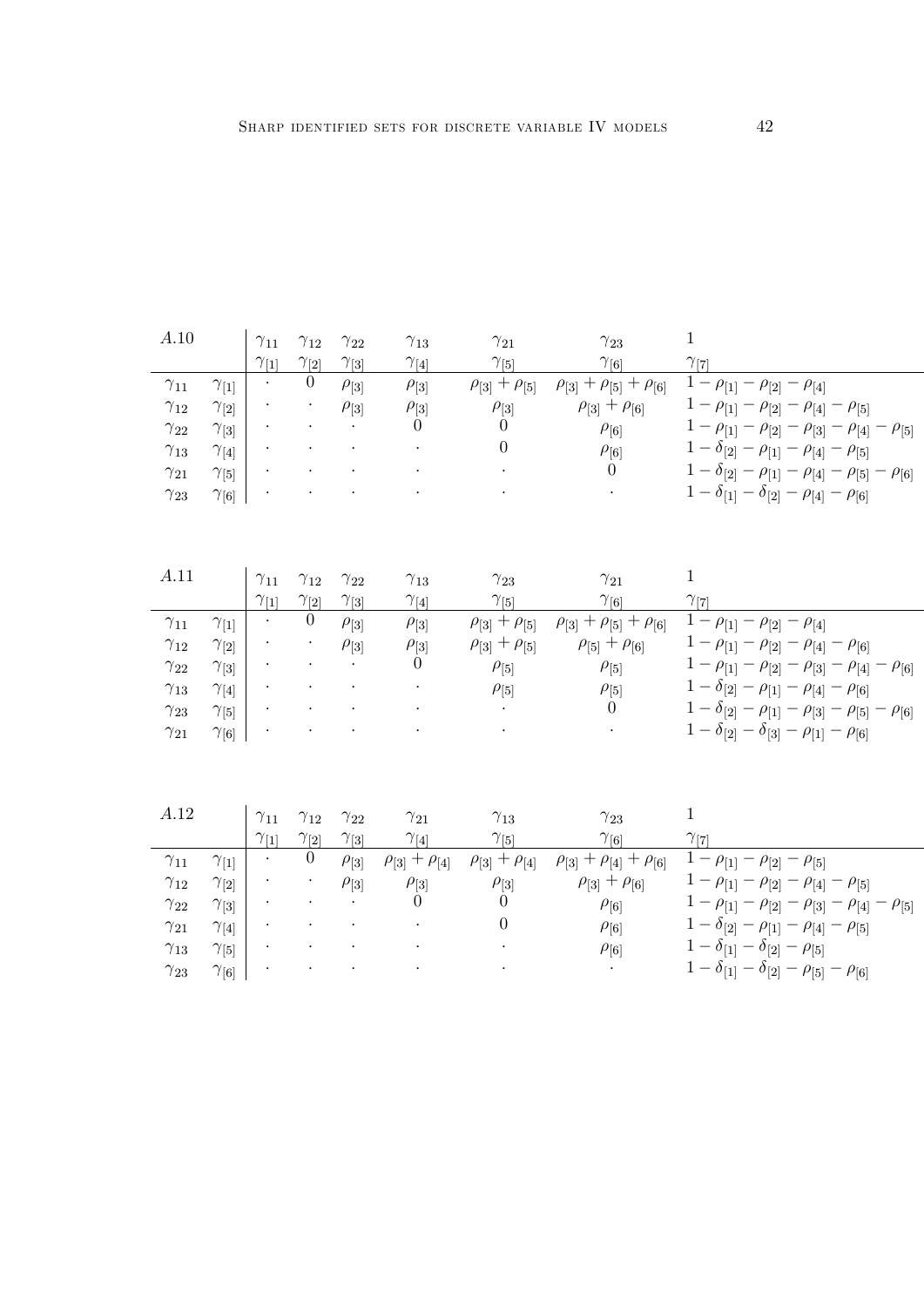| A.13          |                | $\gamma_{11}$                 | $\gamma_{21}$                   | $\gamma_{12}$                 | $\gamma_{13}$                   | $\gamma_{22}$                   | $\gamma_{23}$                          | 1                                                                      |
|---------------|----------------|-------------------------------|---------------------------------|-------------------------------|---------------------------------|---------------------------------|----------------------------------------|------------------------------------------------------------------------|
|               |                | $\gamma_{[1]}$                | $\gamma_{[2]}$                  | $\gamma_{3}$                  | $\gamma_{[4]}$                  | $\gamma_{5}$                    | $\gamma_{[6]}$                         | $\gamma_{[7]}$                                                         |
| $\gamma_{11}$ | $\gamma_{1}$   |                               | $\Omega$                        | $\rho_{[2]}$                  | $\rho_{2}$                      | $\rho_{[2]} + \rho_{[5]}$       | $\rho_{[2]} + \rho_{[5]} + \rho_{[6]}$ | $1 - \rho_{[1]} - \rho_{[3]} - \rho_{[4]}$                             |
| $\gamma_{21}$ | $\gamma_{2}$   |                               |                                 | $\theta$                      | $\theta$                        | $\rho_{5}$                      | $\rho_{5} + \rho_{6}$                  | $1 - \rho_{[1]} - \rho_{[2]} - \rho_{[3]} - \rho_{[4]}$                |
| $\gamma_{12}$ | $\gamma_{3}$   |                               |                                 |                               | $\theta$                        | $\rho_{[5]}$                    | $\rho_{[5]} + \rho_{[6]}$              | $1 - \delta_{[1]} - \rho_{[3]} - \rho_{[4]}$                           |
| $\gamma_{13}$ | $\gamma_{4}$   |                               |                                 |                               |                                 | $\theta$                        | $\rho_{[6]}$                           | $1 - \delta_{[1]} - \rho_{[3]} - \rho_{[4]} - \rho_{[5]}$              |
| $\gamma_{22}$ | $\gamma_{5}$   |                               |                                 |                               |                                 |                                 | $\overline{0}$                         | $1 - \delta_{[1]} - \rho_{[3]} - \rho_{[4]} - \rho_{[5]} - \rho_{[6]}$ |
| $\gamma_{23}$ | $\gamma_{[6]}$ |                               |                                 |                               |                                 |                                 |                                        | $1 - \delta_{[1]} - \delta_{[2]} - \rho_{[4]} - \rho_{[6]}$            |
| A.14          |                | $\gamma_{11}$                 | $\gamma_{21}$                   | $\gamma_{12}$                 | $\gamma_{13}$                   | $\gamma_{23}$                   | $\gamma_{22}$                          | $\mathbf 1$                                                            |
|               |                | $\gamma_{11}$                 | $\gamma_{[2]}$                  | $\gamma_{3}$                  | $\gamma_{4}$                    | $\gamma_{5}$                    | $\gamma_{[6]}$                         | $\gamma_{[7]}$                                                         |
| $\gamma_{11}$ | $\gamma_{1}$   |                               | $\rho_{2}$                      | $\rho_{[2]}$                  | $\rho_{2}$                      | $\rho_{[2]} + \rho_{[5]}$       | $\rho_{[2]} + \rho_{[5]} + \rho_{[6]}$ | $1 - \rho_{[1]} - \rho_{[3]} - \rho_{[4]}$                             |
| $\gamma_{21}$ | $\gamma_{[2]}$ |                               |                                 | $\theta$                      | $\overline{0}$                  | $\rho_{3} + \rho_{5}$           | $\rho_{[5]} + \rho_{[6]}$              | $1 - \rho_{[1]} - \rho_{[2]} - \rho_{[3]} - \rho_{[4]}$                |
| $\gamma_{12}$ | $\gamma_{3}$   |                               |                                 |                               | $\theta$                        | $\rho_{[5]}$                    | $\rho_{[5]} + \rho_{[6]}$              | $1 - \delta_{[1]} - \rho_{[3]} - \rho_{[4]}$                           |
| $\gamma_{13}$ | $\gamma_{[4]}$ |                               |                                 |                               |                                 | $\rho_{[5]}$                    | $\rho_{[5]}$                           | $1 - \delta_{[1]} - \rho_{[3]} - \rho_{[4]} - \rho_{[6]}$              |
| $\gamma_{23}$ | $\gamma_{5}$   |                               |                                 |                               |                                 |                                 | $\theta$                               | $1 - \delta_{[1]} - \rho_{[3]} - \rho_{[4]} - \rho_{[5]} - \rho_{[6]}$ |
| $\gamma_{22}$ | $\gamma_{[6]}$ |                               |                                 |                               |                                 |                                 |                                        | $1 - \delta_{[1]} - \delta_{[3]} - \rho_{[3]} - \rho_{[6]}$            |
| A.15          |                | $\gamma_{11}$<br>$\gamma_{1}$ | $\gamma_{21}$<br>$\gamma_{[2]}$ | $\gamma_{12}$<br>$\gamma_{3}$ | $\gamma_{22}$<br>$\gamma_{[4]}$ | $\gamma_{13}$<br>$\gamma_{[5]}$ | $\gamma_{23}$<br>$\gamma_{[6]}$        | $\mathbf 1$<br>$\gamma_{[7]}$                                          |
| $\gamma_{11}$ | $\gamma_{1}$   | $\bullet$                     | $\rho_{[2]}$                    | $\rho_{[2]}$                  | $\rho_{2}$ + $\rho_{4}$         | $\rho_{[2]} + \rho_{[4]}$       | $\rho_{[2]} + \rho_{[4]} + \rho_{[6]}$ | $1 - \rho_{[1]} - \rho_{[3]} - \rho_{[5]}$                             |
| $\gamma_{21}$ | $\gamma_{2}$   |                               |                                 | $\theta$                      | $\rho_{[4]}$                    | $\rho_{[4]}$                    | $\rho_{[4]} + \rho_{[6]}$              | $1 - \rho_{[1]} - \rho_{[2]} - \rho_{[3]} - \rho_{[5]}$                |
| $\gamma_{12}$ | $\gamma_{3}$   |                               |                                 |                               | $\rho_{[4]}$                    | $\rho_{[4]}$                    | $\rho_{[4]} + \rho_{[6]}$              | $1 - \delta_{[1]} - \rho_{[3]} - \rho_{[5]}$                           |
| $\gamma_{22}$ | $\gamma_{4}$   |                               |                                 |                               |                                 | $\overline{0}$                  | $\rho_{[6]}$                           | $1-\delta_{[1]}-\rho_{[3]}-\rho_{[4]}-\rho_{[5]}$                      |
| $\gamma_{13}$ | $\gamma_{5}$   |                               |                                 |                               |                                 |                                 | $\rho_{[6]}$                           | $1 - \delta_{[1]} - \delta_{[2]} - \rho_{[5]}$                         |
| $\gamma_{23}$ | $\gamma_{[6]}$ |                               |                                 |                               |                                 |                                 | $\bullet$                              | $1 - \delta_{11} - \delta_{2} - \rho_{5} - \rho_{6}$                   |
|               |                |                               |                                 |                               |                                 |                                 |                                        |                                                                        |